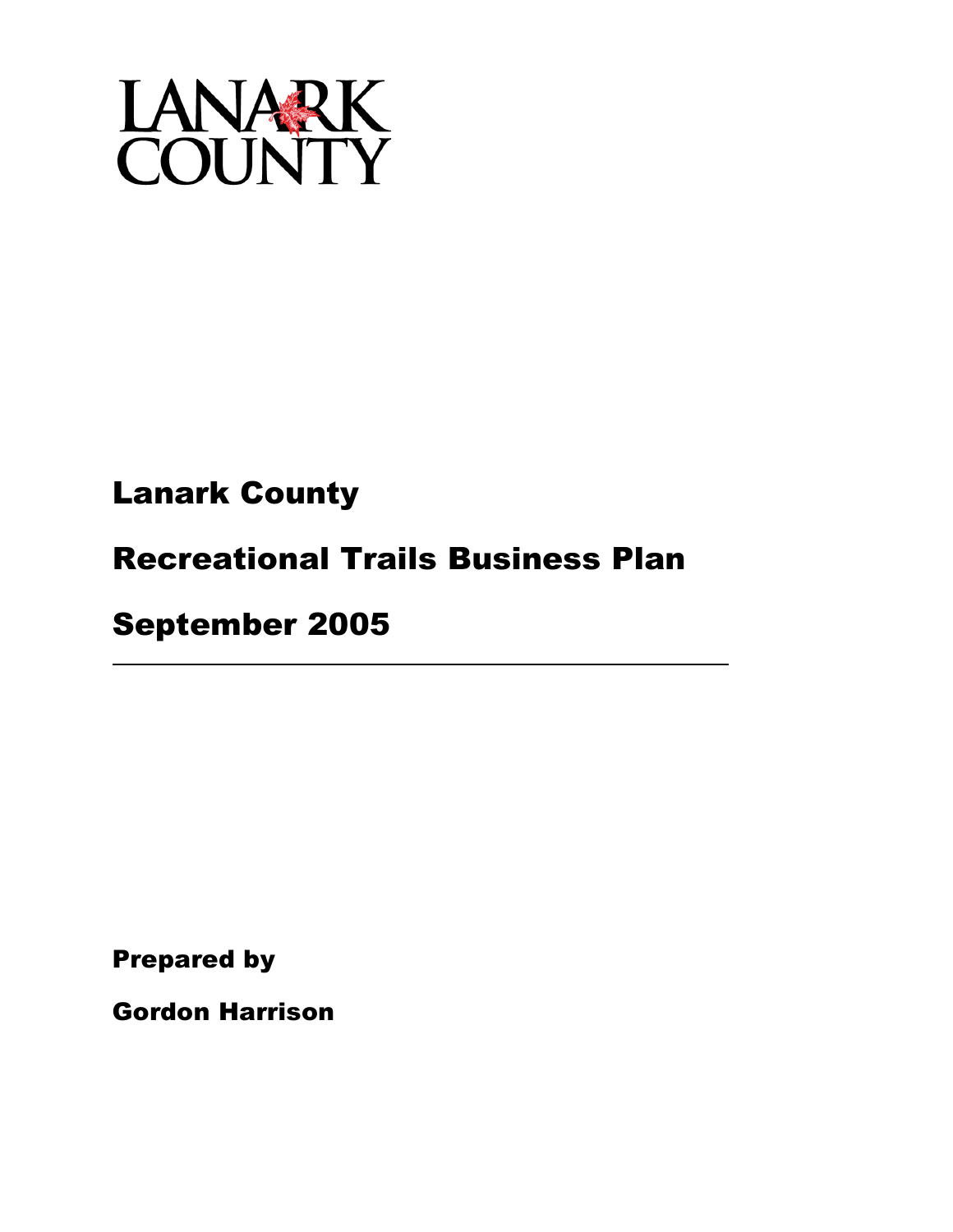### **Lanark County Recreational Trails Business Plan**

### *Table of Contents*

| Introduction                        | 1  |
|-------------------------------------|----|
| Background                          | 2  |
| Terms of Reference                  | 3  |
| <b>Planning Milestones</b>          | 4  |
| Trails                              | 5  |
| Trail Users & Uses                  | 8  |
| <b>Public Values</b>                | 16 |
| Partners                            | 17 |
| Opportunities                       | 20 |
| Trails—What Do They Cost?           | 23 |
| Trails—Sources of Revenue & Funding | 27 |
| <b>Economic Benefits of Trails</b>  | 32 |
| <b>Issues</b>                       | 33 |
| Marketing a Trails Network          | 36 |
| Selecting an Administrative Option  | 39 |
| The Preferred Administrative Option | 44 |
| The Alternate Administrative Option | 49 |
|                                     |    |

| County-EOTA Agreements              | $\mathbf{A}$ |
|-------------------------------------|--------------|
| Members of the Trails Working Group | B            |
| Trail-Use & Compatibility Matrix    | $\mathbf{C}$ |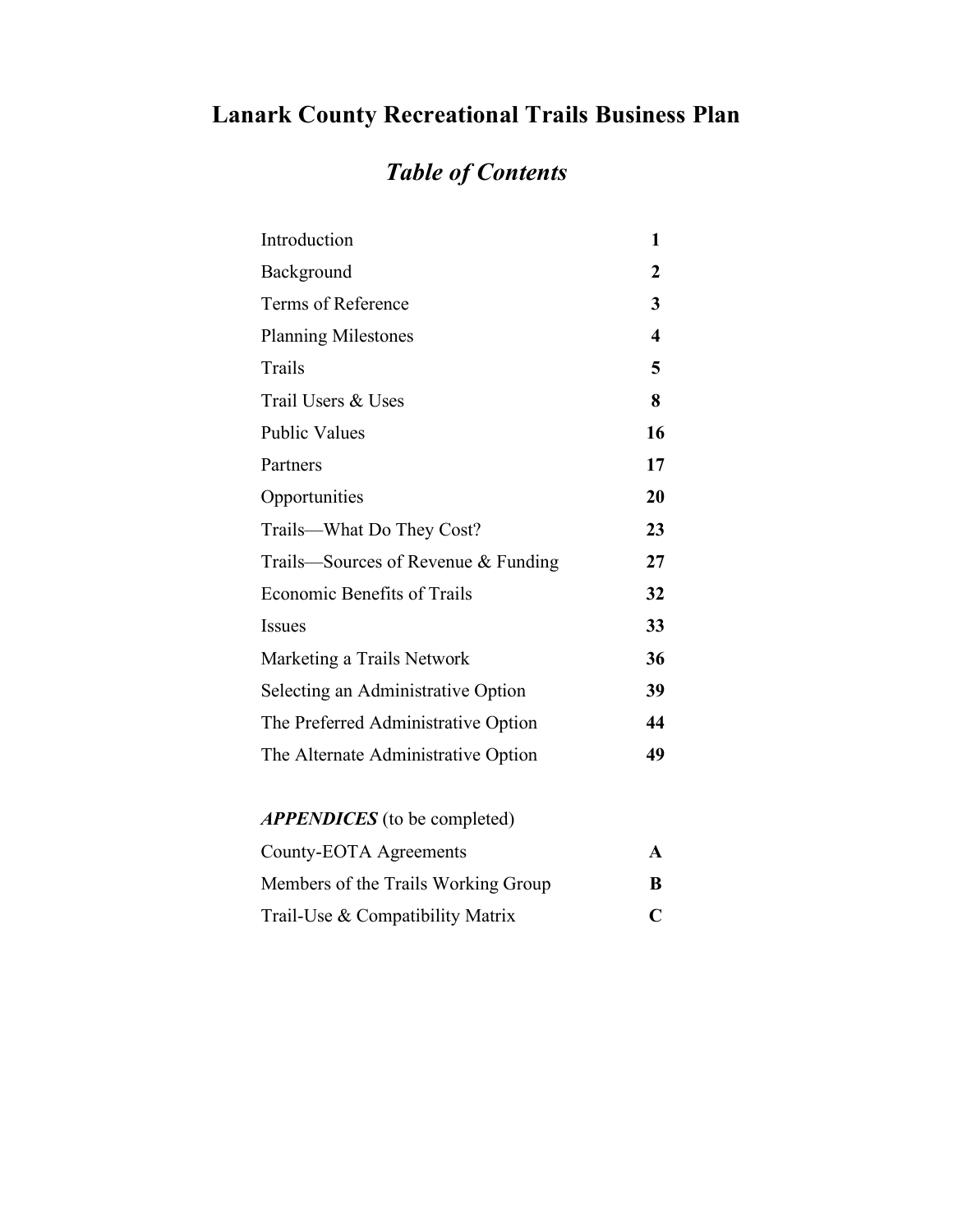### **Trails—AnExcitingAdventure**

Trails are for residents. Trails are for tourists. Trails are for hikers, walkers, snowmobilers, horseback riders, cross-country skiers, off-road motorcyclists, ATV users, joggers, and cyclists. Trails are for bird-watching, enjoying nature, getting from a to b, photography, checking out historical sites, commuting, outdoor learning, and taking a quiet moment out of life's hustle-andbustle.

Participation in trail-based recreational activities is rapidly growing, and all indicators are that growth will continue in the coming years. Cycling, jogging and birdwatching are some of the fastest growing trail-based activities. When asked their favourite outdoor activity, 84% of Canadians report walking. ("The Economic Benefits of Trails," *Trail Monitor Newsletter*, published by Go for Green, 1999).

Recreational trails are a valuable and desirable community asset. Trail use promotes healthy active lifestyles and environmental awareness. Trails are accessible to all income levels, and can be accessible for people with physical challenges. Trails can be a tool for building community spirit and cooperation. Municipal economic development departments and community businesses recognize that well planned and well managed trail systems can generate significant economic benefits.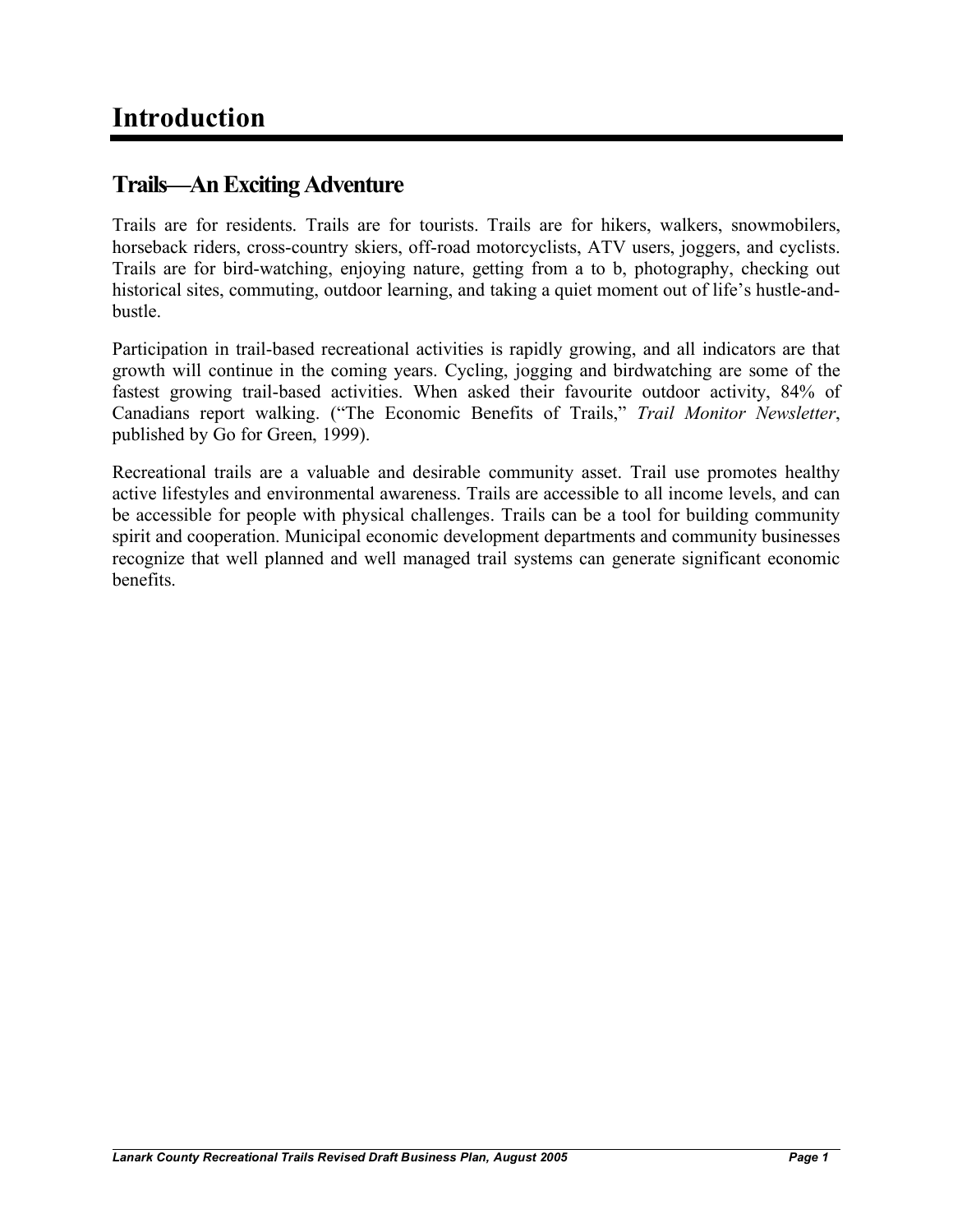### **CountyTrails**

The County of Lanark owns the portion of the Havelock-Glen Tay Trail located in the County. This Trail runs from just east of Havelock to Glen Tay, with the County's portion running along the abandoned rail bed parallel to and south of Highway #7.

On April 3, 2000, the County of Lanark signed an Agreement with the Eastern Ontario Trails Alliance (EOTA) to manage this trail. Under the terms of the Agreement, the County retains ownership of the corridor. The EOTA is responsible for the development and maintenance of the trail and trail corridor, paying taxes on the corridor lands, and obtaining and keeping in force \$10 million of liability insurance. The County pays \$3,000 annually toward EOTA's liability insurance costs. Access to the trail and trail corridor is at the discretion of the EOTA. On April 13, 2005, the County renewed its Agreement with EOTA. *Appendix A* contains both the original and the renewed Agreements.

The County of Lanark owns over 4,638 hectares of Community Forests. The *Business Plan for Community Forests of Lanark County* (2002) noted that many people now use trails that run through Community Forest properties, and the *Plan* identified the potential to develop and promote Community Forest trails.

#### **Other Trails**

The Trans-Canada Trail comes into the County in two places. The Ottawa-Carleton Trailway runs from Ottawa to Carleton Place, while the Cataraqui Trail runs from just north of Napanee to Smiths Falls. The County is criss-crossed by many public and private trails, from the K & P Snow Trails to the ski trail at Murphy's Point Provincial Park.

### **Opportunities & Challenges**

There is a very real opportunity to create *a network of recreational trails that supports a wide variety of recreational uses, promotes environmental appreciation and healthy lifestyles, and supports local businesses and economic development.*

Many trails groups, local businesses, health organizations and others have indicated their readiness to actively participate in the development, maintenance and promotion of trails. This is a significant opportunity.

The County of Lanark recently completed its community vision and corporate strategic planning process. The values and priorities laid out in this landmark document are similar to those found in the *Business Plan for Recreational Trails.* This confluence strengthens a commitment to develop trails, and is an opportunity.

The mandate of the County of Lanark is broad, often stretching the tax dollar thin. The challenge is to seize the opportunities afforded by trails in a responsible and cost-effective manner.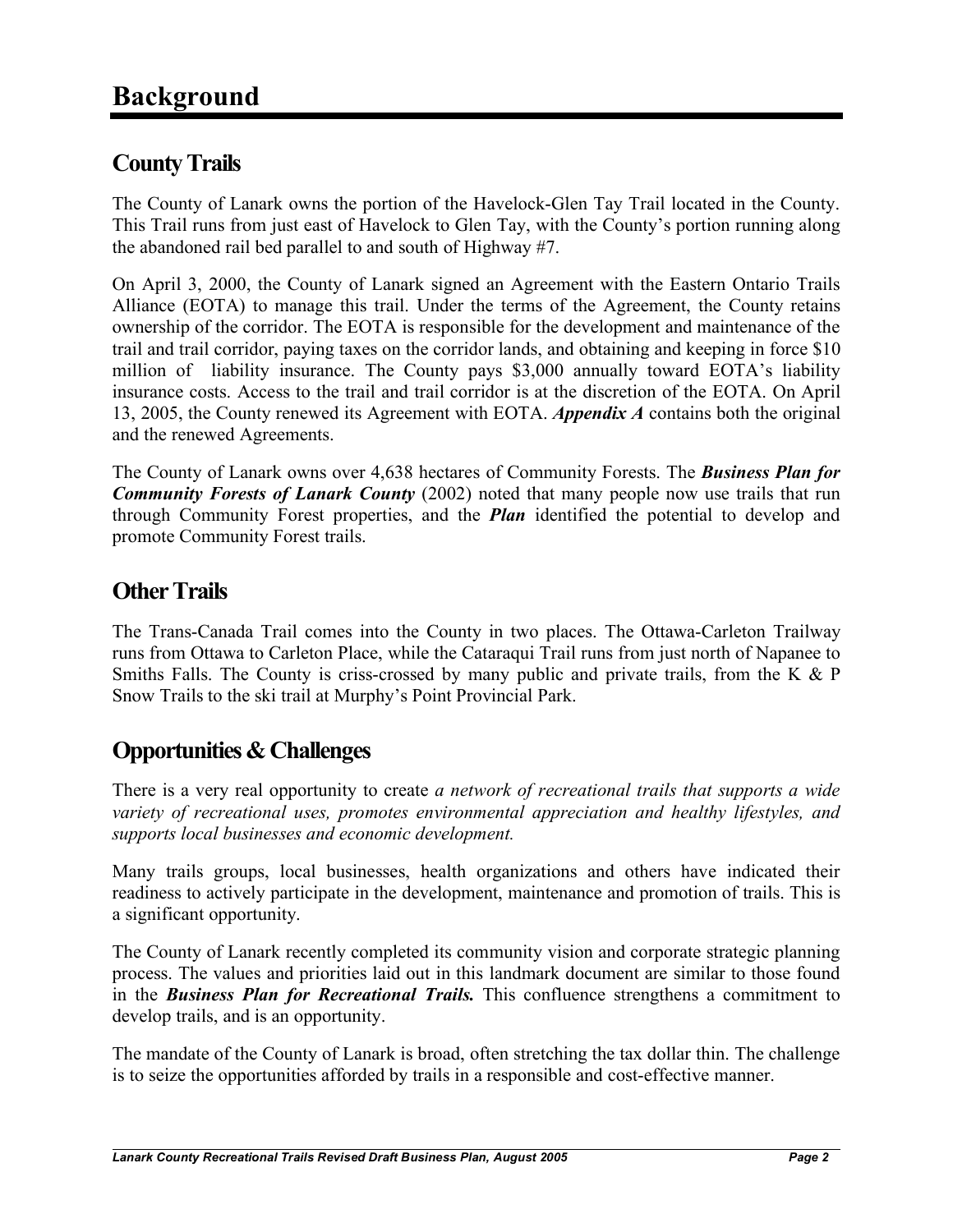### **Developing a Trails Business Plan—Terms of Reference**

In March of 2003, the County of Lanark issued a Request for Proposals (RFP) for the development of a *Business Plan for Recreational Trails*. The Terms of Reference listed in the RFP are:

- 1. Develop an inventory of existing trails and uses.
- 2. Identify stakeholders and groups that have an interest in the Lanark County Recreational Trails.
- 3. Develop a profile of existing and potential trail users.
- 4. Identify the public values and opportunities of the Lanark County Recreational Trails.
- 5. Review relevant, successful business plans and master plans for trails in other communities.
- 6. Identify potential partnerships.
- 7. Develop (administrative) options for the development and management of trails in Lanark County.
- 8. For each option, outline revenues and costs.
- 9. Ensure there is public consultation throughout the planning process.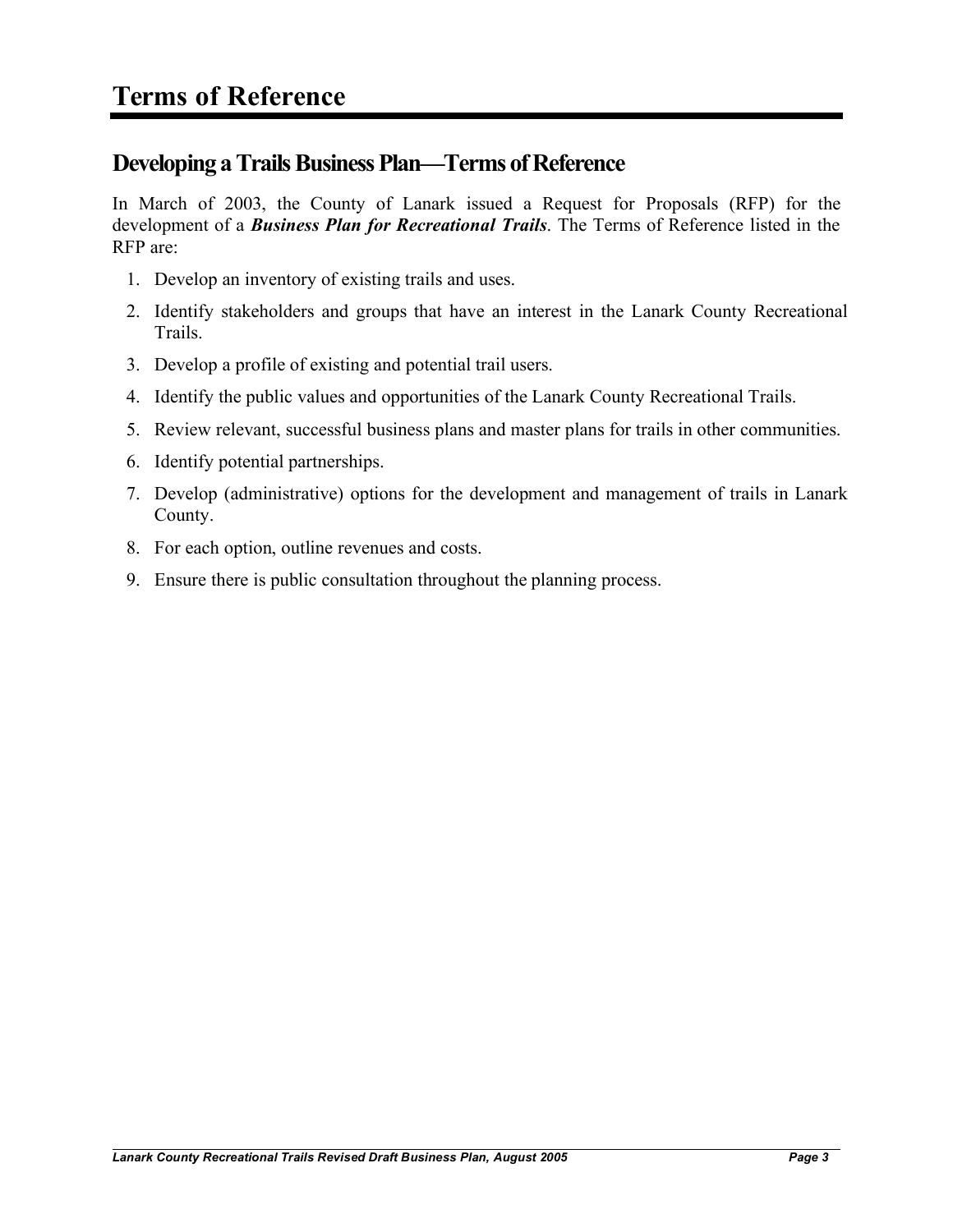### **Planning Milestones**

The planning process is directed and managed by the County's Trails Sub-Committee. From the outset and under the direction of the Committee, the County of Lanark has and continues to actively involve the community in all stages of developing a *Recreational Trails Business Plan.* The following lays out the milestones of the planning process to date:

| <b>June. 2003</b>           | The planning process is launched by informing the public of the<br>process and of their opportunities to help shape the Plan.                                                                                                                                    |
|-----------------------------|------------------------------------------------------------------------------------------------------------------------------------------------------------------------------------------------------------------------------------------------------------------|
| June 23, 2003               | A Public Meeting is held, where the public provided input on the<br>process, values, existing trails, and uses of trails.                                                                                                                                        |
| <b>Summer of 2003</b>       | The Trails Working Group met to develop a Vision, Principles<br>and Objectives, and to provide input on key issues. Please see<br>Appendix B for a list of the members of the Trails Working<br>Group.                                                           |
| October, 2003               | The Draft Plan Recreational Trails Business Plan was released.                                                                                                                                                                                                   |
|                             | On October 30, 2003, a Public Meeting was held, where the<br>public provided comment and input on the Draft Plan.                                                                                                                                                |
| <b>May to October, 2004</b> | Consulting with the Working Group and stakeholders, the Trails<br>Sub-Committee developed and tested administrative options to<br>select a Preferred and an Alternate Option.                                                                                    |
| <u>June, 2004</u>           | The Trails Sub-Committee met with staff of area municipalities<br>to learn about municipal trails & activities.                                                                                                                                                  |
|                             | Public delegations presented submissions to the Trails Sub-<br>Committee on the <i>Plan</i> and on the Administrative Options.                                                                                                                                   |
| <b>November 30, 2004</b>    | The Trails Sub-Committee met with Working Group to review<br>the Preferred & Alternate Administrative Options.                                                                                                                                                   |
| <b>February 10, 2005</b>    | The Trails Sub-Committee met with the Eastern Ontario Trails<br>Alliance to receive an update on EOTA activities.                                                                                                                                                |
| <b>April 6, 2005</b>        | The Preferred and Alternate Administrative Options were<br>presented to the Community Development Committee (a<br>committee of the whole). The Committee passed a motion to<br>further analyze the County's preferred option, a municipal trails<br>corporation. |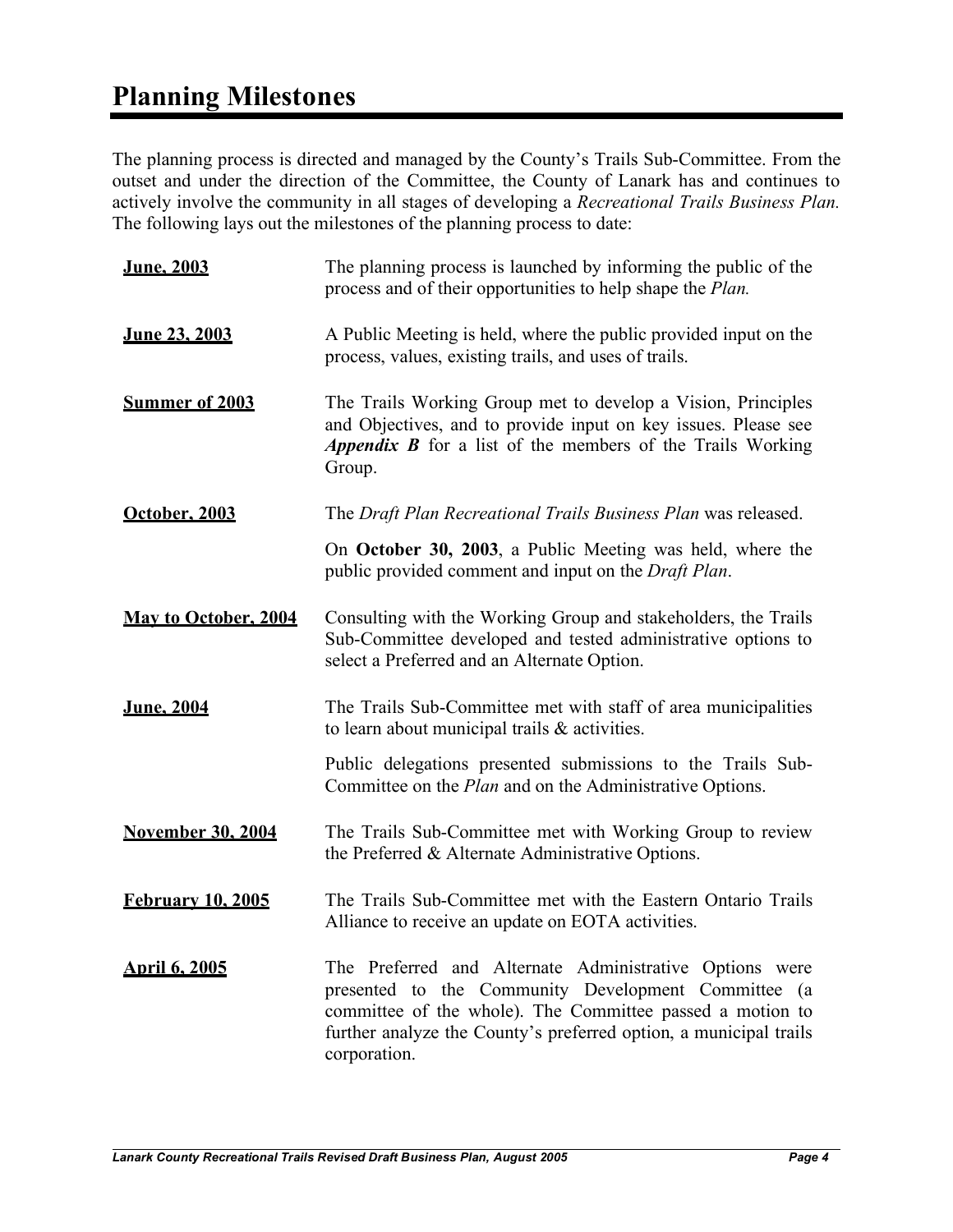The following briefly describes the public and private trails of Lanark County and area.

| <b>Havelock to</b><br><b>Glen-Tay Trail</b>                  | A user-pay, multi-use trail that runs from Havelock to Glen-Tay. Some<br>users report some sections of the trail are unsuitable for hiking, cycling<br>and horseback riding.                                                                                                                                                                                                                                                                                                                                     |
|--------------------------------------------------------------|------------------------------------------------------------------------------------------------------------------------------------------------------------------------------------------------------------------------------------------------------------------------------------------------------------------------------------------------------------------------------------------------------------------------------------------------------------------------------------------------------------------|
|                                                              | The County of Lanark owns the portion of the trail located within<br>County boundaries—a section of trail approximately 8.3 km long,<br>running parallel to and south of Highway #7 on abandoned rail line.<br>This portion is currently managed by the Eastern Ontario Trails<br>Alliance, under a Letter of Agreement with the County (please see<br>$Appendix A)$ .                                                                                                                                           |
| <b>Ottawa-Carleton</b><br><b>Trailway</b>                    | The Trailway is part of the Trans-Canada Trail system, and runs from<br>Ottawa to Carleton Place.                                                                                                                                                                                                                                                                                                                                                                                                                |
|                                                              | Permitted uses include walking, hiking, cycling, horseback riding,<br>cross-country skiing and snowmobiling.                                                                                                                                                                                                                                                                                                                                                                                                     |
| Cataraqui Trail                                              | The Cataraqui runs from Napanee to Smiths Falls, and is owned by the<br>Cataraqui Region Conservation Authority.                                                                                                                                                                                                                                                                                                                                                                                                 |
|                                                              | Permitted uses include walking, hiking, cycling, horseback riding,<br>cross-country skiing and snowmobiling.                                                                                                                                                                                                                                                                                                                                                                                                     |
| Developing the<br><b>Trans Canada</b><br>Trail in the County | The potential is to create a east-west section of the Trans Canada Trail<br>(linking the Trailway to the Havelock-Glen Tay Trail) and a north-<br>south section (linking the Cataraqui to the Trailway). The permitted<br>uses on the Trans Canada Trail are generally snowmobiling, horseback<br>riding, walking, skiing and snowshoeing. The only way to create these<br>links would be to use municipal road allowances, where there would<br>be concerns about the use of ATVs and perhaps even snowmobiles. |
| <b>Community</b><br><b>Forests</b>                           | The County of Lanark owns 42 community forest properties, totalling<br>4,638 hectares.                                                                                                                                                                                                                                                                                                                                                                                                                           |
|                                                              | The <i>Community Forest Business Plan</i> (2002) identifies the potential<br>to develop recreational trails on many of these properties.                                                                                                                                                                                                                                                                                                                                                                         |
|                                                              | The Baird Community Forest property has an interpretive trail.                                                                                                                                                                                                                                                                                                                                                                                                                                                   |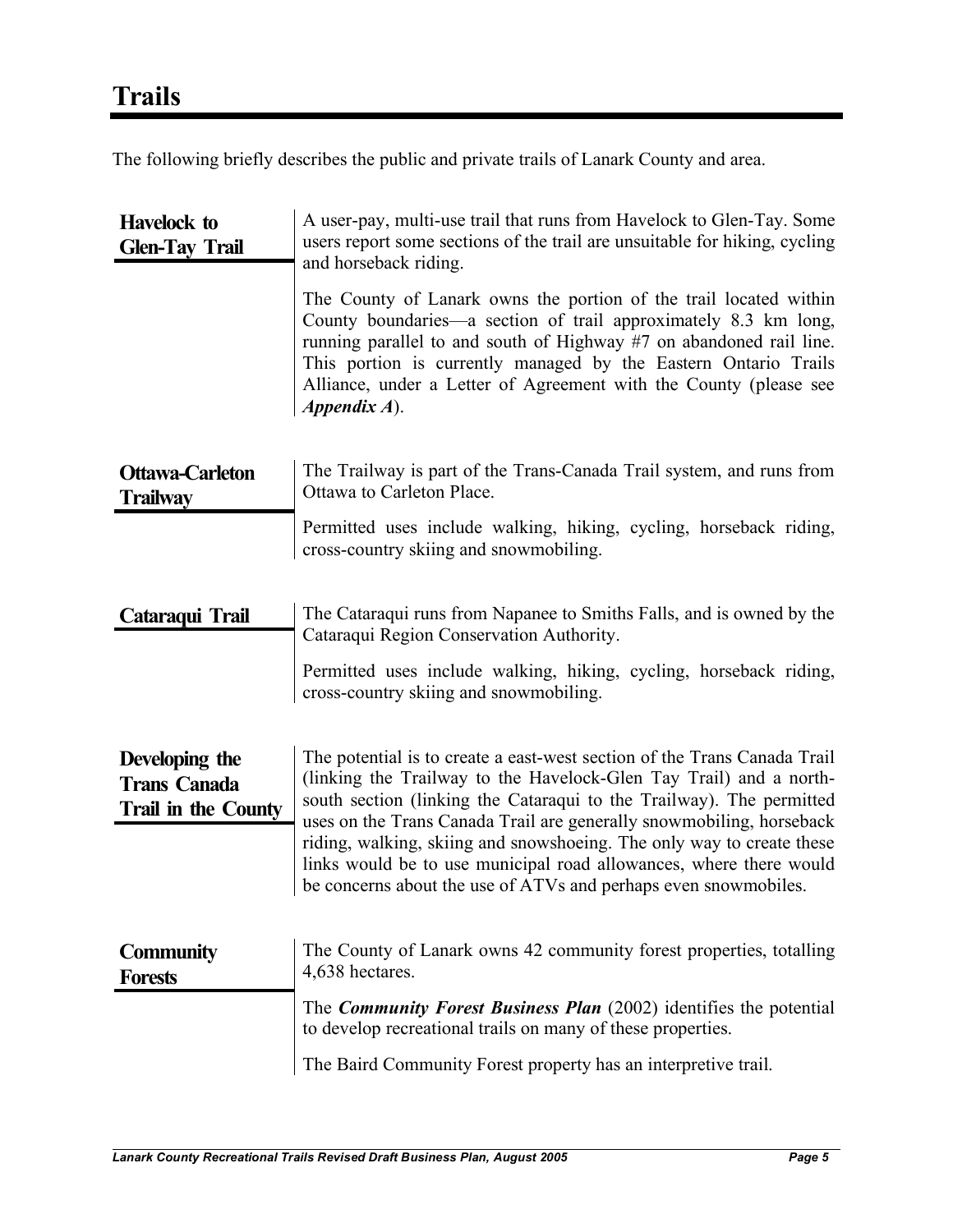| <b>K &amp; P Snow Trails</b> | The K & P Snow Trails consist of approximately 850 km of audited,<br>groomed and patrolled snowmobile trails in Lanark County and area.                                                                                                     |
|------------------------------|---------------------------------------------------------------------------------------------------------------------------------------------------------------------------------------------------------------------------------------------|
|                              | The Snow Trails are maintained by a number of local clubs (clubs<br>affiliated with the Ontario Federation of Snowmobile Club). The trail<br>is part of an Ontario-wide network of snowmobile trails, totalling<br>approximately 46,000 km. |

### [Insert map here]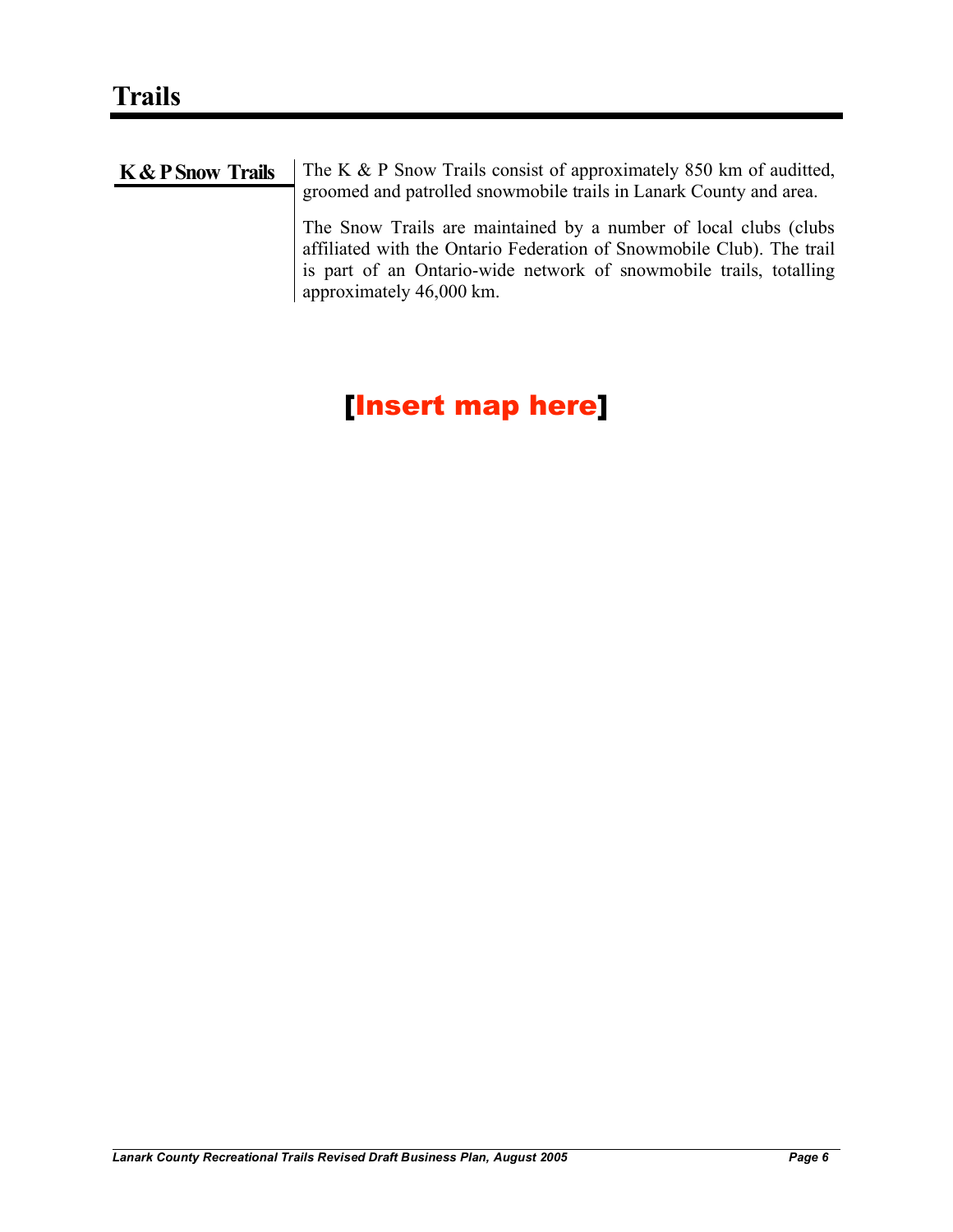| <b>MVC Trails</b>   | Mississippi Valley Conservation offers a number of recreational trails,<br>including the K $\&$ P Trail, trails at its conservation areas, as well as its<br>well-known Mississippi Canoe Route with portages.                                                                                                                                                                                                                                                                                                                                                    |
|---------------------|-------------------------------------------------------------------------------------------------------------------------------------------------------------------------------------------------------------------------------------------------------------------------------------------------------------------------------------------------------------------------------------------------------------------------------------------------------------------------------------------------------------------------------------------------------------------|
| <b>Ski Trails</b>   | 25 km of groomed ski trail runs through Murhpy's Point Provincial<br>Park and some adjacent private lands, and is maintained by the Tay<br>Valley Ski Club. The Timber Run Golf Course has 5 km of ski trail.                                                                                                                                                                                                                                                                                                                                                     |
| <b>Rideau Trail</b> | The Rideau Trail is a cleared and marked footpath, stretching 300 km<br>from Kingston to Ottawa, with side trails. Hiking, cross-country skiing<br>and snowshoeing are permitted uses.                                                                                                                                                                                                                                                                                                                                                                            |
| ATV trails          | All Terrain Vehicle (ATV) users use trails on public and private lands.                                                                                                                                                                                                                                                                                                                                                                                                                                                                                           |
|                     | The provincial Off Road Vehicles Act regulates the use of ATVs on<br>provincial highways, and enables municipalities to pass bylaws<br>permitting ATV use on municipal roads. Local ATV clubs want to use<br>municipal roads to link trails, and are petitioning the County and area<br>municipalities to permit the controlled use of ATVs on these roads. On<br>April 6, 2005, the Ottawa Valley All Terrain Vehicle Club outlined to<br>County Council its interests in creating an ATV trail network,<br>connected, as needed, by the use of municipal roads. |
| <b>Other Trails</b> | There are many, many other trails, with apologies to anyone whose<br>favourite trail is not on this list:                                                                                                                                                                                                                                                                                                                                                                                                                                                         |
|                     | • the Springback trail, running along the Mississippi, in Almonte,                                                                                                                                                                                                                                                                                                                                                                                                                                                                                                |
|                     | • Beckwith's Community Trail for walkers and skiers,                                                                                                                                                                                                                                                                                                                                                                                                                                                                                                              |
|                     | • the Arklan-Stone Water Gate trail and the O-Kee-Lee Park trail in<br>Carleton Place,                                                                                                                                                                                                                                                                                                                                                                                                                                                                            |
|                     | trails criss-cross the Alba Wilderness School,                                                                                                                                                                                                                                                                                                                                                                                                                                                                                                                    |
|                     | the trail at the Perth Wildlife Reserve,                                                                                                                                                                                                                                                                                                                                                                                                                                                                                                                          |
|                     | • Perth's Towpath and "urban" Rideau Trail,                                                                                                                                                                                                                                                                                                                                                                                                                                                                                                                       |
|                     | the Appleton to Carleton Place trail,                                                                                                                                                                                                                                                                                                                                                                                                                                                                                                                             |
|                     | and the recreational use of hydro transmission corridors, unopened<br>٠<br>municipal road allowances, and Community Forest properties.                                                                                                                                                                                                                                                                                                                                                                                                                            |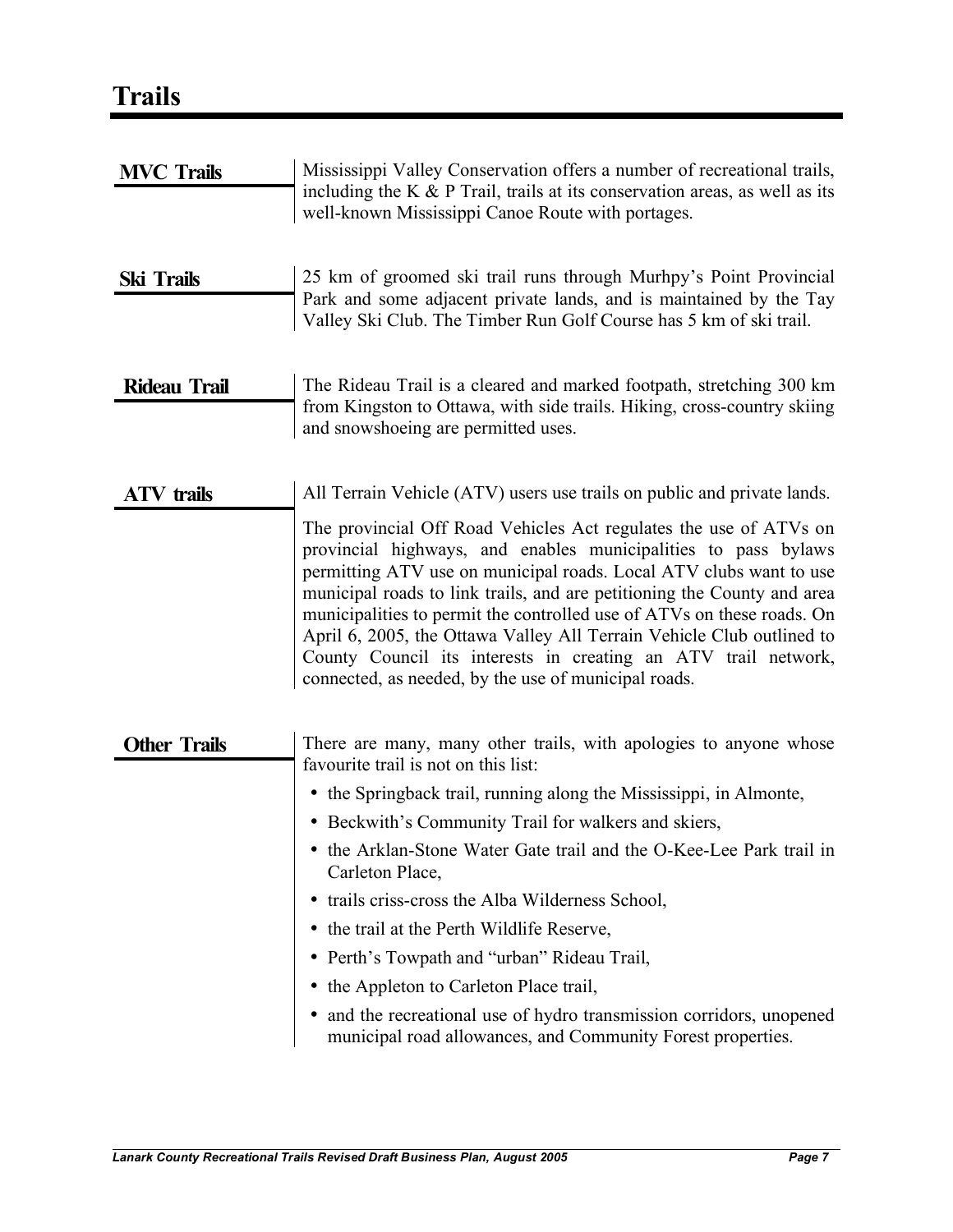The following briefly describes the people and groups—both residents and non-residents—who use the public and private trails of Lanark County and area. Different types of users are described, and organized alphabetically. Much of the information found in this section was provided by user-groups and user organizations.

A matrix illustrating the compatibility of various common trail uses, developed by Philip Thompson, a member of Friends of Recreational Tails, can be found in *Appendix C*.

#### **Participation in Trail Activities**

A study by the Ontario Ministries of Citizenship, Culture and Recreation, Natural Resources, and Economic Development, Trade and Tourism, and Statistics Canada examined the participation and growth rates for a number of trail-based activities. Note, trail-activity types are organized from the highest level of participation to the lowest.

| <b>Activity</b>             | <b>Participation</b><br><b>Rate (%)</b> | <b>Annual Growth</b><br>Rate $(\%)$<br>$1998 - 2011$ |
|-----------------------------|-----------------------------------------|------------------------------------------------------|
| <b>Recreational Walking</b> | 30                                      | 4.9                                                  |
| <b>Recreational Cycling</b> | 20                                      | 2.3                                                  |
| <b>Hiking</b>               | 16                                      | 2.9                                                  |
| Snowmobiling                | 14                                      | 5.0                                                  |
| <b>Bird Watching</b>        | 13                                      | 5.8                                                  |
| <b>Cross Country Skiing</b> | 13                                      | 2.9                                                  |
| Horseback Riding            | 9                                       | 1.5                                                  |
| <b>ATV/Dirt Bike Users</b>  | 8                                       | 2.2                                                  |
| Snowshoeing                 | 3                                       | 17                                                   |
| <b>Nature Appreciation</b>  |                                         | 4.5                                                  |

#### **Tourists & Trails** The following chart shows the number of visitors to Lanark County who participated in trail-related activities in the year 2002 (from Statistics Canada). (No data for ATV use were reported, and no further breakdown of "Sports and Outdoor Activities" was given.):

|                                 | <b>Number Who</b> |
|---------------------------------|-------------------|
| <b>Activity</b>                 | Participated      |
| Walking or Hiking               | 125,000           |
| <b>Bird or Wildlife Viewing</b> | 52,000            |
| Cycling                         | 17,000            |
| Snowmobiling                    | 5,000             |
| Sports & Outdoor Activities     | 309,000           |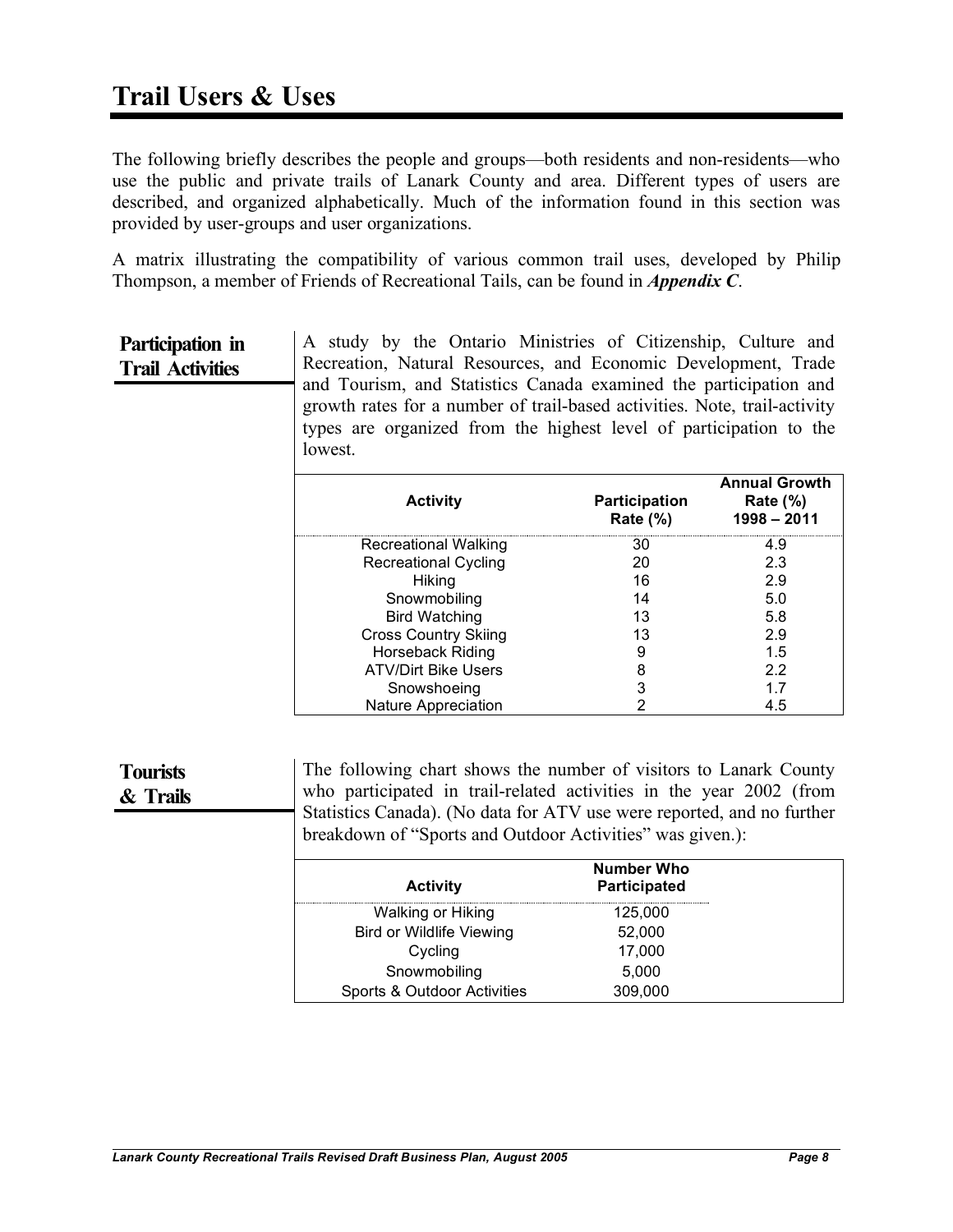| <b>ATV'ers</b>                        | The use of All Terrain Vehicles, or ATVs, is a rapidly growing and<br>popular recreational activity—"the only 4-season power sport."<br>Consumer reports note that ATVs now outsell snowmobiles, 4 to 1.                                                                                                                                                                                                         |
|---------------------------------------|------------------------------------------------------------------------------------------------------------------------------------------------------------------------------------------------------------------------------------------------------------------------------------------------------------------------------------------------------------------------------------------------------------------|
|                                       | Dealers report that ATV users are spilt about 50:50, men to women,<br>and from ages 16 to 65 and up (from the ATV Ontario website).                                                                                                                                                                                                                                                                              |
|                                       | ATV users use trails on public and private lands. The provincial Off<br>Road Vehicles Act regulates the use of ATVs on provincial highways,<br>and enables municipalities to pass bylaws permitting ATV use on<br>municipal roads. Local ATV clubs want to use municipal roads to link<br>trails, and are petitioning the County and area municipalities to permit<br>the controlled use of ATVs on these roads. |
|                                       | The Ottawa Valley All Terrain Vehicle Club (OVATVC) has 85<br>members, and is growing.                                                                                                                                                                                                                                                                                                                           |
|                                       | Federations of ATV clubs and organizations that represent ATV users<br>include ATV Ontario, the Eastern Ontario Trails Alliance (EOTA),<br>and the Ontario Federation of All Terrain Vehicles.                                                                                                                                                                                                                   |
|                                       | Some have criticized ATV use for its environmental impacts (e.g.,<br>impacts on wildlife, and impacts by irresponsible users on natural<br>areas, such as streams). In recent months and in an effort to address<br>this issue and others, distributors, organizations and local clubs have<br>implemented ATV rider education programs, such as <i>ATV Safety</i><br>Watch.                                     |
|                                       | Some trail users in the County, such as equestrians, hikers and<br>birdwatchers have stated that ATV use is not always compatible with<br>their activities. The Havelock-Glen Tay Trail is billed as "multi-use,"<br>but cyclists and hikers report that while suitable for ATVs, some<br>sections are unsuitable for their activities.                                                                          |
| <b>Cross-Country</b><br><b>Skiers</b> | The Discovery Routes Business Plan reports that at one time, 22% of<br>the population of Ontario participated in cross-country skiing, but that<br>the participation rate has fallen to 16%. "It is not clear whether the<br>cause of this decline is the recent poor winter conditions or a simple<br>change in interests."                                                                                     |
|                                       | The Tay Valley Cross-Country Ski Club has 150 members, who pay<br>an annual membership fee. The Club grooms and uses 25 to 30 km of<br>trails in and around Murphy's Point Provincial Park.                                                                                                                                                                                                                      |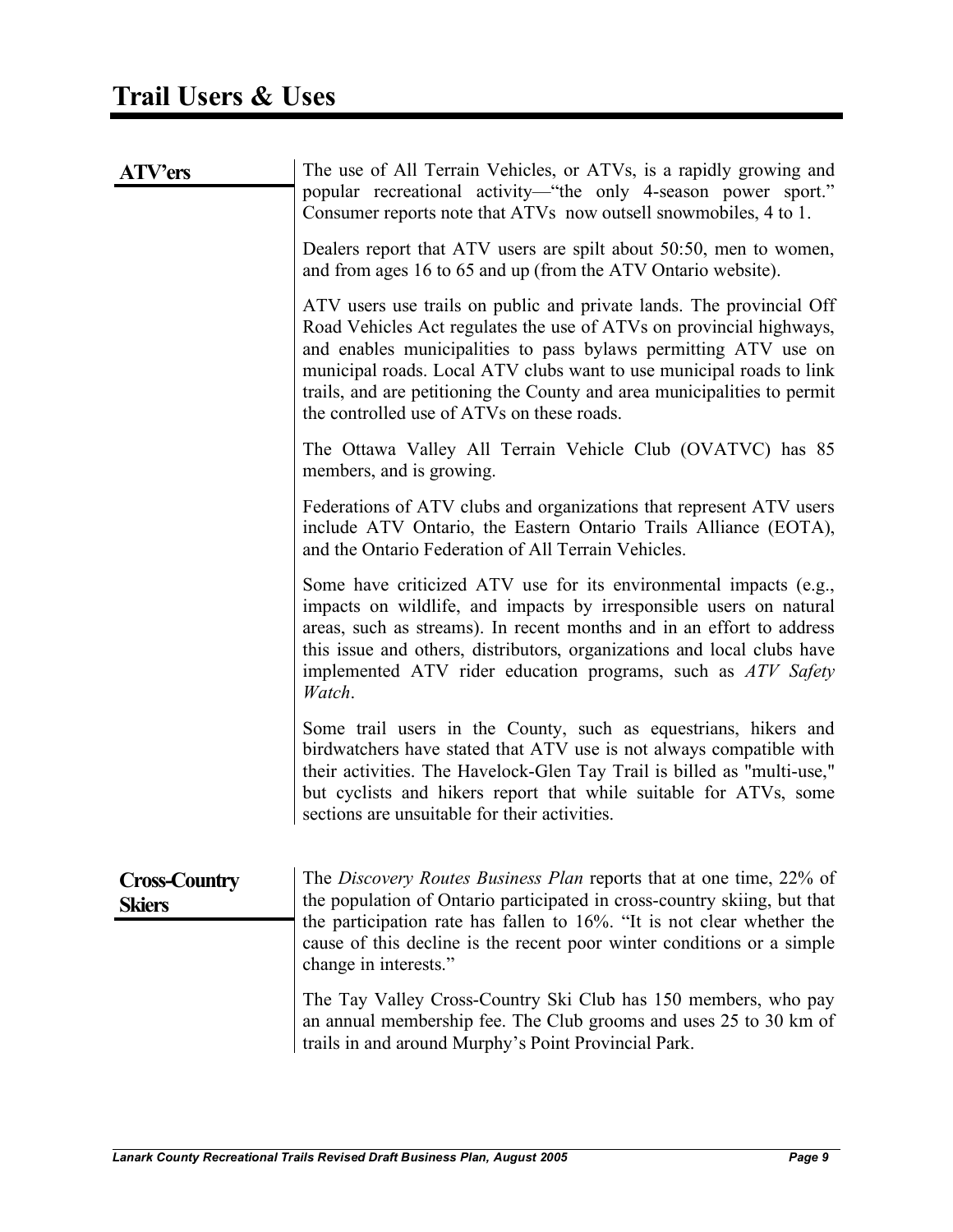| <b>Cross-Country</b><br>Skiers, cont'd | There are ski trails at the Timber Run Golf Course that are maintained<br>by a few individuals, and enjoyed by more.                                                                                                                                                                                                                                                                                                |
|----------------------------------------|---------------------------------------------------------------------------------------------------------------------------------------------------------------------------------------------------------------------------------------------------------------------------------------------------------------------------------------------------------------------------------------------------------------------|
|                                        | Some individuals and neighbours gather together to create cross-<br>country ski trails across their adjoining properties. Others use<br>abandoned rail lines, closed roadways, and other areas.                                                                                                                                                                                                                     |
|                                        | There are several provincial organizations: Cross-Country Ontario<br>serves competitive skiers, the Canadian Association of Nordic Ski<br>Instructors is for volunteer ski instructors, and the Ontario Ski Council<br>provides a wide variety of information for skiers.                                                                                                                                           |
|                                        | The Discovery Routes Business Plan states, "The likely tourism role"<br>for cross-country skiing is a specialty market for enthusiasts: people<br>who are committed to the sport and who are seeking out new places to<br>practice it in attractive terrain. They will place less emphasis on the<br>man-made comforts than on the trails they ski, the country they see,<br>and the people they meet doing it."    |
| <b><i>C</i></b> velists                | Recreational cycling includes cycling and cycle touring (both road and<br>trail), and mountain biking. Cycling refers to users who cycle<br>community roads and trails for pleasure and/or fitness. Cycle touring is<br>planned, long-distance trips over varying terrain, and generally along<br>less-travelled roads. Mountain biking is off-road, generally over more<br>rugged, challenging trails and terrain. |
|                                        | Cycling is a rapidly growing activity with demand for recreational<br>trails. In particular, the growth of mountain biking is said to be<br>"explosive." The Ontario Mountain Bike Committee reports that<br>participation in this activity is growing at an annual rate of 20 to 30%.                                                                                                                              |
|                                        | Cycle touring packages are becoming increasingly popular, where the<br>operator offers a package of support vehicle, food and accom-<br>modation.                                                                                                                                                                                                                                                                   |
|                                        | Provincial organizations include the Ontario Cycling Association,<br>Velo-Ontario, and Ontario Recreational Mountain Bicycling Alliance.<br>Provincial organizations are developing a provincial cycling route.                                                                                                                                                                                                     |
|                                        | Three area cycling clubs were identified, one based in each of<br>Almonte, Perth and Ottawa.                                                                                                                                                                                                                                                                                                                        |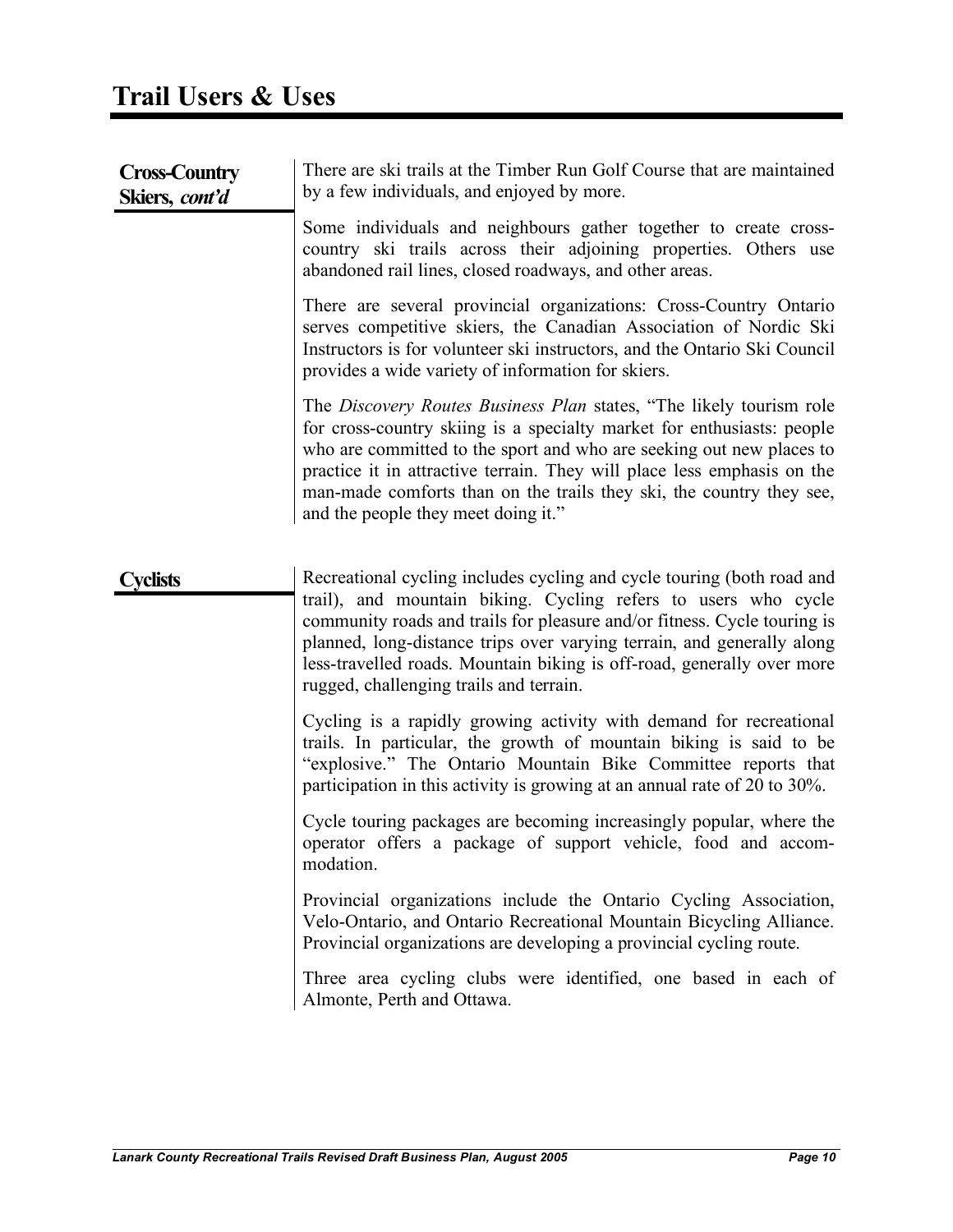| Cyclists, cont'd   | Local cyclists use the Ottawa-Carleton Trailway, the K $\&$ P, and<br>township roads. Most touring is done along area roads. Cyclists who<br>provided input into the development of the <i>Plan</i> noted that there are<br>not enough recreational trails in the area suitable for cycling, and that<br>cycle touring on municipal roads and area highways was not always<br>ideal. For example, County Road 16 is a scenic, cross-County route,<br>but with very busy traffic and no paved shoulders.                                                                                                                                                   |
|--------------------|-----------------------------------------------------------------------------------------------------------------------------------------------------------------------------------------------------------------------------------------------------------------------------------------------------------------------------------------------------------------------------------------------------------------------------------------------------------------------------------------------------------------------------------------------------------------------------------------------------------------------------------------------------------|
| <b>Ecotourists</b> | Sustainable tourism, responsible tourism, and ecotourism have slightly<br>different meanings but all represent the concept of travellers with<br>overall concern for the environmental, economic and social features of<br>travelling.                                                                                                                                                                                                                                                                                                                                                                                                                    |
|                    | In February of 2005, the Tourism Industry Association of Canada and<br>Parks Canada issued Canada's Code of Ethics and Guidelines for<br>Sustainable Tourism. They define sustainable tourism as "tourism<br>[that] actively fosters appreciation and stewardship of the natural,<br>cultural and historic resources and special places by local residents, the<br>tourism industry, governments and visitors. It is tourism which is<br>viable over the long term because it results in a net benefit for the<br>social, economic, natural and cultural environments of the area in<br>which it takes place." (from the Gallon Environmental Newsletter) |
|                    | The ecotourist is interested in discovering natural areas, while<br>preserving their integrity and understanding the natural and cultural<br>sense of place through interpretation and education "in a manner<br>that creates socio-economic benefits for communities/regions, and<br>recognizes and respects local and indigenous cultures, traditions, and<br>values." (from the Tourism Association of Canada).                                                                                                                                                                                                                                        |
|                    | The Discovery Routes Business Plan, 1999 describes the typical<br>ecotourist as:<br>coming from all age groups, with ages 25 to 55 predominating,<br>fairly well educated,<br>primarily couples, with a third of these having children,<br>with 38% ready to spend over $$1,500/person$ on their vacation.                                                                                                                                                                                                                                                                                                                                                |
|                    | With its lakes, rivers, forests, wetlands and varied natural beauty-<br>coupled with many other attractions—Lanark County is an ideal place<br>for residents and tourists who seek ecotourist type activities.                                                                                                                                                                                                                                                                                                                                                                                                                                            |
|                    |                                                                                                                                                                                                                                                                                                                                                                                                                                                                                                                                                                                                                                                           |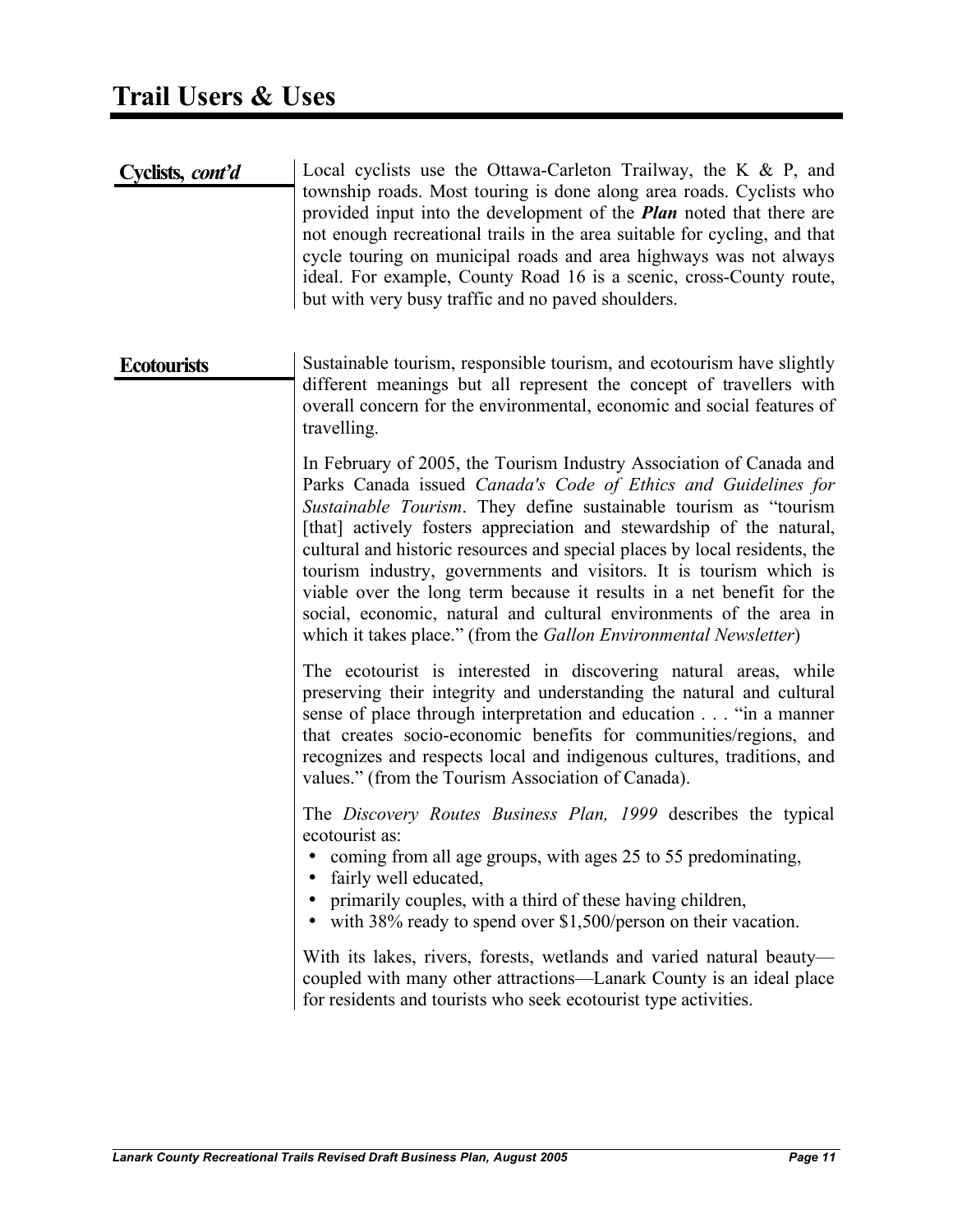| Ecotourists, cont'd | The Discovery Routes Business Plan, 1999 reports that while "overall<br>tourism [is] growing by 4% per year, nature travel [is] increasing by<br>between 10% and 30% annually."                                                                                                                                                                                                                                                                                                           |
|---------------------|-------------------------------------------------------------------------------------------------------------------------------------------------------------------------------------------------------------------------------------------------------------------------------------------------------------------------------------------------------------------------------------------------------------------------------------------------------------------------------------------|
| <b>Equestrians</b>  | Most equestrian trail riders are also active in other equestrian activities<br>such as dressage, eventing, and English and/or western equitation,<br>using their own horses for trail rides. Some purchase horses<br>specifically for competitive and/or non-competitive trail riding. Others<br>hire horses for trail rides.                                                                                                                                                             |
|                     | There are several provincial equestrian organizations with an interest<br>in trail riding: the Ontario Trail Riders Association focusses on<br>recreational trail riding, and the Ontario Competitive Trail Riders<br>Association focusses more on long distance competitive rides. The<br>Ontario Equestrian Federation recently recognized non-competitive<br>trail riding as an integral component of their membership.                                                                |
|                     | The majority of horseback riders do not belong to clubs. In Lanark<br>County, the number of riders is estimated at 350. Area trail riding<br>clubs and other clubs with an interest in trail riding include:<br>• the Madawaska Pleasure Riders, with approximately 40 to 60<br>members,<br>the Therapeutic Riding Association,<br>$\bullet$<br>pony clubs, with 150 members,<br>$\bullet$<br>4-H Clubs, with 50 "equestrian" members,<br>• the Ottawa Valley Hunt Club, with 50 members. |
|                     | It is estimated that the annual economic impact of all equestrian<br>activities in Lanark County is \$7.4 million.                                                                                                                                                                                                                                                                                                                                                                        |
|                     | In this area, equestrians trail ride on Community Forest properties and<br>Crown Lands, on the K $&$ P Trail, on lands under power lines, on old<br>logging roads, on Trans Canada trails, on township roads, and on the<br>private properties of fellow equestrians and neighbours.                                                                                                                                                                                                      |
|                     | Trail riders often prefer undeveloped trails in woodlands, where a<br>track wide enough for the horses hooves is quite adequate and<br>probably more interesting. A rudimentary, level, drive-through parking<br>area at trailheads is needed for horse trailer and van parking.                                                                                                                                                                                                          |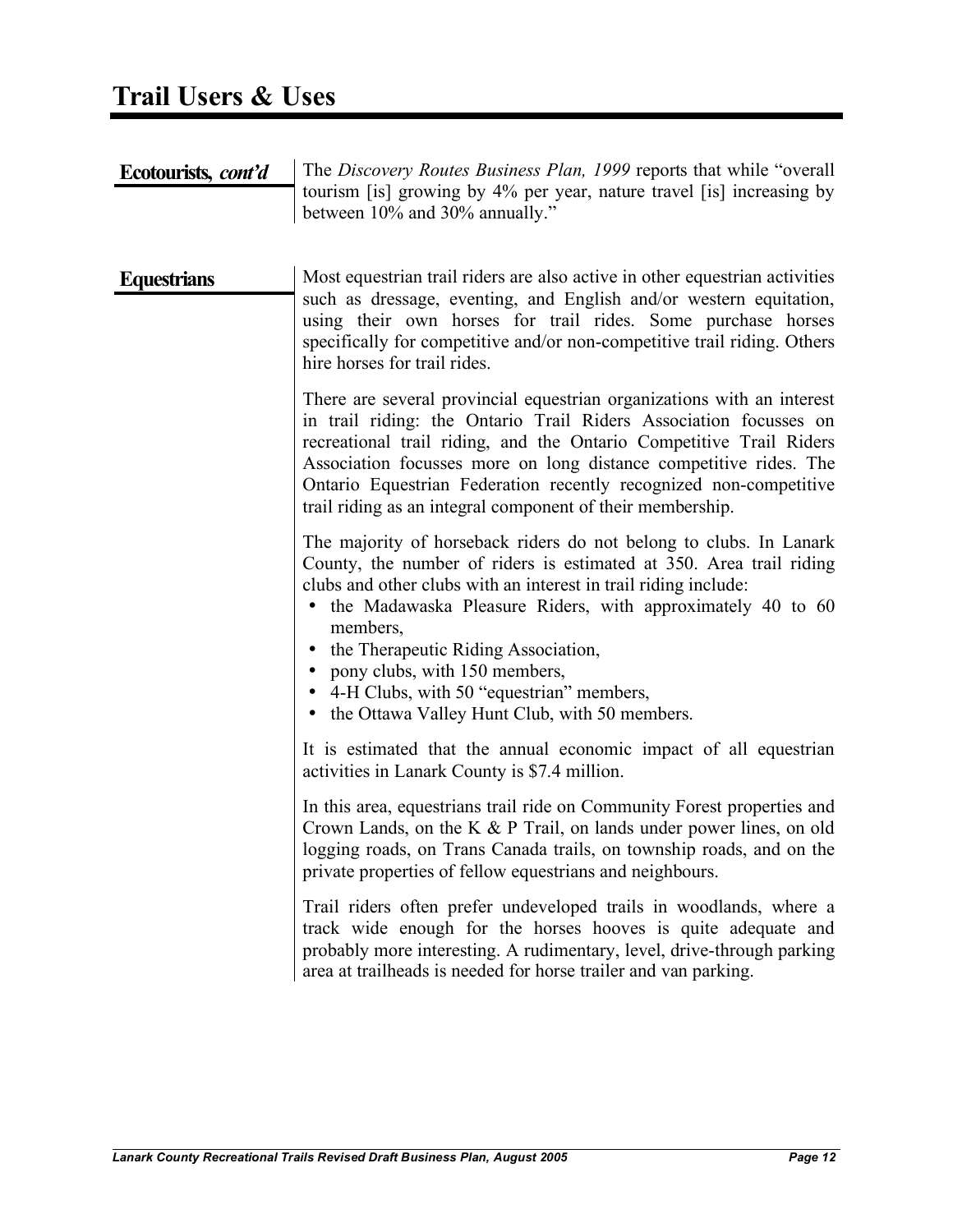| <b>Hikers</b>                           | Hiking and walking are the most popular outdoor activities—84% of<br>Canadians walk for leisure and recreation. ("The Economic Benefits of<br>Trails," Trail Monitor Newsletter, published by Go for Green) 82% of<br>Canadians confirmed they would ideally like to walk more than they<br>do at present. (from Hike Ontario)                                                                                                                                                                                                                                                                           |
|-----------------------------------------|----------------------------------------------------------------------------------------------------------------------------------------------------------------------------------------------------------------------------------------------------------------------------------------------------------------------------------------------------------------------------------------------------------------------------------------------------------------------------------------------------------------------------------------------------------------------------------------------------------|
|                                         | In a survey of hikers, 48% were male, 52% female. Approximately<br>35% were 29 years of age or younger, 44% were between the ages of<br>30 and 49, and 20% between 50 and 69. (from Hike Ontario)                                                                                                                                                                                                                                                                                                                                                                                                        |
|                                         | The most popular type of trails were: 38.4% preferred long distance<br>trails (such as the Rideau or Bruce trails); 28%, local / municipal trails;<br>18.1% preferred hiking in provincial / national parks; and 7.7%,<br>conservation areas. (from Hike Ontario)                                                                                                                                                                                                                                                                                                                                        |
|                                         | Hike Ontario provides a profile of hikers: They are generally well-<br>educated, and of middle to upper levels of income. They prefer fall for<br>hiking, followed by spring, summer and winter. Most hike with family<br>and friends. On a typical day outing, most hike within 50 km of their<br>home. Almost 65% of hikers do not belong to a club or association.<br>About 18% belong to a hiking club, with 17% belonging to some other<br>kind of outing, sport or outdoor association. (from Hike Ontario)                                                                                        |
|                                         | Hike Ontario is a non-profit umbrella organization for hikers in<br>Ontario.                                                                                                                                                                                                                                                                                                                                                                                                                                                                                                                             |
|                                         | The Rideau Trail Association has 1,000 members in three different<br>clubs, with 70 in the Central Club (Lanark County area). Members pay<br>a membership fee. The Association organizes outings every second<br>weekend year-round, with about one-third of these on the Rideau Trail.<br>Other hike-outings are on the Cataraqui Trail, Havelock-Glen Tay<br>Trail, K & P Trail, Bruce Trail, in Frontenac or Murphy's Point<br>Provincial Parks, on forest roads on Crown Lands or Community<br>Forest properties, and others. The Association also organizes canoe<br>and cross-country ski outings. |
| <b>Off-Road</b><br><b>Motorcyclists</b> | Off-road motorcyclists fall into two categories: trail riders and track<br>riders.                                                                                                                                                                                                                                                                                                                                                                                                                                                                                                                       |
|                                         | The Ontario Federation of Trail Riders (OFTR) suggests that the<br>"majority of genuine trail-riders are 35 years of age and older" while<br>"the majority of young riders prefer riding on tracks [and] prefer                                                                                                                                                                                                                                                                                                                                                                                          |

speed, jumps, etc.."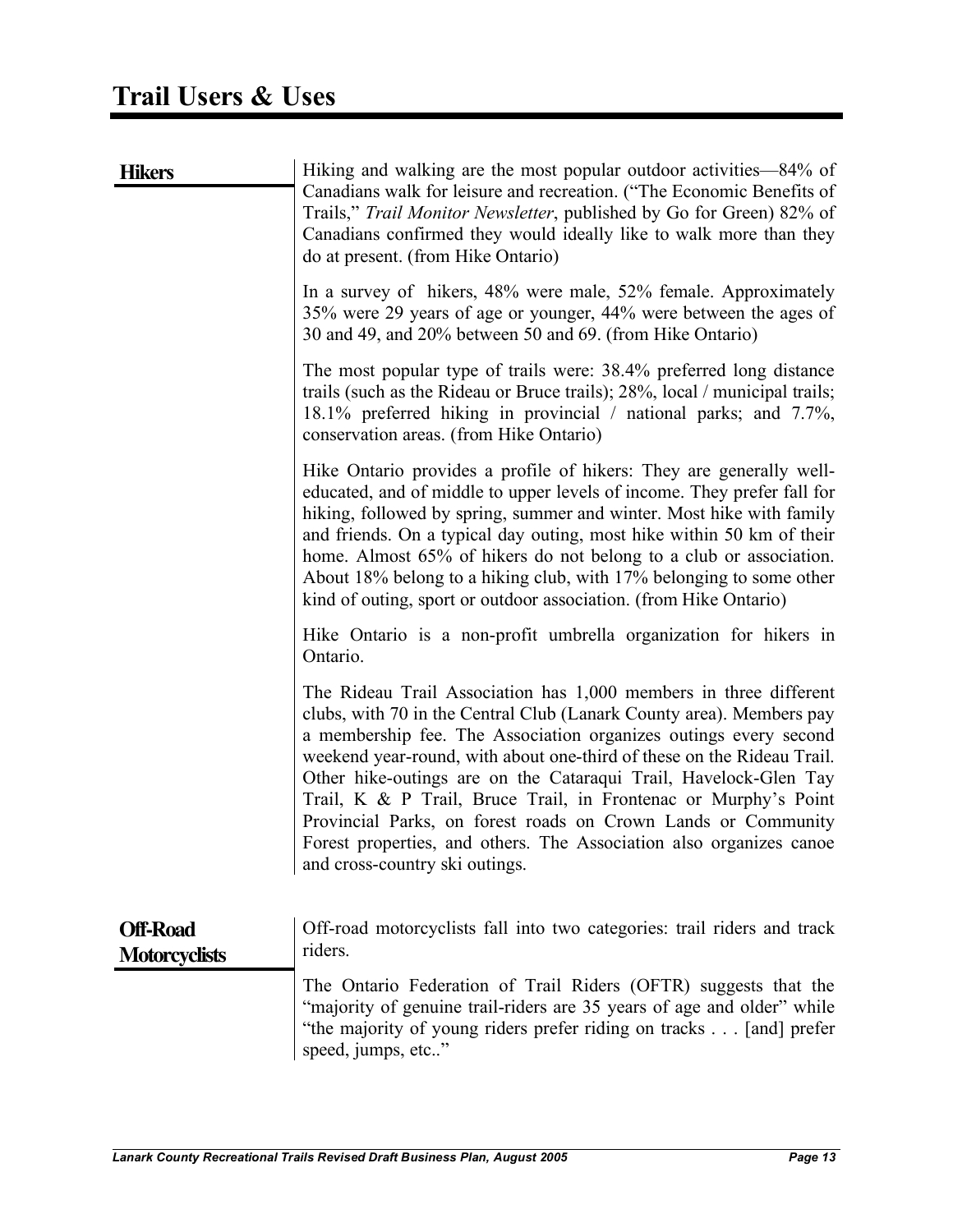| <b>Off-Road</b><br>Motorcyclists, | Off-road motorcyclists are mostly male and "the future in trail riding is<br>70% men, and 30% women and children." (from OFTR)                                                                                                                                                                                                                             |
|-----------------------------------|------------------------------------------------------------------------------------------------------------------------------------------------------------------------------------------------------------------------------------------------------------------------------------------------------------------------------------------------------------|
| cont'd                            | Most trail riders prefer a day-long or weekend ride, where 150 km<br>would be a "good ride." "The majority prefer a somewhat challenging<br>trail system, some single track and a variety of terrain." (from OFTR)                                                                                                                                         |
|                                   | The Ontario Federation of Trail Riders is a non-profit provincial<br>federation of off-road motorcycling clubs.                                                                                                                                                                                                                                            |
|                                   | The Bytown Motorcycle Association (BMA) is an area off-road<br>motorcycle club. The BMA combines trail rides with work bees to<br>carry out maintenance on the trails it uses.                                                                                                                                                                             |
|                                   | BMA members use Crown Lands and Community Forest properties in<br>the Lanark Highlands and Madawaska Highlands areas. Their outings<br>include a few members getting together for the day to club-organized<br>outings.                                                                                                                                    |
| <b>Snowmobilers</b>               | The typical Ontario snowmobiler is male, and of middle to upper<br>income. While the age of snowmobilers is mixed, the snowmobiler<br>population is aging, with the greatest number currently older than 45<br>years of age.                                                                                                                               |
|                                   | The typical Ontario snowmobiler does one day excursions covering<br>distances of 200-300 km, and a growing segment of touring riders plan<br>one or two outings per winter lasting between three to seven days<br>covering 1000+ km. The majority of use is on groomed trails.                                                                             |
|                                   | The Ontario Federation of Snowmobile Clubs (OFSC) is the provincial<br>organization.                                                                                                                                                                                                                                                                       |
|                                   | The 46,000 km of snowmobile trails in the province, operated by<br>OFSC clubs, are groomed, auditted, signed and covered under OFSC's<br>liability insurance policy.                                                                                                                                                                                       |
|                                   | OFSC has made a concerted effort to educate its members on<br>responsible trail use and etiquette—and with some success.                                                                                                                                                                                                                                   |
|                                   | Snowmobilers are open to others using their trails in the winter. Many<br>sections of the OFSC trails network are on private lands; the<br>agreements between a snowmobile club and these landowners are for<br>the winter months only, and as a consequence, these trails are not<br>generally available for other uses during the snowmobile off-season. |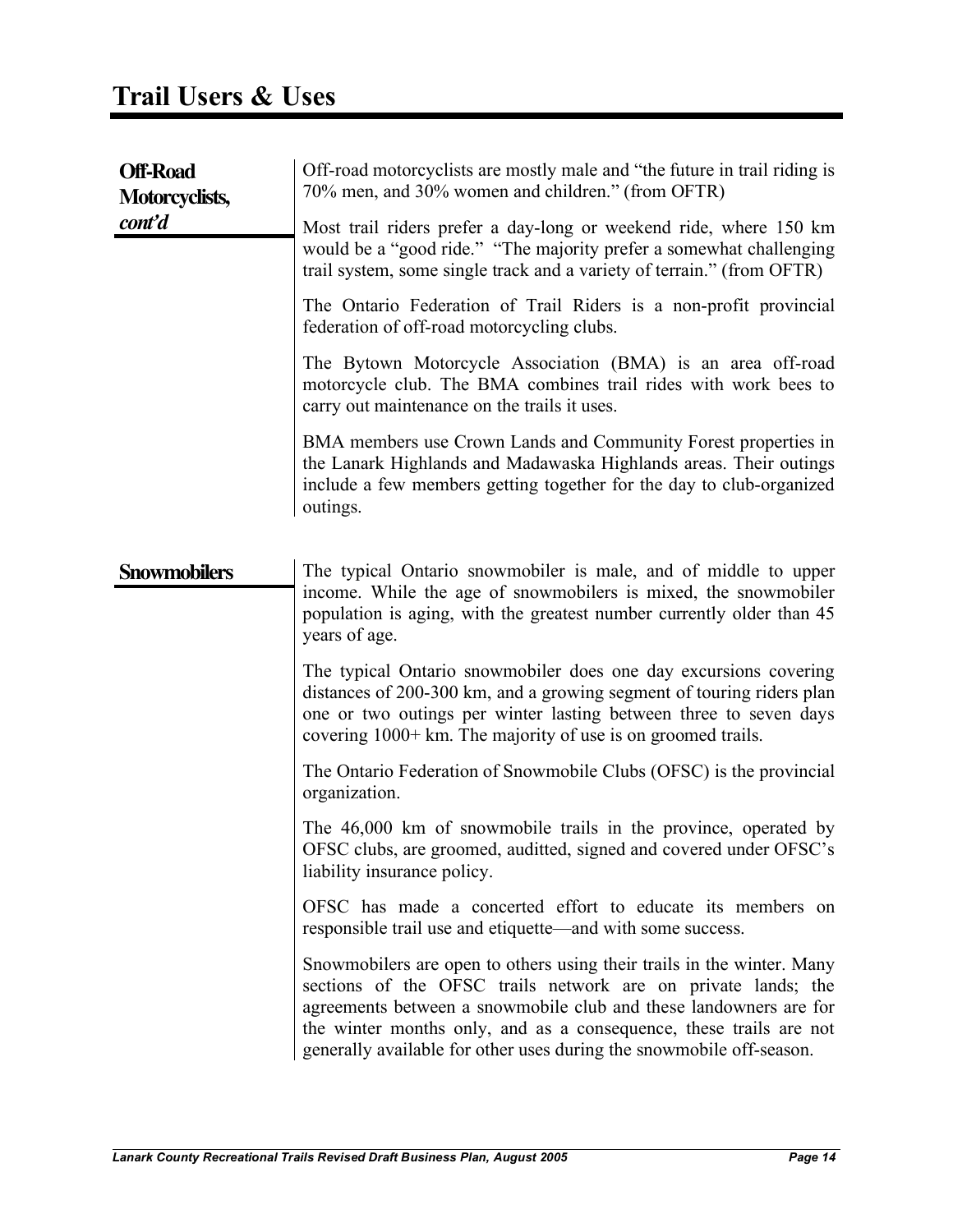| Snowmobilers,<br>$\textit{cont'}d$            | In the 2002/2003 snowmobiling season, OFSC issued 121,439 permits,<br>at an approximate total value of \$12,500,000. The number of permits<br>issued each year has been declining and the OFSC expects the decline<br>will level out and stabilize at around 100,000 permits. OFSC states<br>that the biggest reason for the decline is the exponential increase in<br>personal insurance rates on snowmobiles.<br>There are five area clubs. They issued 926 permits in the 2002-2003                                                                                                                                                                                                                                                                                                      |
|-----------------------------------------------|---------------------------------------------------------------------------------------------------------------------------------------------------------------------------------------------------------------------------------------------------------------------------------------------------------------------------------------------------------------------------------------------------------------------------------------------------------------------------------------------------------------------------------------------------------------------------------------------------------------------------------------------------------------------------------------------------------------------------------------------------------------------------------------------|
|                                               | season.                                                                                                                                                                                                                                                                                                                                                                                                                                                                                                                                                                                                                                                                                                                                                                                     |
|                                               | The K $\&$ P Snow Trails run through private and public lands (under<br>agreement with the landowners), covering approximately 850 km.                                                                                                                                                                                                                                                                                                                                                                                                                                                                                                                                                                                                                                                      |
|                                               | Local snowmobile clubs have expressed an interest in moving<br>snowmobile trails to public lands, creating a more stable network.                                                                                                                                                                                                                                                                                                                                                                                                                                                                                                                                                                                                                                                           |
| <b>Other Trail</b><br><b>Users &amp; Uses</b> | Other current and potential uses of recreational trails include:<br>• jogging,<br>• bird watching and nature viewing,<br>• dog sledding,<br>environmental monitoring, such as <i>Frog Watch</i> ,<br>• orienteering,<br>• outdoor education,<br>• canoe portages and links to canoe routes,<br>• Ilama trekking and driving (for backpacking activities) (one of the<br>listed uses of Alberta Trailnet),<br>• commuting and doing errands.<br>Activities related to / making use of recreational trails include:<br>fishing,<br>photography<br>geo-caching (locating hidden "treasures" using GPS systems)<br>adventure racing (a race that combines activities such as<br>canoeing/kayaking, mountain biking, rock climbing, and hiking),<br>visiting archeological and historical sites. |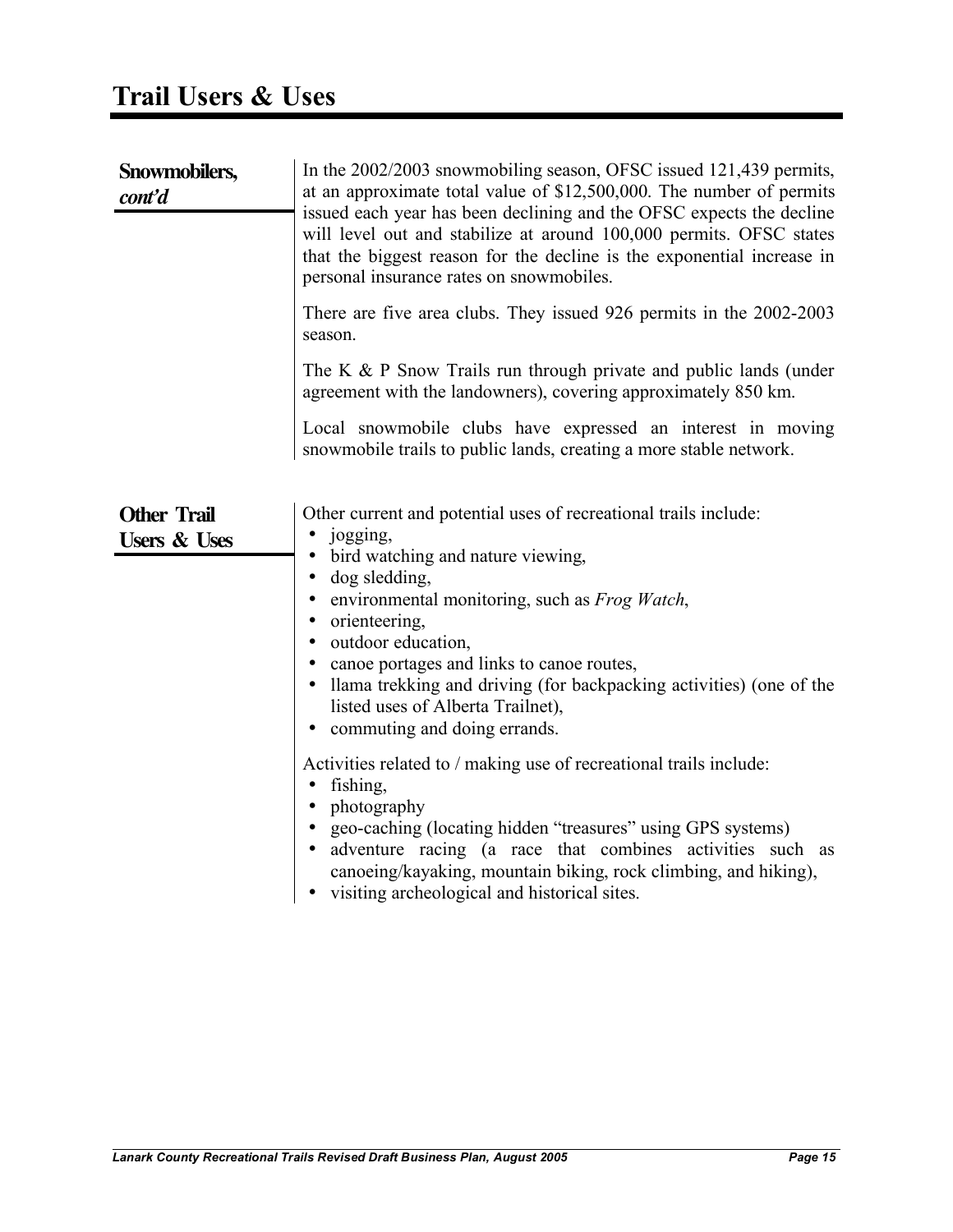This section outlines why trails are important to the people of Lanark County. The information below was gleaned from an analysis of the 40 questionnaires completed by participants at the public meeting held June 23, 2003.

The primary values identified by the respondents were health, the natural environment, tourism and the economy, and building community. These values are consistent with the values identified in the County's recent community visioning and corporate strategic planning process, and echoed in the *Ontario Trails Strategy* being developed by the Ontario Ministry of Tourism and Recreation in consultations across the province.

The quotes shown below are taken from the questionnaires.

| <b>Health</b> | Approximately one-third of those who completed the questionnaire                                                                                                                          |
|---------------|-------------------------------------------------------------------------------------------------------------------------------------------------------------------------------------------|
|               | stated that recreational trails were important for health and well being.<br>"Trails provide a get-away from the "busyness" of everyday life—a<br>place to unwind, relax and rejuvenate." |
|               | The link between regular physical activity and good health—both<br>physical and mental—is well recognized and well documented.                                                            |

#### **The Natural Environment** Slightly less than one-quarter of the respondents who completed the questionnaire said that trails are an important part of fostering an appreciation and understanding of nature. "[Trails] stimulate appreciation of and respect for nature" and "encourage us to set aside and preserve what otherwise may soon be lost to future generations."

- **Tourism & Economy** One in five of the respondents said that one of the values of trails was to promote tourism and economic development. "Trails would encourage sustainable, local economic development" and "could be a huge tourism draw."
- **Community** One in ten of the respondents stated that trails are important in building a sense of community. "Trails are an affordable way to bring together people of all age groups, abilities, and incomes."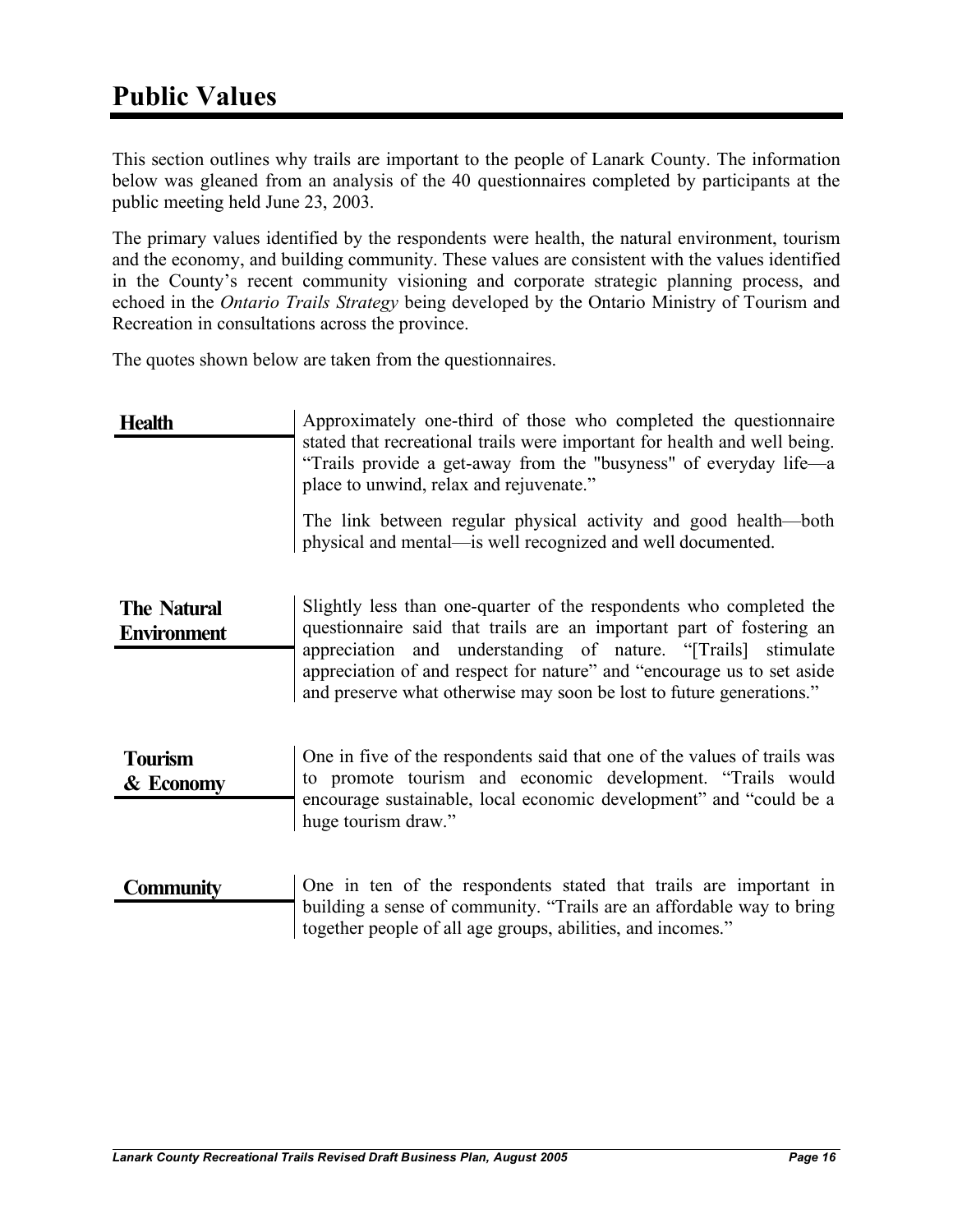Partners and stakeholders are an essential building block in developing a successful trails network. Community groups and individuals are already contributing to developing and maintaining trails in the County.

This Section lists partner and stakeholder organizations interested in the operation, maintenance and development of trails and a trails network. They bring experience, community support and/or funding. Including an organization on this list does not necessarily imply its commitment to contribute to the development of trails and/or a trails network in Lanark County. Every attempt was made to ensure the following list is complete (with apologies to any who were overlooked) and the information current.

| <b>Eastern Ontario</b><br><b>Trails Alliance</b> | The mandate of the Eastern Ontario Trails Alliance (EOTA) is to<br>"develop, manage, maintain and market a network of year-round,<br>shared-use trails for the economic, tourism and job creation they<br>bring."                                                                                                                                     |  |  |  |
|--------------------------------------------------|-------------------------------------------------------------------------------------------------------------------------------------------------------------------------------------------------------------------------------------------------------------------------------------------------------------------------------------------------------|--|--|--|
|                                                  | By agreement with the County of Lanark, EOTA currently manages<br>the 8 km portion of the Havelock-Glen Tay Trail situated in the<br>County. EOTA has indicated that it is ready to continue providing trail<br>management services to the County, and/or advise the County or<br>others in the County on the development and maintenance of trails.  |  |  |  |
|                                                  | Please see <i>Appendix A</i> for a copy of the current Agreement between<br>the County and EOTA. Appendix $D$ includes EOTA's current<br>Business Plan.                                                                                                                                                                                               |  |  |  |
| <b>Ontario</b><br><b>Trails Council</b>          | The Ontario Trails Council (OTC) is an independent, not-for-profit<br>organization dedicated to the development and management of an<br>integrated trail network throughout Ontario. It provides an information<br>clearinghouse for its members, and member groups have access to the<br>OTC's insurance program. Lanark County is a member of OTC.  |  |  |  |
| <b>Trans-Canada</b><br><b>Trail Foundation</b>   | The Trans Canada Trail is "a confederation of existing trails linked<br>together to form one contiguous trail." The Foundation does not own<br>or operate any trails. The Foundation provides assistance to Trail<br>Builders, including guidelines on trail development, signage and<br>insurance, as well as funding for qualifying Trail Builders. |  |  |  |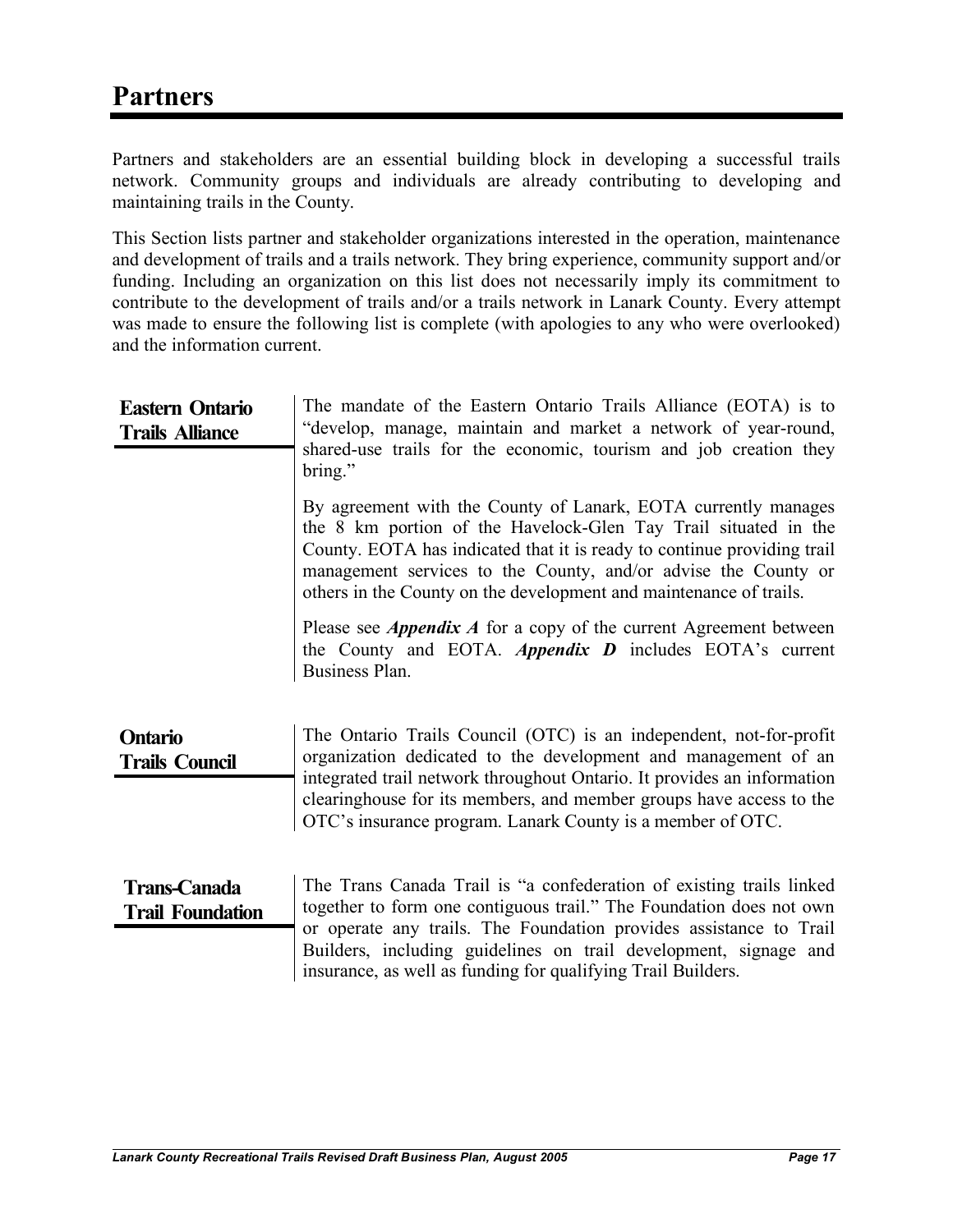### **Partners**

| <b>Municipalities</b>             | Local municipalities own trails, have economic development offices,<br>and some have expressed an interest in working with the County to<br>develop a trails network.                                                                                                                                                                                                                                                                                                                                                                                                                                                                                                                   |
|-----------------------------------|-----------------------------------------------------------------------------------------------------------------------------------------------------------------------------------------------------------------------------------------------------------------------------------------------------------------------------------------------------------------------------------------------------------------------------------------------------------------------------------------------------------------------------------------------------------------------------------------------------------------------------------------------------------------------------------------|
| <b>MVC</b>                        | Mississippi Valley Conservation (MVC) manages portions of the K $\&$<br>P Trail, and has trails on many of its conservation properties. MVC<br>works with the County in a number of areas of shared interest.                                                                                                                                                                                                                                                                                                                                                                                                                                                                           |
| <b>Tri-Health Unit</b>            | The Leeds, Lanark and Grenville Health Unit established a trails<br>committee made up of health groups (e.g., the Cancer Society and<br>community health centres) and trails groups (e.g., the Rideau Trail<br>Association). The committee published an area trails map. The<br>committee is now focussing more on promoting physical activity in<br>general.                                                                                                                                                                                                                                                                                                                           |
| <b>Community</b><br><b>Groups</b> | Community groups are potential partners in developing, maintaining<br>and marketing trails. Some of the area community groups include:<br>Bytown Motorcycle Association (off-road motorcycles),<br>chambers of commerce,<br>Eco-Perth,<br>$\bullet$<br>Friends of Eastern Ontario Recreational Trails,<br>$\bullet$<br>Kinsmen and Kinette Clubs,<br>Madawaska Trail Riders Club,<br>Mississippi Valley Field Naturalists,<br>Ompah Snowmobile Club,<br>Rideau Trail Association,<br>$\bullet$<br>Roberston Lake Snowmobile Club,<br>Rotary Clubs,<br>Sharbot Lake Snowmobile Club,<br>Silver Lake Snowmobile Club,<br>Snow Road Snowmobile Club,<br>Tay Valley Cross Country Ski Club. |
| <b>OFSC</b>                       | The Ontario Federation of Snowmobile Clubs (OFSC), local District,<br>has expressed its interest in providing funds, in-kind contributions, and<br>expertise to develop trails in the County. OFSC has extensive<br>experience in working with private landowners to establish trails, on                                                                                                                                                                                                                                                                                                                                                                                               |

insurance and liability concerns, on risk management, and on signage. OFSC has partnered with other groups to map out routes for new trails,

secure landowners agreement, and construct trails.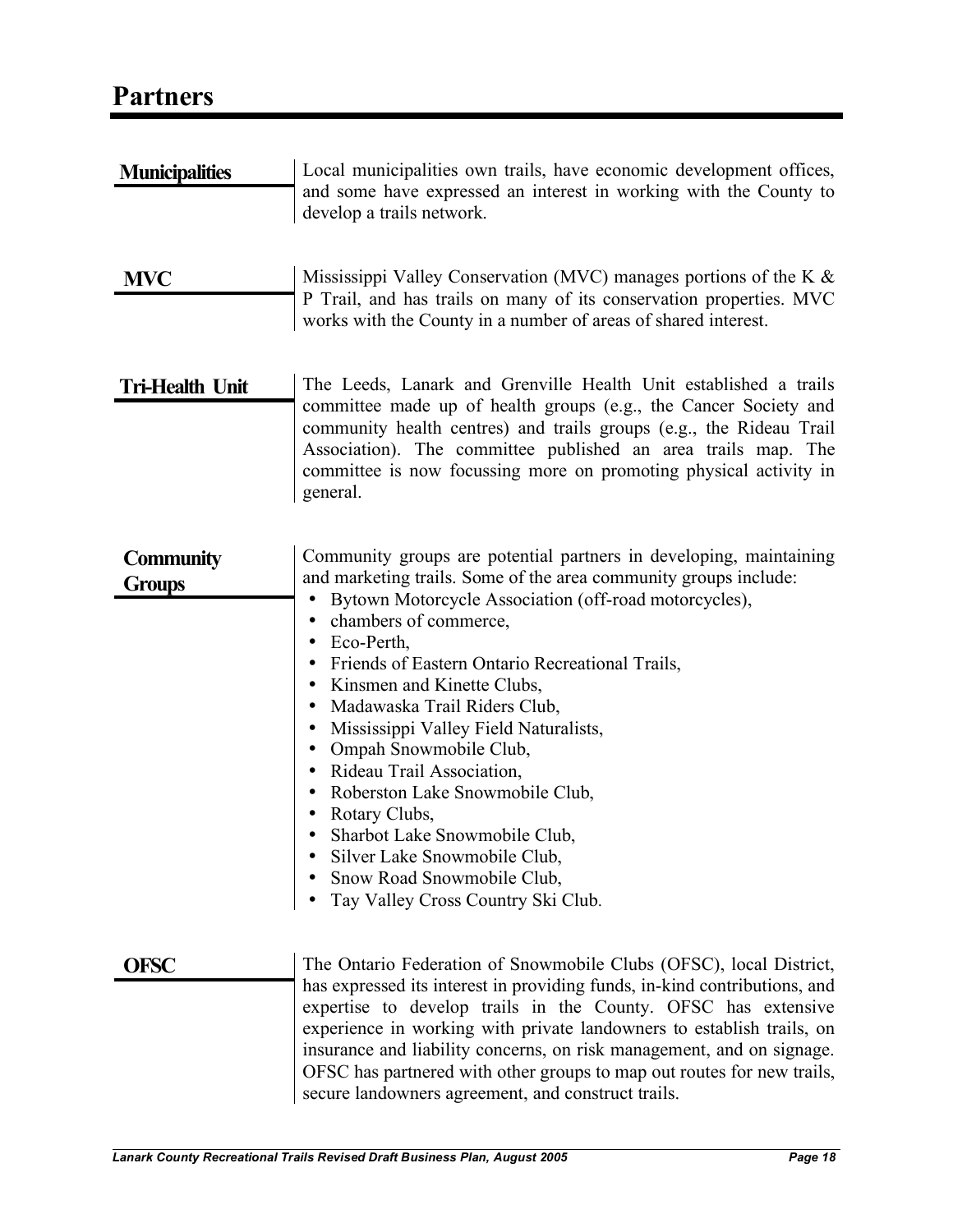| <b>Provincial</b>                   | There are provincial associations for most of the primary users of |  |
|-------------------------------------|--------------------------------------------------------------------|--|
| <b>Associations</b>                 | recreational trails, including:                                    |  |
|                                     | Hike Ontario,<br>٠                                                 |  |
| <b>Ontario Cycling Association,</b> | • Ontario Competitive Trail Riders Association (equestrian),       |  |
|                                     |                                                                    |  |
| Ontario Equestrian Federation,      |                                                                    |  |
| $\bullet$                           | Ontario Federation of All Terrain Vehicles,                        |  |
|                                     | Ontario Federation of Snowmobile Clubs,                            |  |
|                                     | • Ontario Federation of Trail Riders (dirt bikes),                 |  |
|                                     | <b>Ontario Recreational Mountain Bicycling Alliance,</b>           |  |
|                                     | Ontario Trail Riders Association (equestrian),<br>$\bullet$        |  |
|                                     | Velo-Ontario.<br>$\bullet$                                         |  |
|                                     |                                                                    |  |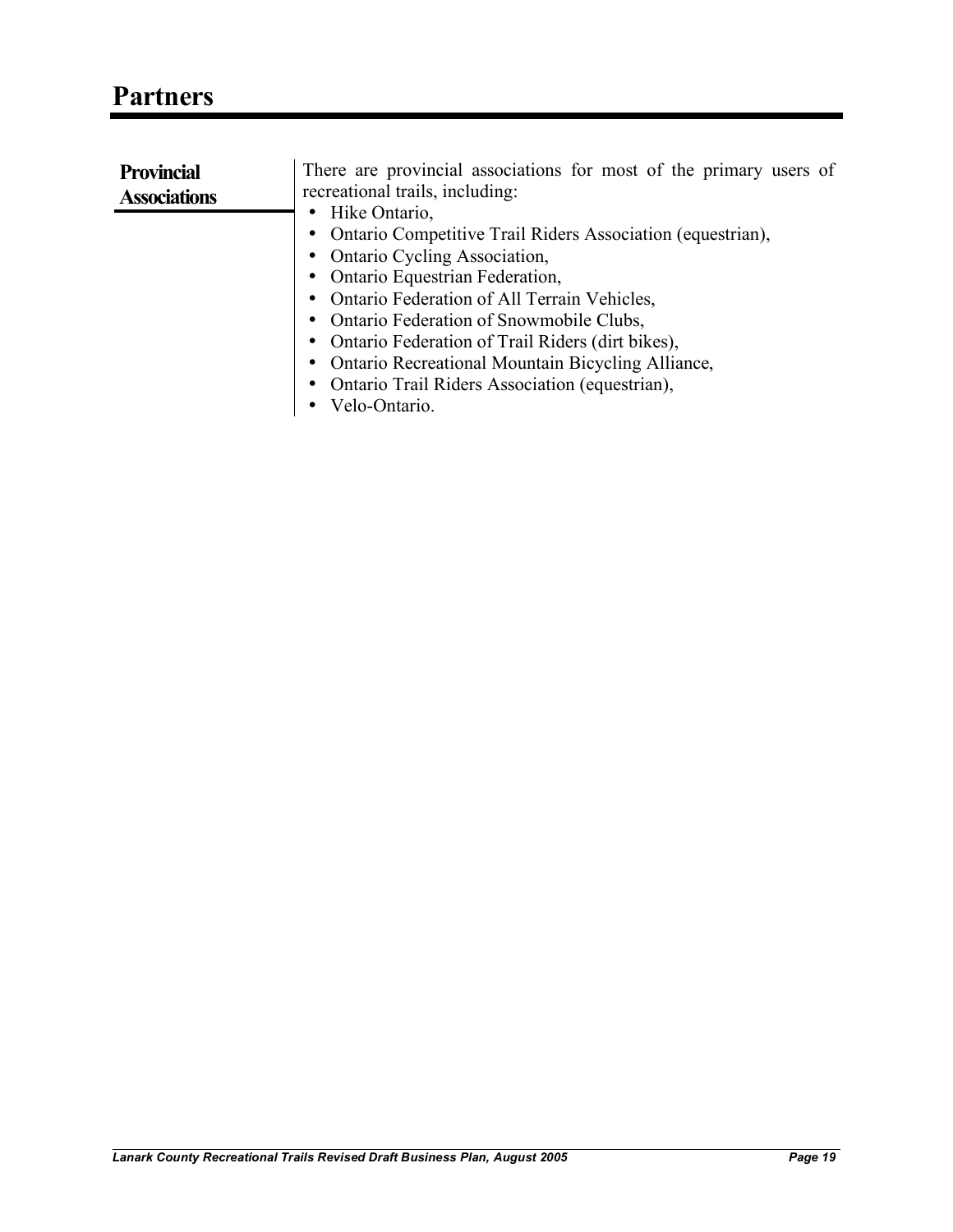### **Opportunities**

Opportunities to develop new trails . . . opportunities to capture the growing recreation and ecotourism markets . . . opportunities to promote health and environmental awareness . . . opportunities for tourism . . . opportunities for economic development . . . and opportunities afforded by community readiness to participate in developing and promoting trails and by the partnerships and funding needed to develop trails.

#### **Public Interest & Readiness** The County specified that the public should be involved in all aspects of developing the *Recreational Trails Business Plan*. The process *has* cultivated community interest, support, involvement and commitment. The process *has* generated public goodwill and enhanced the County's positive image with the community. There is broad community support for the process to date and for its findings. The net result—and a key opportunity in moving forward—is community readiness to roll up its sleeves to participate in a trails venture.

| A Network                              | There is an opportunity to develop a trails network that meets the<br>diverse recreational needs of the people of Lanark, and serves as a<br>tourist destination. The Lanark County trails network, in 2010, <i>might</i><br>look like this: |
|----------------------------------------|----------------------------------------------------------------------------------------------------------------------------------------------------------------------------------------------------------------------------------------------|
|                                        | trunk trails that link the Havelock-Glen Tay, the Cataraqui, and the<br>٠<br>Ottawa Carleton Trailway—enhancing the Trans Canada Trail<br>network,                                                                                           |
| links to the Mississippi Canoe Routes, |                                                                                                                                                                                                                                              |
|                                        | wheelchair-accessible, interpretive trails at the Baird Forest,                                                                                                                                                                              |
|                                        | connected and integrated town trails—part of "urban" commuting<br>(this has been done successfully in the Town of Collingwood and<br>others),                                                                                                |
|                                        | the Rideau Trail linked into the trails network,                                                                                                                                                                                             |
|                                        | the K $\&$ P trail, linked to the trails network and extended possibly<br>$\bullet$<br>from Sharbot Lake to Kingston,                                                                                                                        |
|                                        | designated loop trails for birdwatching and hiking,                                                                                                                                                                                          |
|                                        | and many more.                                                                                                                                                                                                                               |
|                                        |                                                                                                                                                                                                                                              |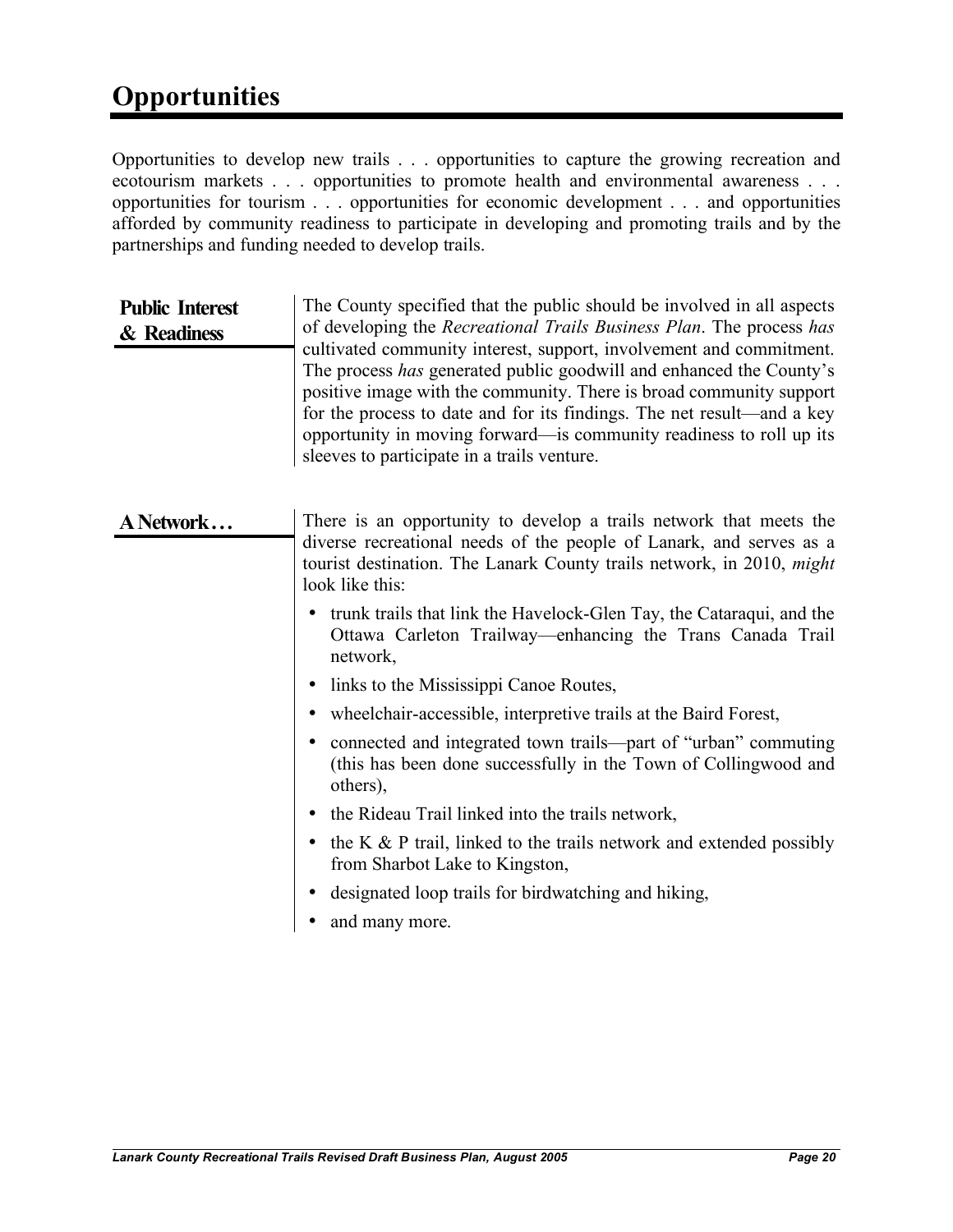| <b>Community</b><br><b>Development</b> | Trails can contribute to the development of a healthy, sustainable and<br>prosperous community:                                                                                                                                                                                                                                                                                                                                                                                          |  |  |  |
|----------------------------------------|------------------------------------------------------------------------------------------------------------------------------------------------------------------------------------------------------------------------------------------------------------------------------------------------------------------------------------------------------------------------------------------------------------------------------------------------------------------------------------------|--|--|--|
|                                        | Trails serve as an opportunity for community development. They<br>$\bullet$<br>are a community asset. Trails can help to unite a community, and<br>when they pass through a number of neighbourhoods, can help<br>unite neighbourhoods. They act as a meeting place and provide for<br>informal interaction among people from a variety of backgrounds.                                                                                                                                  |  |  |  |
|                                        | Trails provide an excellent opportunity for regular physical activity<br>٠<br>and encourage healthy lifestyles.                                                                                                                                                                                                                                                                                                                                                                          |  |  |  |
|                                        | Trails that pass through natural areas are an opportunity to increase<br>appreciation, knowledge and understanding of nature and the<br>environment. Trails can link and protect habitat. Trails are an ideal<br>"classroom" for outdoor and environmental education for all.<br>Trails can provide a "green" alternative to using personal vehicles.                                                                                                                                    |  |  |  |
|                                        | Trails provide tourism and economic opportunities. Trails provide<br>an opportunity for local economic development. Special trails<br>events provide opportunities for business and corporate sponsors to<br>gain profile. Trails use by residents and as a tourist destination are<br>opportunities to develop local businesses and community<br>enterprises. For more on the economic spin-offs of trails, please<br>see the <i>Economic Benefits of Trails</i> , starting on page 32. |  |  |  |
| <b>Local Partnerships</b>              | Possible partners are profiled in <i>Partners</i> on pages 17 to 19 above;<br>some of the potential opportunities are:                                                                                                                                                                                                                                                                                                                                                                   |  |  |  |
|                                        | • Partner with area municipalities to develop and promote trails.                                                                                                                                                                                                                                                                                                                                                                                                                        |  |  |  |
|                                        | Partner with provincial and national trails organizations to obtain<br>advice, funding, and a means for broader promotion and marketing<br>of Lanark's trails network.                                                                                                                                                                                                                                                                                                                   |  |  |  |
|                                        | Partner with provincial trail-user associations for advice and<br>$\bullet$<br>support. In particular, work with the Ontario Federation of<br>Snowmobile Clubs (OFSC) to develop trails in the County.                                                                                                                                                                                                                                                                                   |  |  |  |
|                                        | • Link with the Lanark, Leeds, Grenville Health Unit to promote<br>healthy lifestyles through trails.                                                                                                                                                                                                                                                                                                                                                                                    |  |  |  |
|                                        | Partner with the Lanark County Tourism Association to market a<br>$\bullet$<br>trails destination.                                                                                                                                                                                                                                                                                                                                                                                       |  |  |  |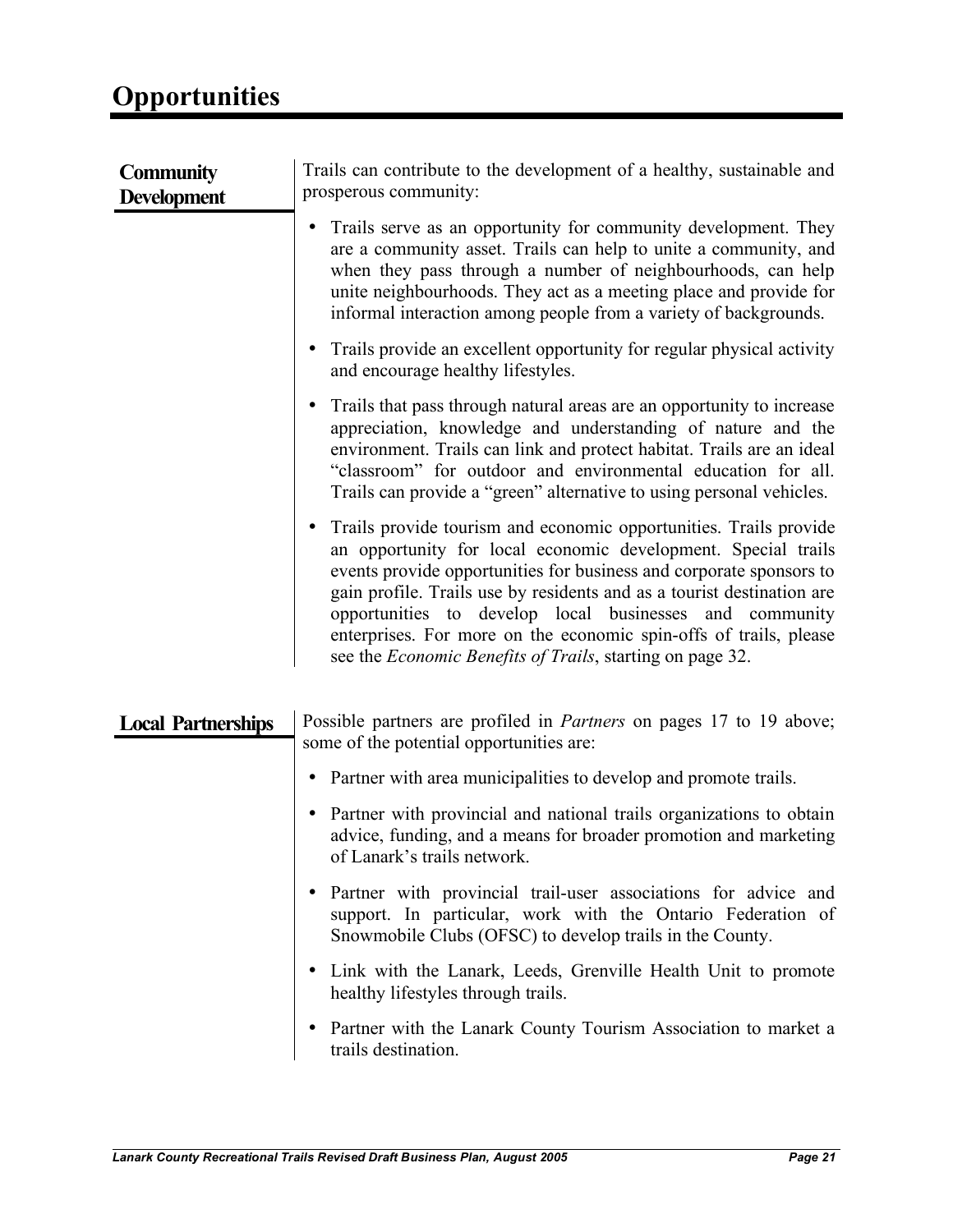| <b>Supporting</b><br><b>Community</b> | There is a real opportunity for the County to assume an enabling role,<br>at no to low cost to the County, in assisting community groups to use<br>volunteer labour and donated materials to develop trails. This was<br>recently demonstrated when the Rotary Club of Carleton Place<br>requested the County's assistance in developing the Appleton to<br>Carleton Place Trail. The County developed and provided "Trail<br>Development Guidelines" and "take steps to manage the risks<br>associated with the construction and maintenance of a trail [along a<br>County road allowance) by volunteers."                                                               |
|---------------------------------------|---------------------------------------------------------------------------------------------------------------------------------------------------------------------------------------------------------------------------------------------------------------------------------------------------------------------------------------------------------------------------------------------------------------------------------------------------------------------------------------------------------------------------------------------------------------------------------------------------------------------------------------------------------------------------|
| A Trails "Climate"                    | There is growing and strong interest in recreational trails, locally,<br>across the province and beyond. This positive "climate" has resulted in<br>a number of broader initiatives that promise to complement and<br>encourage the development of trails across the province—an<br>opportunity. For example:                                                                                                                                                                                                                                                                                                                                                             |
|                                       | • The Ontario Ministry of Tourism and Recreation-Ontario<br>Trails Strategy: This multi-stakeholder process will address issues<br>and barriers to the development of trails and create a broad strategy<br>that will enable and support the development of trails. Specifically,<br>the process will provide advice on "key trail issues such as<br>economic sustainability, landowner concerns, safety, road rights-<br>of-way, active living, environmental and cultural heritage impacts,<br>and opportunities and tourism development potential." The process<br>is also looking at "innovative funding models," landowner<br>concerns, and insurance and liability. |
|                                       | • The Ontario Ministry of Tourism and Recreation- <i>Active</i><br>2010: Active 2010 is a "new comprehensive strategy to increase<br>participation in sport and physical activity throughout Ontario."<br>Recreational trails are an important "venue" for Active 2010.                                                                                                                                                                                                                                                                                                                                                                                                   |
|                                       | The Ontario Trails Council is developing the Trillium Trails<br>Network.                                                                                                                                                                                                                                                                                                                                                                                                                                                                                                                                                                                                  |
| <b>Resources</b>                      | There is a range of resources available for the development,<br>maintenance and marketing of recreational trails, from information<br>(such as the Ministry of Agriculture providing information on the<br>development of trails in farmland) to funding (the Government of<br>Ontario's Communities in Action fund, e.g., Communities in Action<br>recently funded the development of trails in Simcoe County). Funding<br>sources are described in greater detail, starting on page 27.                                                                                                                                                                                 |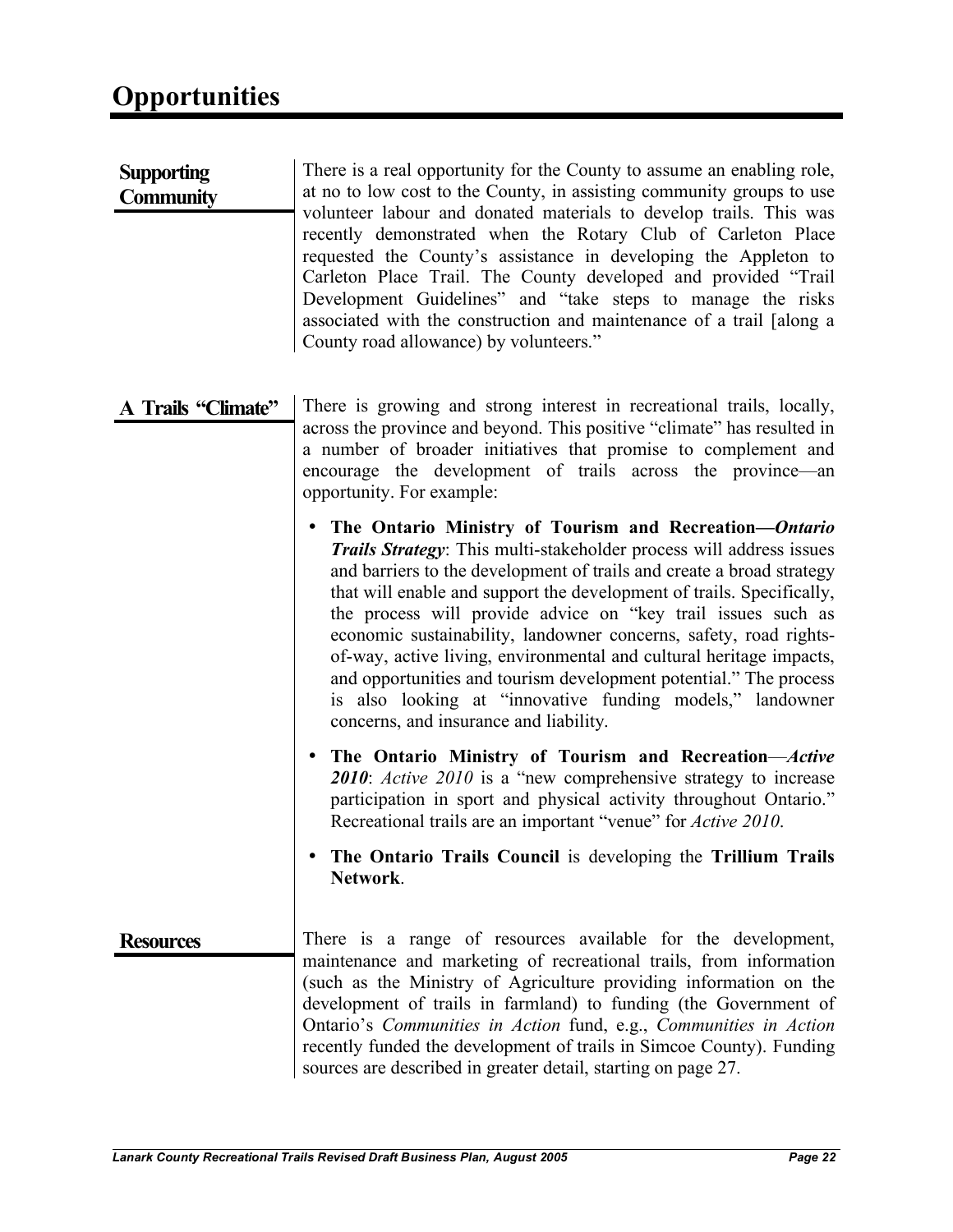This section provides information on the costs of trails, specifically:

- the costs of constructing and maintaining trails,
- the costs of administering a trails network,
- recent trends and considerations with regards to insurance costs.

**Costs to Construct & Maintain Trails** Costs to develop and operate trails will vary greatly from trail to trail. The cost of developing a trail varies depending on the use or uses for which it is intended, the terrain through which it will pass, and whether it is a new trail or the improvement of an old one. Costs may include land acquisition costs; construction and development costs, including bridges and fencing; information costs such as trail maps (both print and web-based) and guides; promotional costs such as a website, and advertising; construction of trail facilities (such as picnic tables, washrooms, parking, and shelters); funds to support local groups to develop and promote trails; and administrative and management costs. County of Lanark Public Works staff indicated that it would be impossible to estimate the costs of developing a trail along municipal road allowances until the proposed route was sited, surveyed and studied. While it is impossible to estimate the costs of developing and maintaining trails, a few examples do provide a range of costs: • The Prescott Russell Recreational Trail (developed by the municipal trails corporation established by the United Counties of Prescott and Russell, or UCPR) is a 72 km trail constructed on a rail corridor running through the two counties. The trail is for hikers, cyclists and snowmobilers. Construction is almost complete and by project's end, the total construction costs is expected to be approximately \$516,000, or approximately \$7,200 per kilometre. • The Ontario Federation of Snowmobile Clubs has calculated that it costs \$2,000 to construct 1 km of snowmobile trail and \$412 to maintain 1 km of trail. The local OFSC District recently constructed 27 km of trail from North Augusta to Merrickville. About half of this trail crossed farmers' fields at no cost, while the other half was through forests and wetlands at a total cost of

\$12,000 and "lots" of volunteer labour.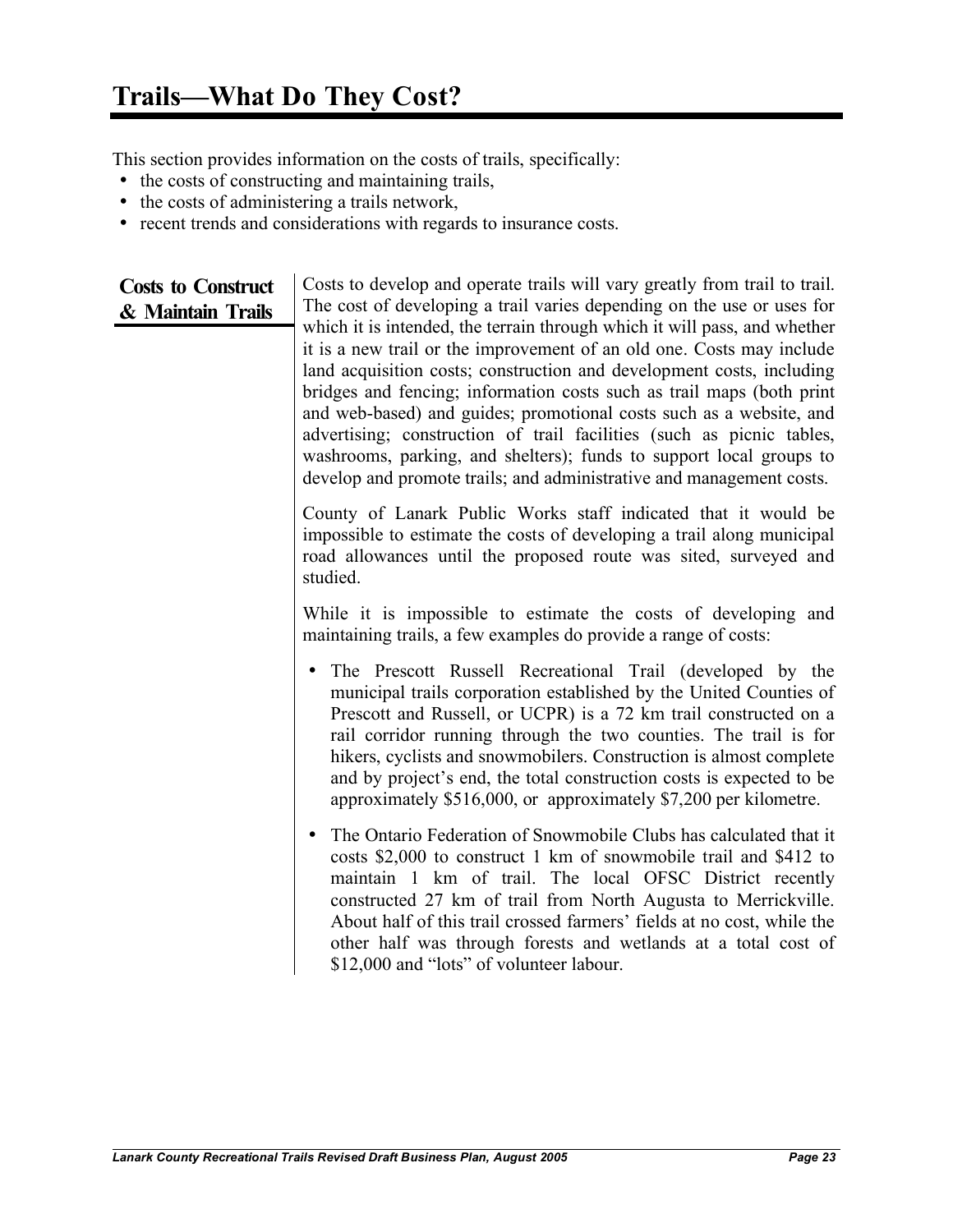| <b>Costs to Construct</b><br>& Maintain Trails,<br>cont'd | In a study done for the Eastern Ontario Trails Alliance in 2002,<br>maintenance and operations costs were calculated at \$513/km for<br>maintenance (summer grading, grass cutting $\&$ brushing, bridge<br>cleaning, and winter grooming), patrolling, repair, and signage.                                                                                 |                                                                                                                                                                                                             |  |  |
|-----------------------------------------------------------|--------------------------------------------------------------------------------------------------------------------------------------------------------------------------------------------------------------------------------------------------------------------------------------------------------------------------------------------------------------|-------------------------------------------------------------------------------------------------------------------------------------------------------------------------------------------------------------|--|--|
|                                                           | The total length of the Bay of Quite County Trails is 320 km,<br>$\bullet$<br>constructed at a total cost of \$5,431,275, or approximately<br>\$17,000/km.                                                                                                                                                                                                   |                                                                                                                                                                                                             |  |  |
|                                                           | A number of trail-building manuals and documents are available that<br>provide a detailed breakdown of costs by terrain (e.g., building on<br>slopes), by trail surfacing for different uses, and by element (e.g., a<br>bridge). These have been provided to the County.                                                                                    |                                                                                                                                                                                                             |  |  |
| Costs to<br><b>Administer a Trails</b><br><b>Network</b>  | The County of Lanark is examining a number of Options for<br>administering trails. The following provides some insight into<br>possible administrative costs:                                                                                                                                                                                                |                                                                                                                                                                                                             |  |  |
|                                                           | The United Counties of Prescott and Russell (UCPR) established a<br>$\bullet$<br>municipal trails corporation to manage the development,<br>maintenance and marketing of its trail. The following provides a<br>breakdown of their administrative costs:                                                                                                     |                                                                                                                                                                                                             |  |  |
|                                                           | <b>Administrative Budget Item</b><br>Coordinator's Salary & Benefits<br>Office Space, Equipment and Supplies<br><b>Professional Development</b><br>Professional Services (accounting, translation, etc.)<br>Web hosting<br><b>Total Administrative Costs</b>                                                                                                 | <b>Amount</b><br>\$43,000<br>11,600<br>3,000<br>5,000<br>1,500<br>\$64,100                                                                                                                                  |  |  |
|                                                           | $\bullet$<br>contract, union, and 35 hrs per week).                                                                                                                                                                                                                                                                                                          | The County of Lanark provided the following information on the<br>costs of a County staff position to administer trails: \$32,000 plus<br>benefits of approximately \$5,760 (assuming the position would be |  |  |
|                                                           | It could be assumed that administrative costs would be similar<br>regardless of the Option chosen.                                                                                                                                                                                                                                                           |                                                                                                                                                                                                             |  |  |
| <b>Insurance Costs</b>                                    | Over recent years, the costs to insure recreational trails against<br>liability for bodily injury and property damage have escalated. The<br>Tourism Industry Association of Canada (TIAC) stated in 2004 that<br>"The insurance crisis facing Canada's tourism industry is the single<br>most pressing and tenuous business issue currently confronting the |                                                                                                                                                                                                             |  |  |

outdoor and adventure sectors of tourism."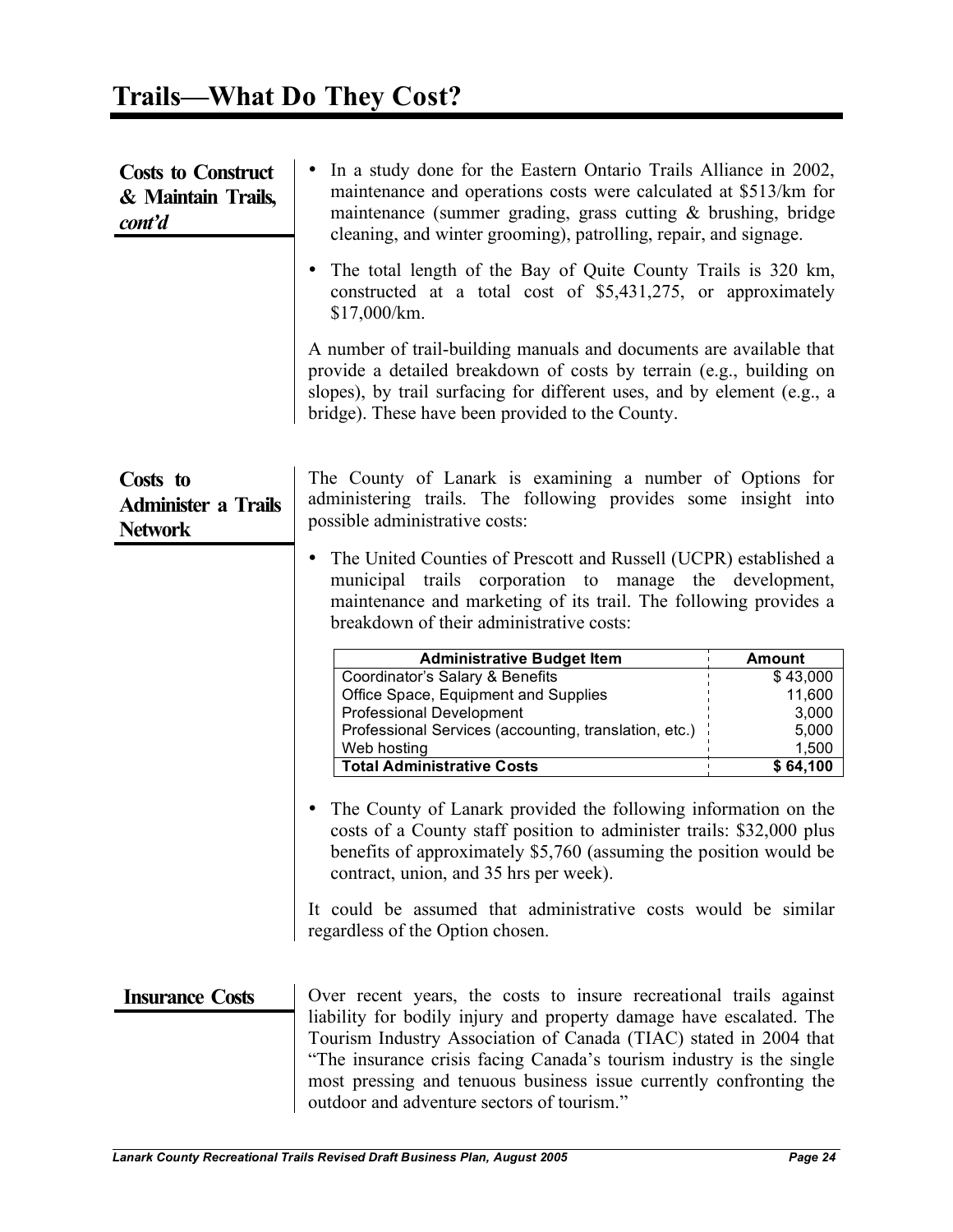| <b>Insurance Costs,</b> |  |
|-------------------------|--|
| cont'd                  |  |

The reasons are complex but TIAC describes the problems as an "insurance industry in the middle of a "hard market cycle" characterized by more stringent underwriting practices, rising premiums and more restrictive coverage. These factors were compounded by the historically high claims paid out after 9/11, negative underwriting results, plummeting stock markets, record low interest rates, skyrocketing claims costs and record low profits." Michael King of Intercity Insurance Services, the company that provides insurance for the Trans Canada Trail, added that lawsuits against trail owners/operators for ATV accidents caused underwriters to insist on rates based on type of use and that these lawsuits resulted in increased insurance costs.

An example illustrates the last point. Intercity Insurance Services provided a quote for a hypothetical trail running through Lanark County. The costs for \$2,000,000 general liability insurance for this hypothetical trail would be "\$1,910.00" per year if ATV and/or dirt bike use" was not permitted, and "\$4,910.00" per year if ATV and/or dirt bike use" was permitted.

What is the impact of escalating insurance costs and insurance uncertainty on recreational trails? Hike Ontario states, "The result has been an escalation of cost to the point where some trail organizations and user groups can't afford it. Also [trails organizations] applying for grants from organizations such as government and charitable foundations have been put on hold pending either resolution of the overall issue or proof of insurance." The Ministry of Tourism and Recreation's advisory group on an *Ontario Trails Strategy* notes these possible long term impacts:

- "decreased availability and denial of insurance,
- inadequate coverage (higher exposure),
- more restrictions on trails,
- reduced economic and tourism potential of trails,
- less *Active Living!*"

The Ontario Trails Council stated, "Municipal and public trail operators are also facing the same economic funding and liability concerns that [not-for-profit organizations] face. The ability of all trail management organizations to transfer or self manage their liability issues is very difficult. The ability to offset costs by raising the deductible or reducing insurance costs by improving trails safety practices is not offsetting the total cash flow required to manage the insurance bill."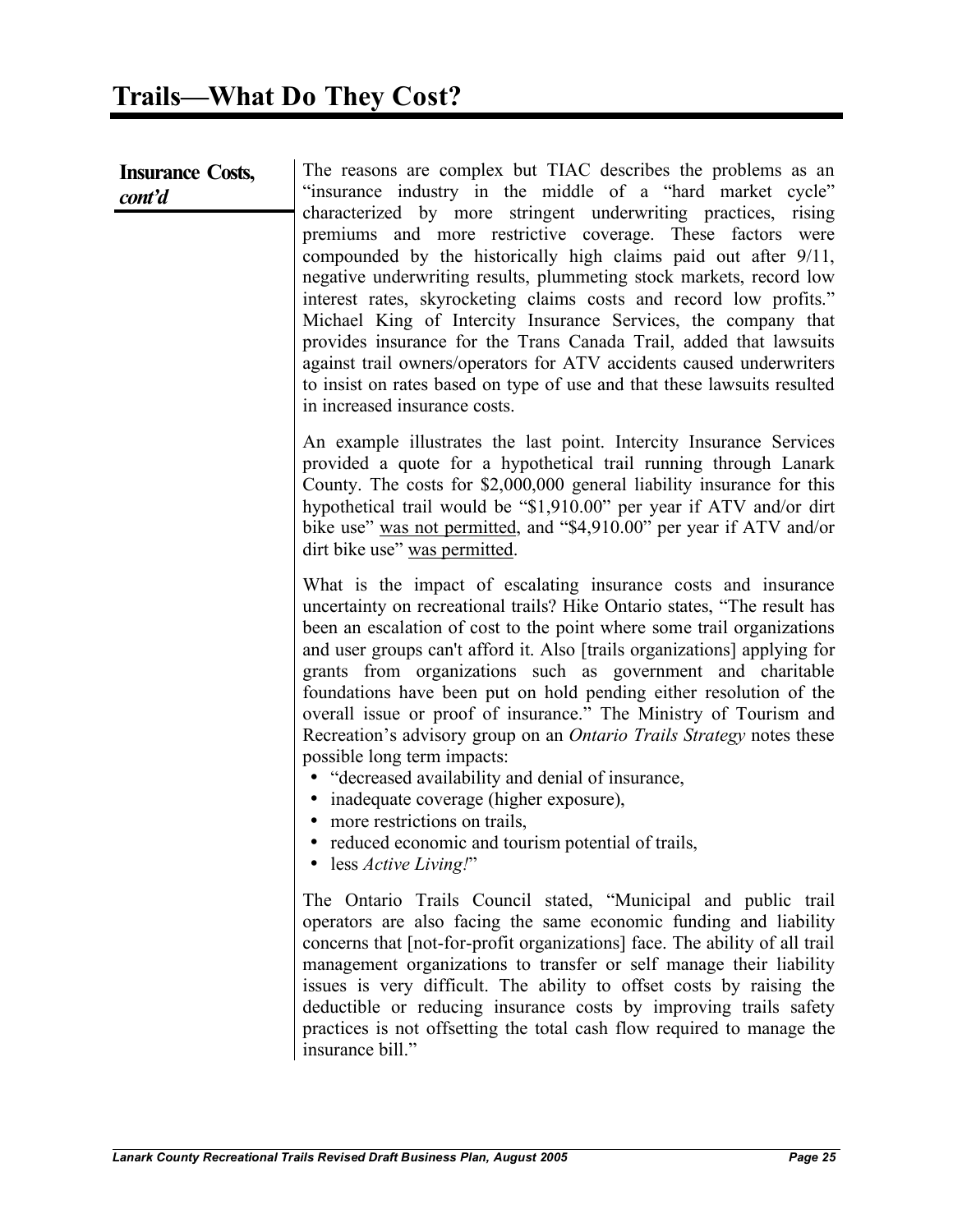| <b>Insurance Costs,</b><br>cont'd | The Ontario Trails Council (OTC) and the Ministry are consulting<br>with stakeholders and the insurance industry to develop a coherent<br>province-wide approach that would use education, legislation and<br>policy to ease the crisis. Actions taken include:                                                                                                                                                                                                                                          |
|-----------------------------------|----------------------------------------------------------------------------------------------------------------------------------------------------------------------------------------------------------------------------------------------------------------------------------------------------------------------------------------------------------------------------------------------------------------------------------------------------------------------------------------------------------|
|                                   | OTC is recommending that "in the event that a not-for-profit or<br>trails agency has suffered a three times or greater insurance cost<br>increase in a period of 18-24 months the government would<br>provide a yearly cost recovery of 75% of the total cost of the new<br>premium."                                                                                                                                                                                                                    |
|                                   | OTC and the Trillium Trails Network are compiling trail<br>٠<br>management best practices from across the country to develop<br>Ontario guidelines and best practices. The Trillium Trails network<br>would provide a registration and audit process to distinguish those<br>trails that are managed in a safe and effective way. This should<br>have the effect of lowering insurance rates overall as well as<br>making preferential rates available to those with established<br>guidelines in place. |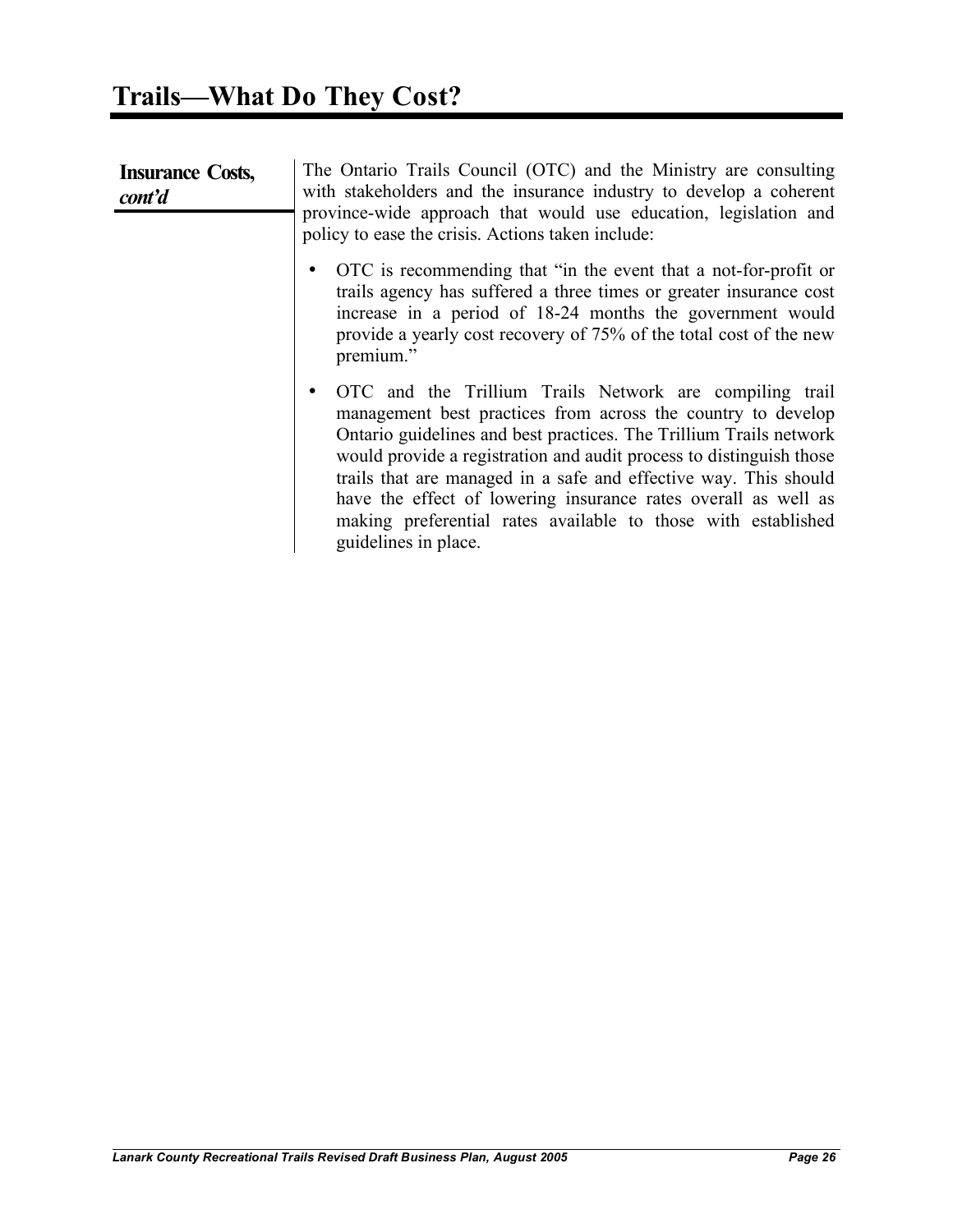This section provides information on sources of revenue and funding for the development and maintenance of trails, specifically:

- possible sources of funding and revenue (a generic list),
- some actual sources of funding,
- some considerations on the stability of funding for trails,
- in-kind contributions,
- user-fees.

| <b>Possible Sources</b><br>of Revenue | An examination of other trails and trails organizations yields a variety<br>of experience and methods of generating revenues to pay for trail<br>development and maintenance. Long-term viability probably requires a<br>suite of options. Revenue options are summarized:<br>membership fees,<br>٠<br>user fees,<br>$\bullet$<br>adopt-a-trail,<br>• in-kind contributions of labour, materials, etc. (can be significant),<br>donations from members and the public (research indicates that<br>$\bullet$<br>personal donations are the largest single source of revenue for not-<br>for-profit organizations),<br>sale of advertising,<br>$\bullet$<br>corporate sponsorships,<br>merchandising programs and the sale of promotional materials,<br>funding from federal, provincial and municipal governments,<br>foundations. |
|---------------------------------------|-----------------------------------------------------------------------------------------------------------------------------------------------------------------------------------------------------------------------------------------------------------------------------------------------------------------------------------------------------------------------------------------------------------------------------------------------------------------------------------------------------------------------------------------------------------------------------------------------------------------------------------------------------------------------------------------------------------------------------------------------------------------------------------------------------------------------------------|
| <b>Sources</b><br>of Funding          | This section lists a variety of sources of funding and assistance, each<br>source with a one-line description.                                                                                                                                                                                                                                                                                                                                                                                                                                                                                                                                                                                                                                                                                                                    |
|                                       | <b>Funding from municipal governments:</b>                                                                                                                                                                                                                                                                                                                                                                                                                                                                                                                                                                                                                                                                                                                                                                                        |
|                                       | The public who attended the Lanark County Trails Meeting (June<br>$\bullet$<br>23/03) suggested that trail-user groups and municipal governments<br>should share in the costs to develop and maintain trails.                                                                                                                                                                                                                                                                                                                                                                                                                                                                                                                                                                                                                     |
|                                       | Funding and assistance from the provincial government:                                                                                                                                                                                                                                                                                                                                                                                                                                                                                                                                                                                                                                                                                                                                                                            |
|                                       | The OSTAR Red Program of the Ministry of Municipal Affairs<br>$\bullet$<br>and Housing is designed to address barriers to economic<br>development and ensure small town and rural communities remain<br>vital.                                                                                                                                                                                                                                                                                                                                                                                                                                                                                                                                                                                                                    |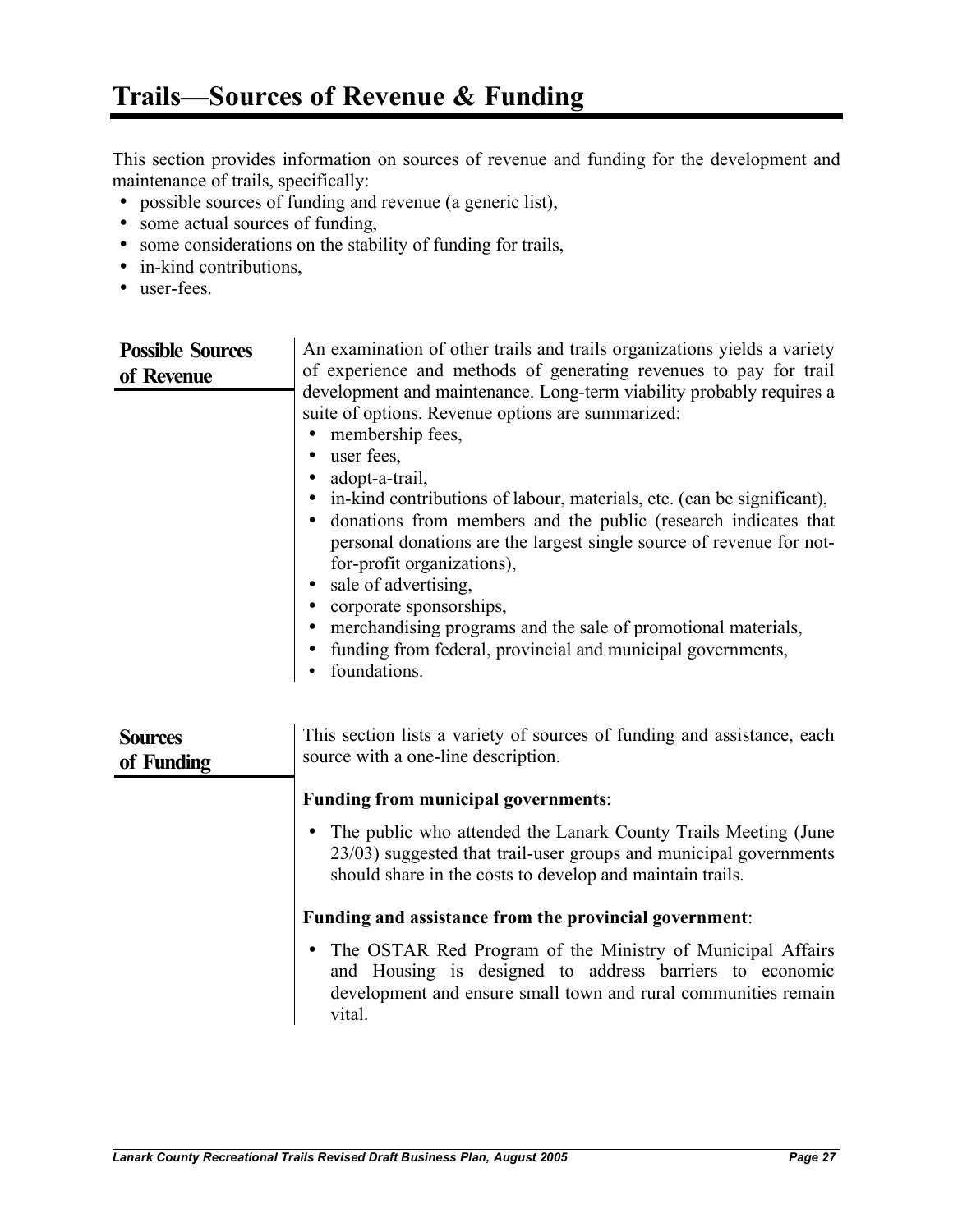| <b>Sources</b>                               | Funding and assistance from the provincial government, cont'd:                                                                                                                                                                                  |
|----------------------------------------------|-------------------------------------------------------------------------------------------------------------------------------------------------------------------------------------------------------------------------------------------------|
| of Funding, cont'd                           | Ontario Tourism Marketing Partnership Corporation provides<br>$\bullet$<br>marketing support to tourism operators and industry sectors.                                                                                                         |
|                                              | <i>Ontario Works</i> provides resources to hire personnel for a variety of<br>projects.                                                                                                                                                         |
|                                              | Active 2010 is a "new comprehensive strategy to increase<br>participation in sport and physical activity throughout Ontario."                                                                                                                   |
|                                              | • Communities in Action provides community funding related to<br>active living. For example, they recently funded the development<br>of trails in Simcoe County.                                                                                |
|                                              | The Canada-Ontario Municipal-Rural Infrastructure Fund provides<br>funding for the development of recreational trails.                                                                                                                          |
|                                              | Funding from the federal government:                                                                                                                                                                                                            |
|                                              | Human Resources Development Canada: Through job-creation<br>$\bullet$<br>partnerships, employers and partners can create meaningful work<br>opportunities for clients with activities that help develop the<br>community and the local economy. |
|                                              | The Katimavik program provides volunteer youth to work on<br>community projects. Many communities have used these<br>volunteers to develop trails.                                                                                              |
|                                              | • Superbuild, Government of Canada, provides funding for<br>infrastructure projects, including trails.                                                                                                                                          |
|                                              | <b>Funding from other sources:</b>                                                                                                                                                                                                              |
|                                              | The Ontario Trillium Foundation provides funding for community<br>projects.                                                                                                                                                                     |
|                                              |                                                                                                                                                                                                                                                 |
| <b>Trends &amp; Issues</b><br>around Funding | The following comments are taken from <i>Economic Issues Affecting</i><br><i>Ontario's Trails Networks</i> , the Ontario Trails Council brief to the                                                                                            |

Ontario Ministry of Finance's Pre-Budget Consultation, January 2003.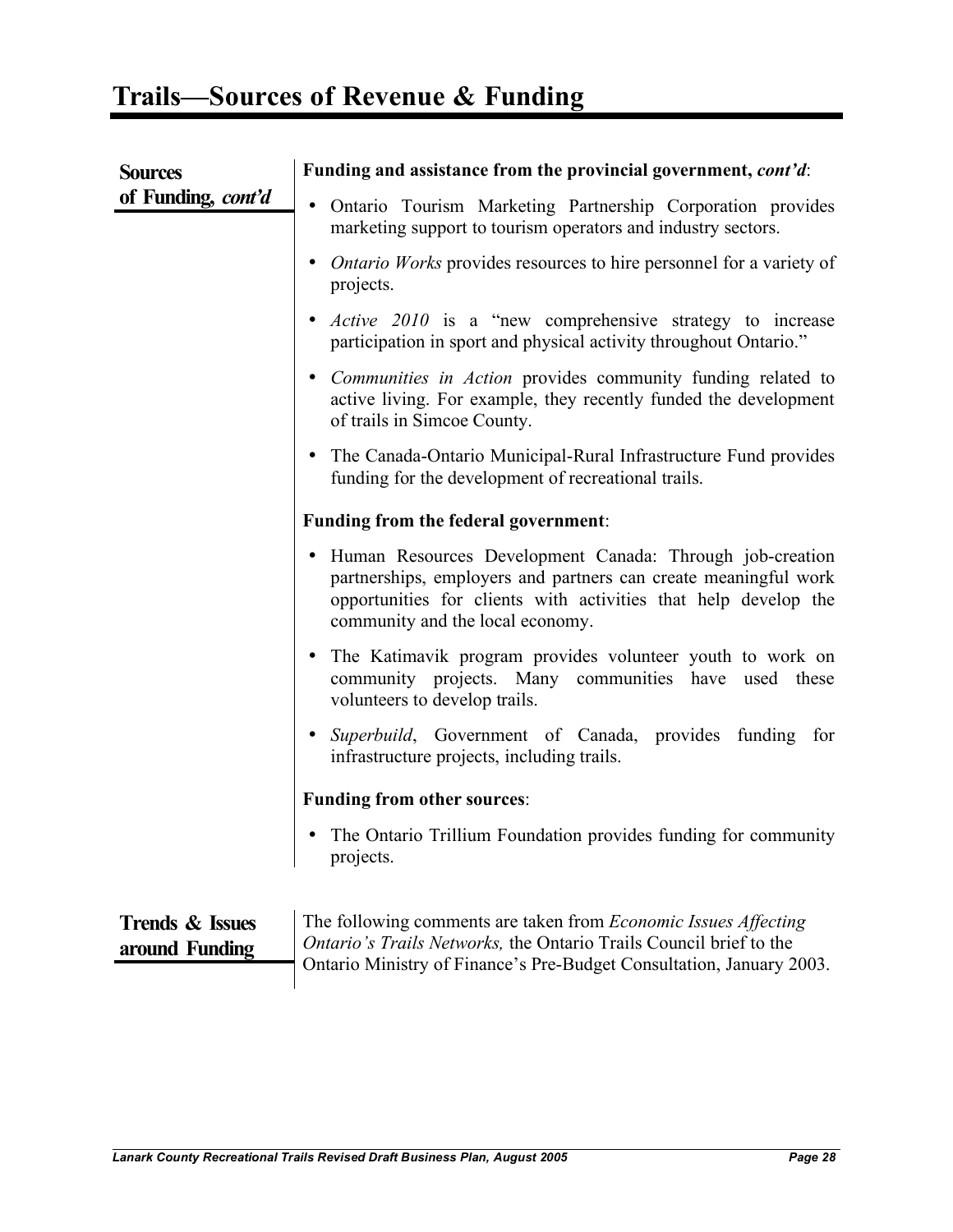| <b>Trends &amp; Issues</b><br>around Funding,<br>cont'd | • Larger organizations such as the Ontario Federation of<br>Snowmobile Clubs derive some operational revenue from permit<br>sales.                                                                                                                                                                                                                                                                                                                                                                                                                                      |
|---------------------------------------------------------|-------------------------------------------------------------------------------------------------------------------------------------------------------------------------------------------------------------------------------------------------------------------------------------------------------------------------------------------------------------------------------------------------------------------------------------------------------------------------------------------------------------------------------------------------------------------------|
|                                                         | The OTC has discussed implementing a user fee system for trails<br>$\bullet$<br>as a revenue-generating source. However in the 1999 OTC User<br>Pay Study Group Report, which examined user pay as a method of<br>trail stabilization, the group concluded that, "user pay alone is not<br>likely sufficient to sustain trails because the costs of maintaining<br>trails may exceed the ability or willingness or both of users alone<br>to fund them."                                                                                                                |
|                                                         | The User Pay Study Group Report outlines 24 different funding<br>sources. "Seventeen fund capital efforts to create and develop<br>trails. The other seven share a dual creation and sustaining role.<br>The limited number of sustaining fund organizations only worsens<br>[the] vulnerability of [trails organizations]. This point was<br>reiterated in the Haliburton Highlands Stewardship Council<br>unpublished report commissioned in part by the OTC." Ian<br>Attridge author wrote, "sustaining trails will usually mean<br>sustaining trail organizations." |
|                                                         | • "Can [not-for-profit trail] organizations afford to operate trails?<br>Not long term with their current proportion of funding<br>responsibility. Unfortunately with funding responsibility there is<br>not a corresponding capability to influence cost and operating<br>conditions, nor the ability to absorb sudden negative cost burdens."                                                                                                                                                                                                                         |
|                                                         | In addition, the competition for funding is increasing, while the<br>funding available is stable or shrinking.                                                                                                                                                                                                                                                                                                                                                                                                                                                          |
|                                                         | The OTC is working with provincial government ministries and<br>stakeholders to address this issue.                                                                                                                                                                                                                                                                                                                                                                                                                                                                     |
|                                                         |                                                                                                                                                                                                                                                                                                                                                                                                                                                                                                                                                                         |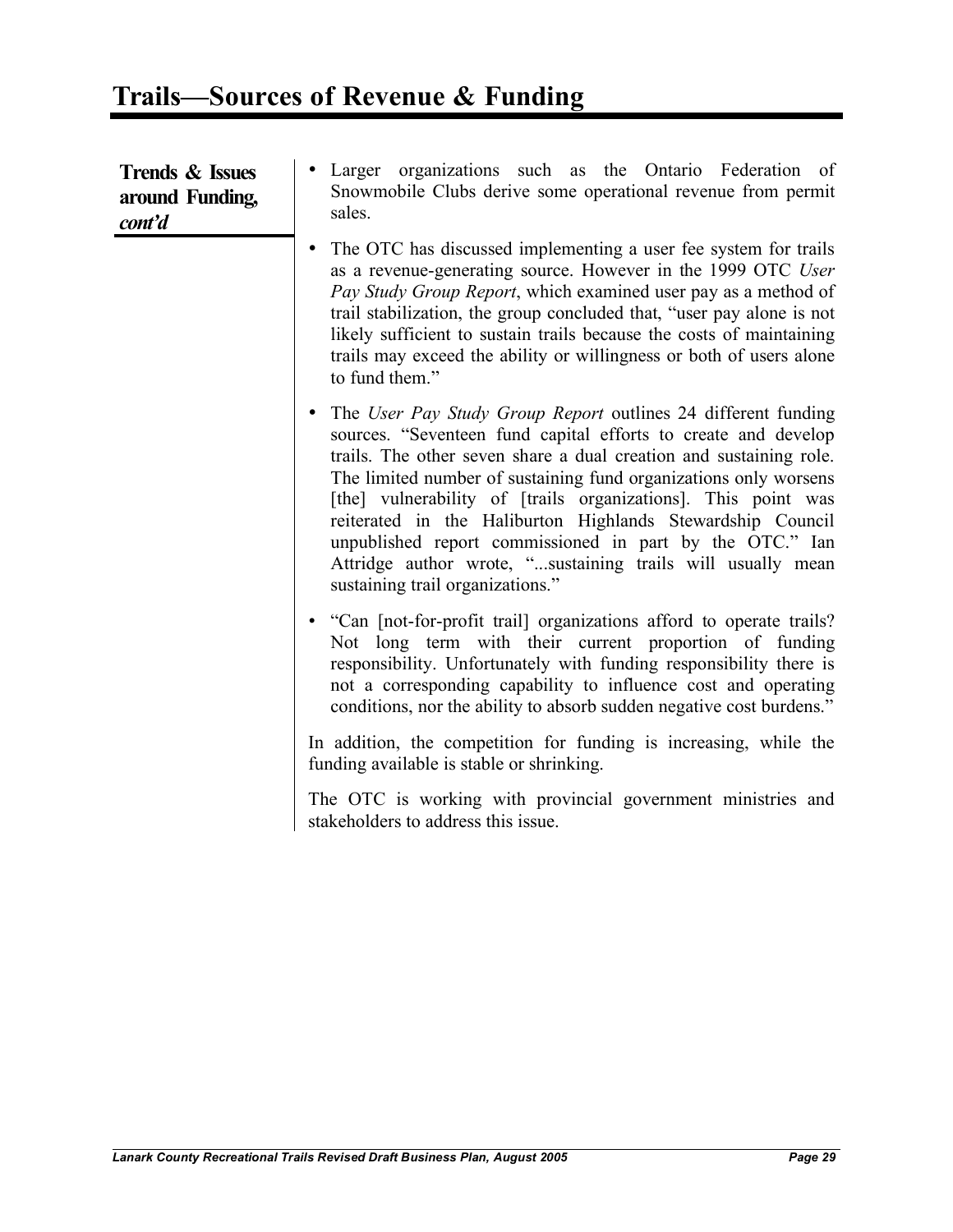| <b>In-Kind</b><br><b>Contributions</b>         | In-kind contributions are a key element in the development and<br>maintenance of trails. The OFSC, for example, provided and continues<br>to provide in-kind contributions toward the development of the<br>Cataraqui Trail. OFSC has indicated that it would consider an in-kind<br>contribution to the development of certain recreational trails in Lanark<br>County.<br>Many of the local trails groups and others listed in the Chapter <i>Profile</i><br>of Trail Users and Uses have indicated a willingness to make in-kind<br>contributions to the development and maintenance of trails. Similarly,<br>many individuals have contributed to existing trails and/or to creating<br>new trails and will continue to do so.<br>High school students are required to do 40 hours of volunteer work                                                                                                                                                                                                                                                                                                                                                                                                                                                                                                                         |
|------------------------------------------------|----------------------------------------------------------------------------------------------------------------------------------------------------------------------------------------------------------------------------------------------------------------------------------------------------------------------------------------------------------------------------------------------------------------------------------------------------------------------------------------------------------------------------------------------------------------------------------------------------------------------------------------------------------------------------------------------------------------------------------------------------------------------------------------------------------------------------------------------------------------------------------------------------------------------------------------------------------------------------------------------------------------------------------------------------------------------------------------------------------------------------------------------------------------------------------------------------------------------------------------------------------------------------------------------------------------------------------|
|                                                | during their high school career. The Canadian Armed Forces provide<br>trail construction labour (used by Renfrew County).                                                                                                                                                                                                                                                                                                                                                                                                                                                                                                                                                                                                                                                                                                                                                                                                                                                                                                                                                                                                                                                                                                                                                                                                        |
| <b>User-fees versus</b><br><b>Memberships?</b> | Some trail organizations charge user fees, others charge memberships.<br>The EOTA has a user-pay system, and argues that user-pay is<br>necessary to fund and sustain their trails network. The Cataraqui Trails<br>charges memberships, saying this has worked well for them, and<br>avoids the need to police users and the associated costs. Some argue<br>that user fees should not be charged on publicly funded trails, citing<br>that these trails were built with public money to provide a broad range<br>of benefits to all, and in particular, should be accessible to all<br>regardless of income. An insurance agency (one that specializes in<br>liability insurance on recreational trails) states that insurance rates are<br>not a function of whether user-fees are charged or not, but a function<br>of the types of permitted use.<br>The public who attended the Lanark County Trails meeting (June<br>23/03) were roughly split for and against user fees.<br>The following provides the details on actual user fee and membership<br>fee structures:<br>The Cataraqui Trail Management Board charges annual member-<br>$\bullet$<br>ship fees.<br>The Bruce Trail Association charges annual membership fees of<br>\$35 for an individual, \$100 for a community membership, and<br>\$700 for a lifetime. |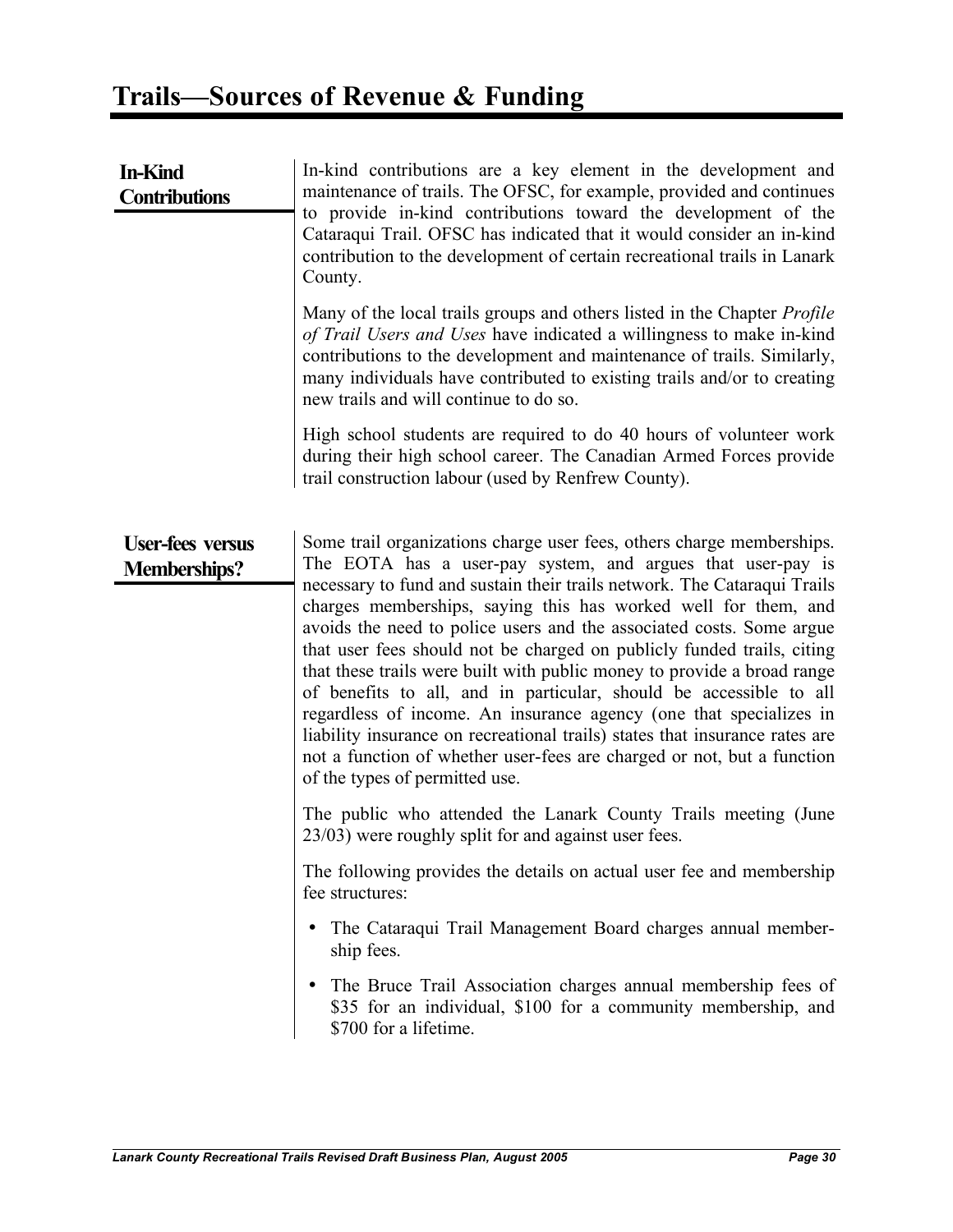| <b>User-fees versus</b> | • EOTA charges user fees on a sliding scale depending on use, from                                                                                                                                                                                |
|-------------------------|---------------------------------------------------------------------------------------------------------------------------------------------------------------------------------------------------------------------------------------------------|
| Memberships?,           | an annual fee of \$100 for ATVs, to \$35 for skiing, and free for                                                                                                                                                                                 |
| cont'd                  | hiking and walking.                                                                                                                                                                                                                               |
|                         | • The Ontario Trails Council is establishing a voluntary trails<br>passport for trails that are registered as part of the Trillium<br>network. Part of the revenue from the sale of passports would be<br>returned to the "owners" of the trails. |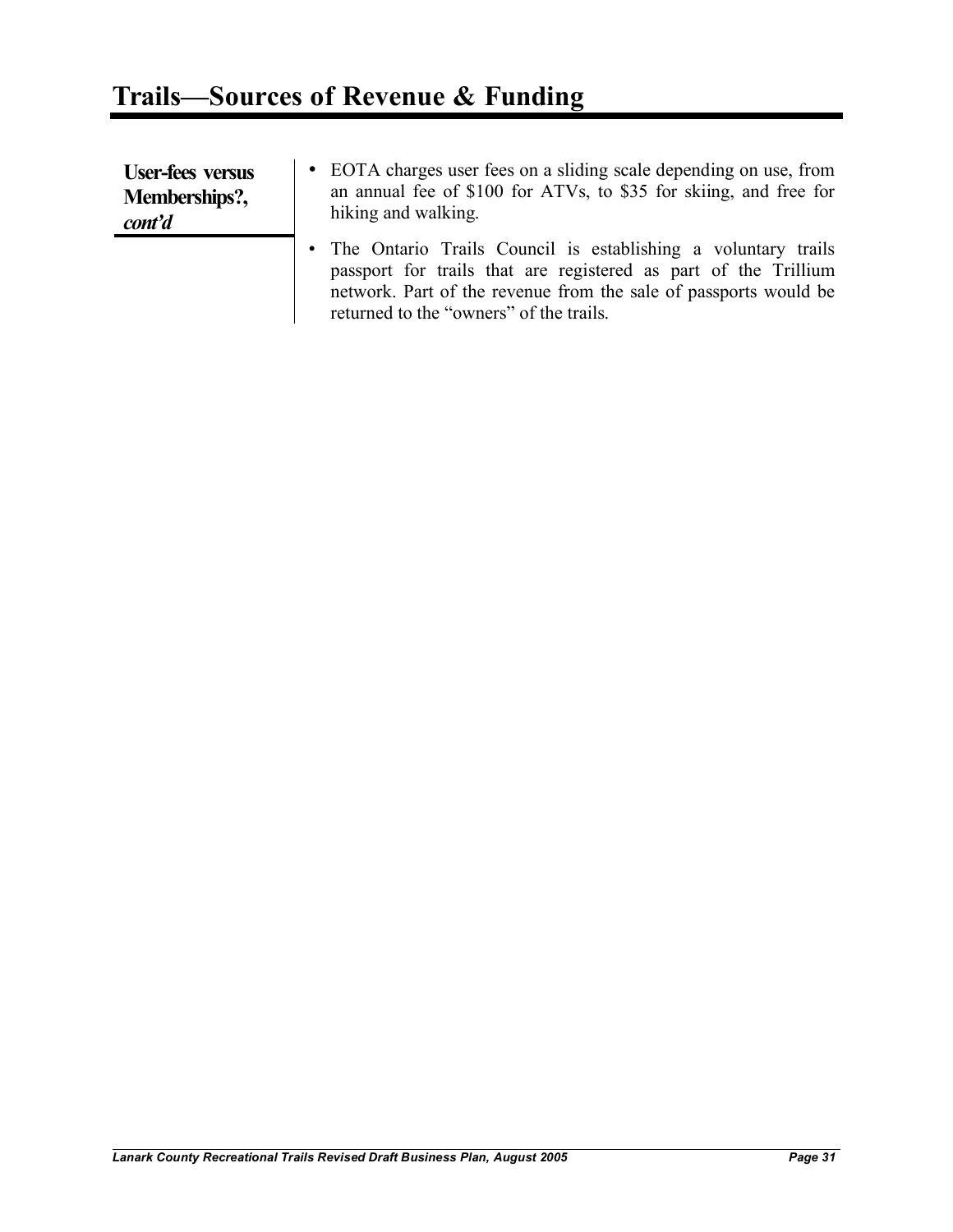| <b>Economic Benefits</b> | Trail users generate economic benefits—people who use trails buy                                                                                                                                                                                                                                                                                                                                                                                                      |
|--------------------------|-----------------------------------------------------------------------------------------------------------------------------------------------------------------------------------------------------------------------------------------------------------------------------------------------------------------------------------------------------------------------------------------------------------------------------------------------------------------------|
|                          | equipment, buy supplies and services, eat in local restaurants and<br>cafes, stay in B&Bs and motels, purchase the works of local artisans,<br>and take in local community, arts and cultural events. Economic<br>benefits of trails are a function of the amount of use of trails and the<br>amount spent on an outing. Realizing these benefits starts with<br>understanding the needs of trail users and providing a trail system that<br>responds to these needs. |
|                          | It is difficult to accurately calculate the current economic benefits of a<br>trails network to the people and business of the County, and even more<br>difficult to predict the economic benefits five or ten years into the<br>future. A few examples do, however, illustrate the potential benefits:                                                                                                                                                               |
|                          | The Prescott Russell Recreational Trail is expected to generate<br>$\bullet$<br>economic spin-offs of "nearly \$5 million annually."                                                                                                                                                                                                                                                                                                                                  |
|                          | Seventy percent of the users of the Bruce Trail cite the Trail as the<br>main reason for their visit to that area. Each Bruce Trail user<br>spends approximately \$20 per visit, and this expenditure is made<br>within a 10 km corridor on either side of the Trail. This amounts to<br>an estimated, annual direct and indirect benefit to the communities<br>through which the Bruce Trail passes of \$60 million.                                                 |
|                          | Estimates of the 10 year economic impact of the construction and<br>operation of the Bay of Quinte Country Trails (including direct,<br>indirect and induced expenditures by trail users) are over \$300<br>million (where the investment to develop the trail was only \$5.5<br>million) (from the Master Plan Brief: Bay of Quinte Country Trail<br>Network, 1999).                                                                                                 |
|                          | Trail user associations provide data on the economic spin-offs of<br>their particular activity:                                                                                                                                                                                                                                                                                                                                                                       |
|                          | ATV users estimate they generate \$1 billion of economic<br>activity annually across the province.                                                                                                                                                                                                                                                                                                                                                                    |
|                          | • The annual economic impact of all equestrian activities in<br>Lanark County is estimated at \$7.4 million.                                                                                                                                                                                                                                                                                                                                                          |
|                          | Snowmobilers estimate that their winter sport generates<br>approximately \$1 billion of economic activity in the province<br>each year.                                                                                                                                                                                                                                                                                                                               |
|                          | Specific data on the economic spin-offs of the other types of<br>trail use were not found.                                                                                                                                                                                                                                                                                                                                                                            |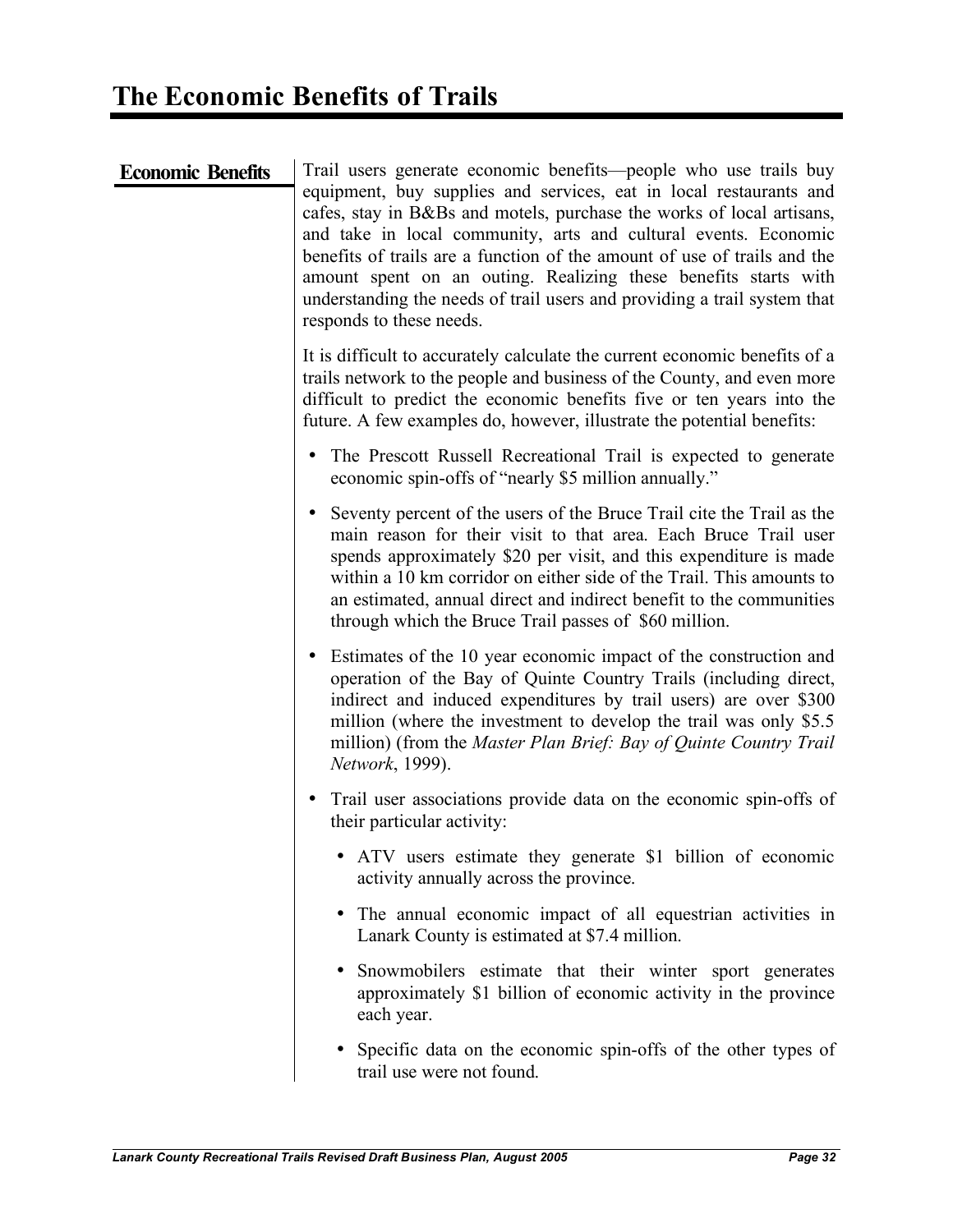The public consultation process into the development of a *Business Plan* identified a number of issues. This section outlines approaches for managing issues, as well as approaches for dealing with specific issues.

| <b>Managing Issues</b> | Some of the issues that arise from the development and use of trails<br>are conflicts between users (e.g., motorized and non-motorized), and<br>concerns of landowners adjacent to trails who feel negatively impacted<br>by the trail and its users.                                                                                                                                                                                                                                                                                                                                                                                                                                                                                                                                                                                                                                                                                                   |
|------------------------|---------------------------------------------------------------------------------------------------------------------------------------------------------------------------------------------------------------------------------------------------------------------------------------------------------------------------------------------------------------------------------------------------------------------------------------------------------------------------------------------------------------------------------------------------------------------------------------------------------------------------------------------------------------------------------------------------------------------------------------------------------------------------------------------------------------------------------------------------------------------------------------------------------------------------------------------------------|
|                        | The most effective approach to managing issues is to work with and<br>involve the public—particularly representatives of all trail users and<br>adjacent landowners—in planning and managing trails and a trails<br>network. The Working Group struck to provide input to the<br>Consultants in developing the <i>Plan</i> demonstrated the efficacy of this<br>approach. The Group consisted of all user types and was able to<br>develop consensus on a number of (sometimes contentious) aspects of<br>recreational trails. Participants commented on how "sitting around the<br>same table" helped them to understand other types of trail users, and in<br>particular, bridge motorized versus non-motorized misunderstandings<br>and misconceptions. Therefore, it is recommended that a community<br>body be established to play a role in determining trail-use, in working<br>with landowners, and in resolving issues if and when they arise. |

Use-Conflicts User conflicts on public recreational trails are a common issue. It is recommended that a community body (including all user types and adjacent landowners) play a central role in specifying use on new and existing public trails.

> The Working Group preferred the term "specific use or uses" over "multi-use," and agreed that all public trails should have clearly specified use or uses. The Working Group favoured many trails, each for a specific use/uses and that together meet a wide variety of needs across the County, rather than a few trails that try to be "all things to all people."

> The Working Group also noted some other considerations in managing user-conflicts. On each trail, permitted uses should be well signed at all access points, and trail etiquette should be posted. One member noted that in the U.K., trail-use signs carry a simple message that reads something like "wheels give way to four legs, and four legs give way to two."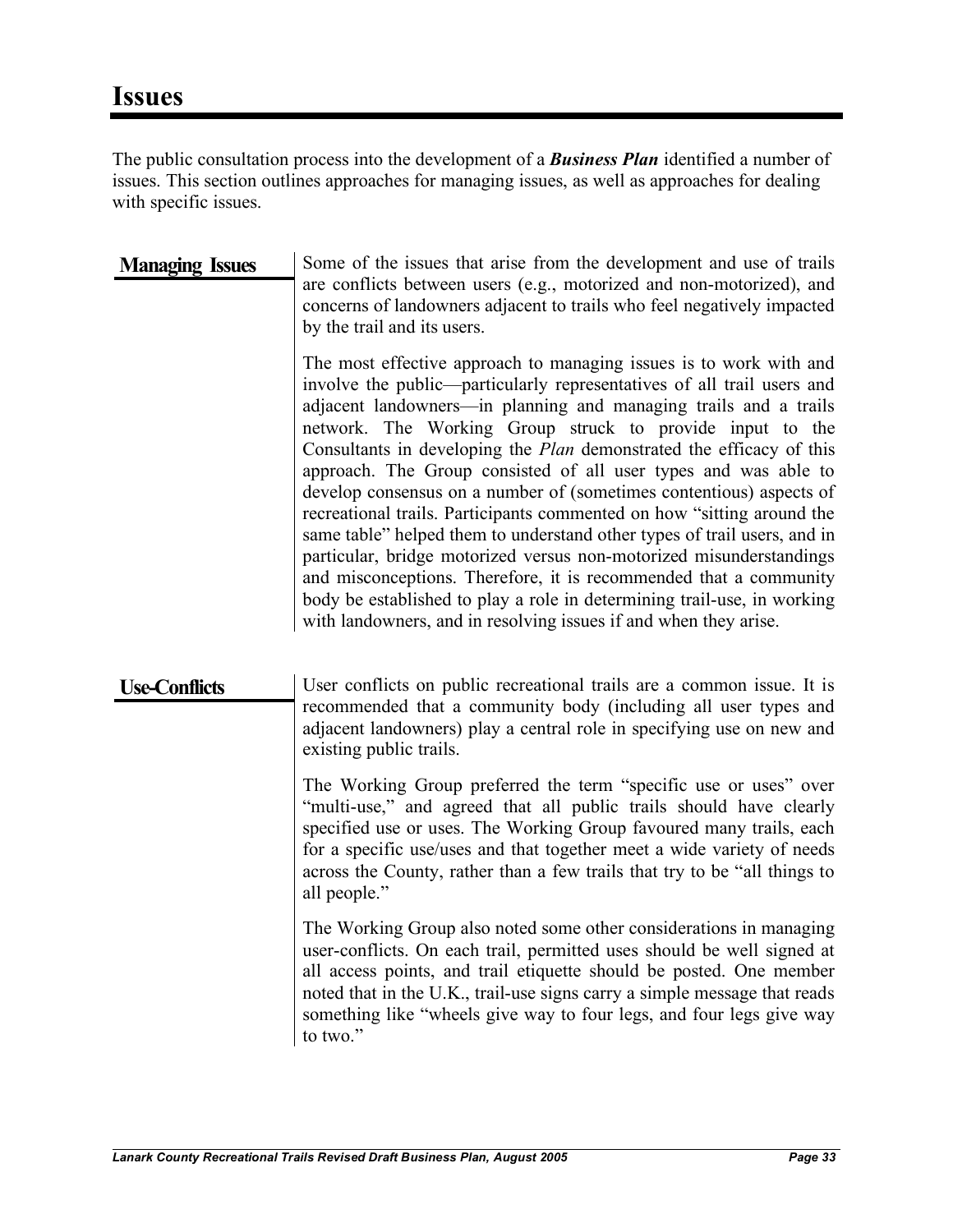| <b>Use-Conflicts,</b><br>cont'd                      | A variety of organizations offer advice and "tools" for reducing user<br>conflict. For example, the Cataraqui Trail Association provides good<br>general guidelines. The Ontario Trails Council provides an "etiquette"<br>for ATVs.                                                                                                                                                                                                                                                                                                                                                                    |
|------------------------------------------------------|---------------------------------------------------------------------------------------------------------------------------------------------------------------------------------------------------------------------------------------------------------------------------------------------------------------------------------------------------------------------------------------------------------------------------------------------------------------------------------------------------------------------------------------------------------------------------------------------------------|
| Fencing $\&$<br><b>Adjacent</b><br><b>Landowners</b> | The purpose of the <i>Line Fences Act</i> , with regards to recreational trails<br>(especially for trails along abandoned railway right-of-ways) is to<br>protect the landowner from risks of property abuse (fence damage,<br>escaping livestock, litter, trespassing, and the invasion of privacy) and<br>to protect the trail user from harm.                                                                                                                                                                                                                                                        |
|                                                      | Recent court rulings have upheld the <i>Line Fences Act</i> , saying that in<br>the case of recreational trails, the "owners" of the trail must pay the<br>full cost of fencing if a landowner adjacent to the trail request that a<br>fence be erected. The cost implications for municipalities are<br>significant. At present, there is frustration on both sides of this issue:<br>landowners feel that they are losing the ability to protect their property<br>while trail organizations believe these rulings will only add to the<br>economic difficulties (unsustainability) of owning trails. |
|                                                      | The Bruce Trail Association serves as a model for addressing this<br>potentially expensive issue. Its success lies in its commitment to work<br>with landowners adjacent to the trail. Landowners were consulted in<br>the development of the trail, and Association volunteers meet with<br>each landowner along the Trail at least once a year to address any<br>issues, and to cultivate the ongoing support of landowners.                                                                                                                                                                          |
|                                                      | The <i>Ontario Trails Strategy</i> , being developed by the Ontario Ministry<br>of Tourism and Recreation through a stakeholder consultation process,<br>is expected to address a number of issues, including this one.                                                                                                                                                                                                                                                                                                                                                                                 |
|                                                      | The Line Fences Act and Abandoned Rail Right of Ways provides a<br>thorough examination of this issue with comprehensive<br>recommendations (prepared for the Minister of Municipal Affairs and<br>Housing, by Dr. Wayne Caldwell, March 2005)—". [maintaining]<br>the current intent of the Line Fences Act by requiring the continued<br>provision of fences by the owner of the abandoned rail right of way,<br>but at the same time, it addresses many of the concerns expressed by<br>municipalities." (The County has a copy of this report and it is<br>available through EOTA.)                 |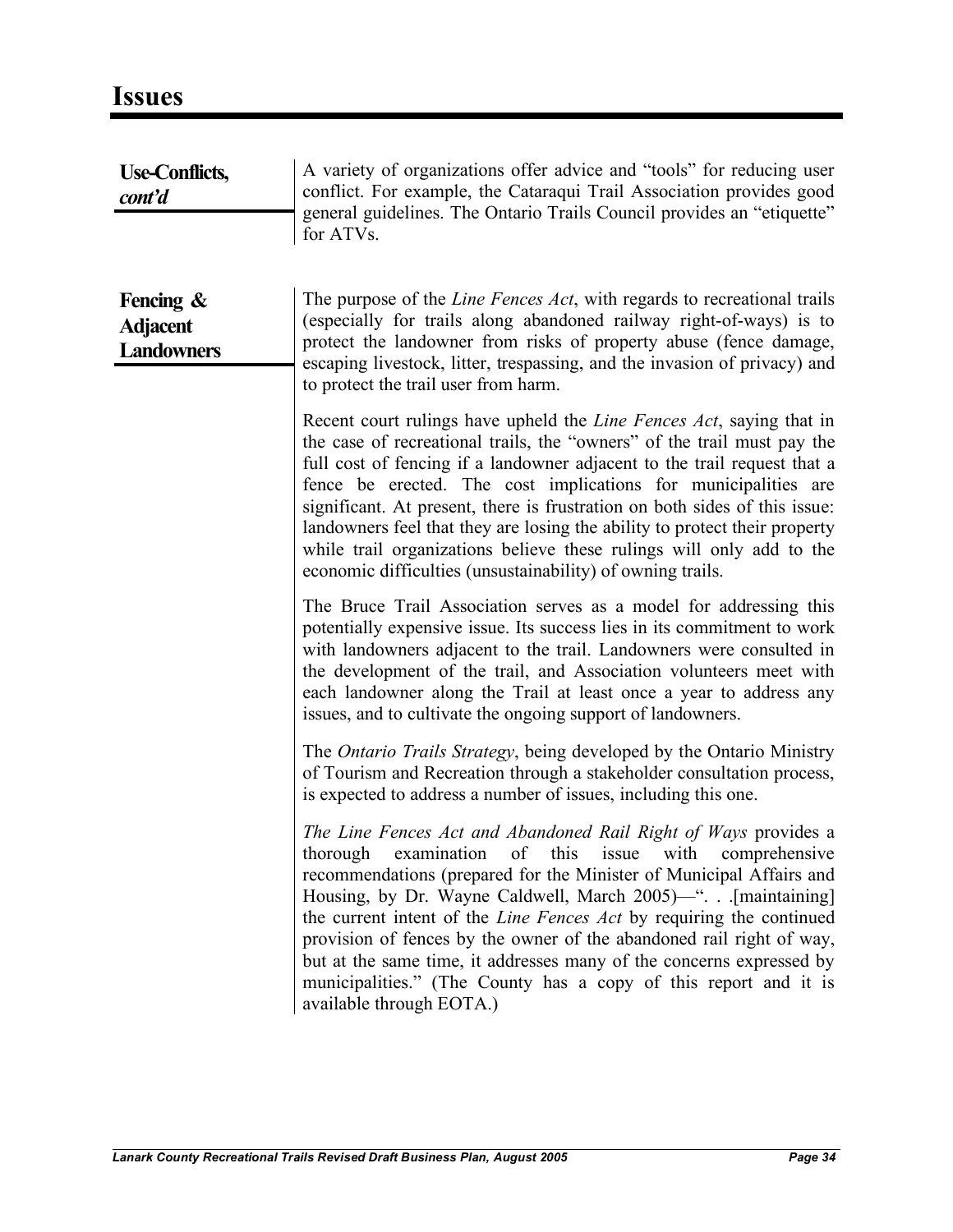| Liability $\&$<br><b>Risk Management</b> | Those who own and manage recreational trails are potentially liable<br>for injuries sustained by users. In Ontario, the legislation concerning<br>liability on recreational trails is the Occupiers' Liability Act (1990).<br>Subsection 3.1 of the <i>Act</i> reads that the owners or occupiers of a<br>property owe a common law duty to take reasonable care to ensure that<br>all those who enter the premises "are reasonable safe while on the<br>premises." |
|------------------------------------------|---------------------------------------------------------------------------------------------------------------------------------------------------------------------------------------------------------------------------------------------------------------------------------------------------------------------------------------------------------------------------------------------------------------------------------------------------------------------|
|                                          | The <i>Occupiers' Liability Act</i> was amended by Subsection 4.1, adding<br>the phrase "risks willingly assumed." This implies that non-paying<br>recreational users on marked, recreational trails assume a degree of<br>risk for their own actions. While there appears to be a wide range of<br>interpretation of the Act by the courts, it is obvious that trail<br>organizations can be proactive by managing their risk.                                     |
|                                          | Trail organizations minimize their exposure to risk through proven<br>trail management practices. These are management actions that<br>minimize the possibility of damage or injury (e.g. signs, barricades,<br>supervision [and controlled access]), minimize the impact of an<br>accident (e.g. first aid posts, rescue equipment) and the transfer the<br>liability to the trail user (e.g. disclaimers, user education). (from the<br>Hike Ontario Web site)    |
|                                          | Trail organizations pay for general liability insurance. This defends the<br>trail organization in the event they are sued. If blame is assigned to the<br>trail organization, the insurance pays the damages. (from the Hike<br>Ontario Web site)                                                                                                                                                                                                                  |
|                                          | Over the past few years, for a variety of reasons, rates for general<br>liability insurance for trail owners have escalated. This has created a<br>real problem for many trail organizations and owners, and threatens<br>some trails. For more on the problem and the solutions, please see<br>pages 24 through 26 of this document.                                                                                                                               |
|                                          | The Ontario Federation of Snowmobile Clubs, as well as provincial<br>trails organizations, have excellent experience in the areas of liability<br>and risk management. The Ontario Trails Council, the Ontario<br>Ministry of Tourism and Recreation (through its multi-stakeholder<br>process to develop a provincial trails strategy) and others are working<br>to address this issue.                                                                            |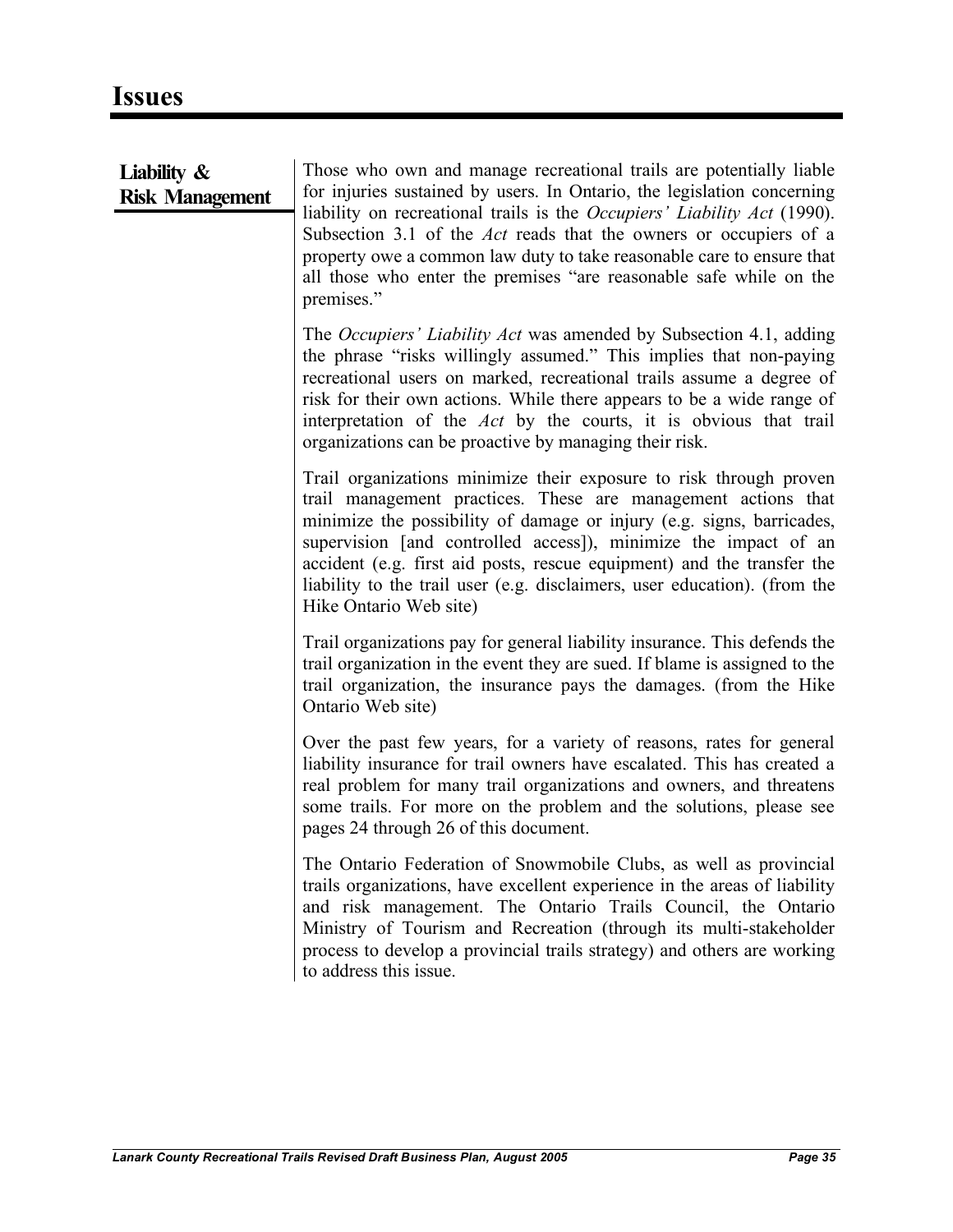Successful marketing requires a understanding of the nature and needs of the many target audiences, with a variety of marketing approaches tailored to each. Marketing runs the gamut from brochures and maps targetting specific audiences, to mobilizing the community to promote trails, to catchy and targetted ads, to sophisticated websites, to satisfied trail users telling others.

| <b>Why Market</b><br>& Promote?      | The goals of marketing and promoting a trails network in Lanark<br>County are:                                                                                                                                                                                                                                                                                                                                                                                                                 |
|--------------------------------------|------------------------------------------------------------------------------------------------------------------------------------------------------------------------------------------------------------------------------------------------------------------------------------------------------------------------------------------------------------------------------------------------------------------------------------------------------------------------------------------------|
|                                      | Increased use of recreational trails by residents of all ages and<br>٠<br>abilities for a variety of recreational activities, thereby achieving a<br>number of benefits including health, environmental, community<br>and local economic benefits.                                                                                                                                                                                                                                             |
|                                      | Community involvement in developing, promoting,<br>and<br>maintaining trails                                                                                                                                                                                                                                                                                                                                                                                                                   |
|                                      | An exciting tourist destination that directly and indirectly benefits<br>local communities and businesses.                                                                                                                                                                                                                                                                                                                                                                                     |
|                                      | Sponsors ready to support the network.                                                                                                                                                                                                                                                                                                                                                                                                                                                         |
| Marketing a<br><b>Trails Network</b> | Marketing and promoting a <i>network</i> of trails rather than <i>a trail</i> will:<br>appeal to a broader base of community, encouraging them to get<br>involved in "building" the network,"<br>provide a more attractive product for sponsors, donors and funders,<br>encourage trail users of all types, ages and abilities to get out and<br>be active,<br>create an exciting and appealing tourist destination-one that<br>responds to a wide spectrum of recreational and tourist wants. |
| <b>Local Residents</b>               | A primary reason for developing recreational trails is to meet the needs<br>of local residents. Although not as dramatic, or as "studied" as the<br>economic spin-offs associated with attracting out-of-county tourists,<br>"selling" a trails network to residents has real economic benefits to<br>local businesses (residents buy equipment and supplies, support local<br>recreation businesses, etc.), while ensuring that recreational, health,                                         |

environment and community needs are met.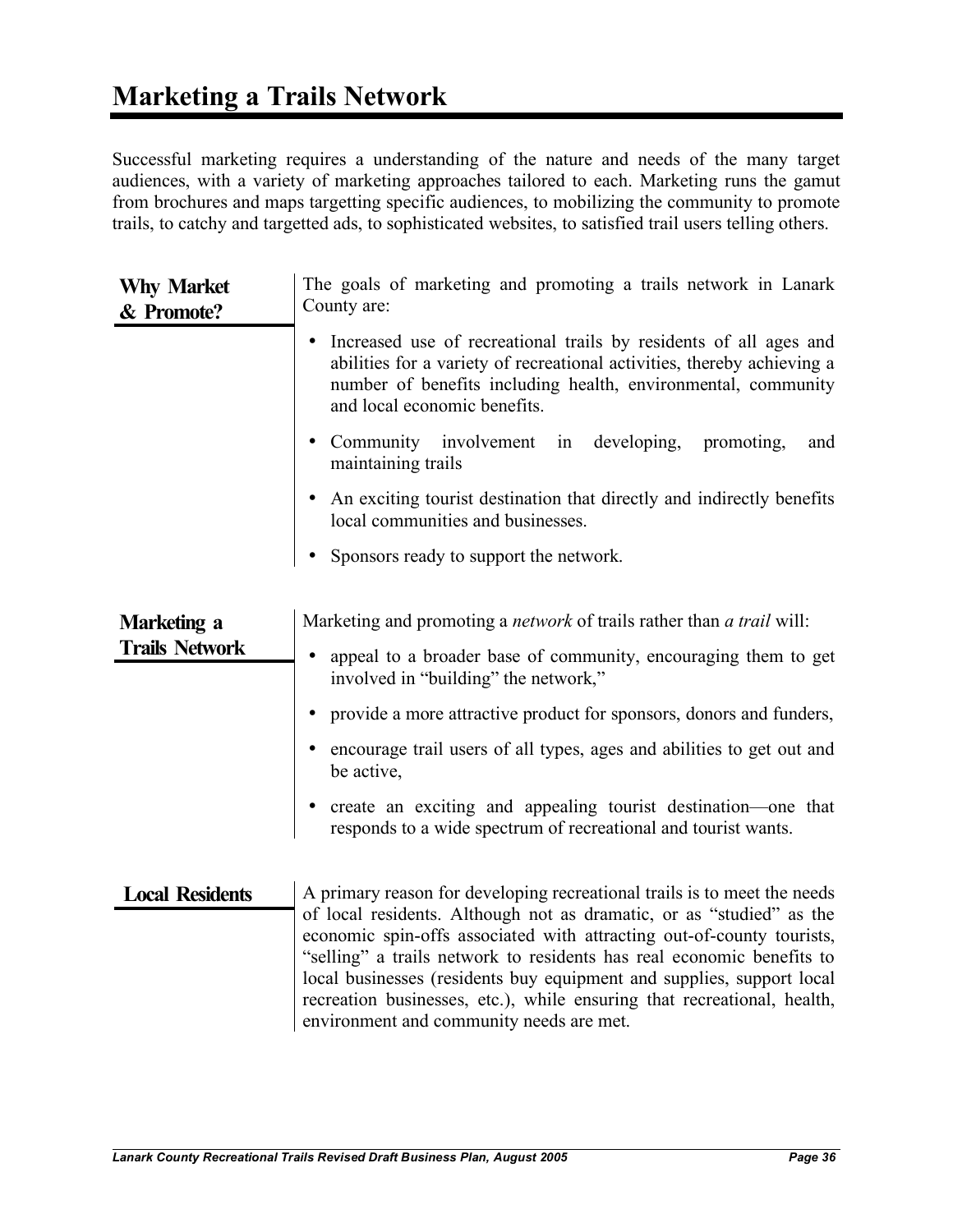| <b>Community</b><br><b>Involvement</b> | Experience in other places shows that a trails network is as good as the<br>level of community involvement and commitment:                                                                                                                                                                                    |
|----------------------------------------|---------------------------------------------------------------------------------------------------------------------------------------------------------------------------------------------------------------------------------------------------------------------------------------------------------------|
|                                        | Market and promote trails to the community to increase the<br>٠<br>volunteer base that will play a key role in all elements of<br>developing, promoting and maintaining trails.                                                                                                                               |
|                                        | Promote trails to the community and businesses to cultivate<br>$\bullet$<br>sponsors and donors.                                                                                                                                                                                                              |
|                                        | • Promote the trails network to encourage community involvement<br>in local trails groups.                                                                                                                                                                                                                    |
|                                        | • Provide seed funding to support the creation of trails outing clubs<br>for specific use/uses of trails, so that these clubs can identify,<br>explore and promote existing trails.                                                                                                                           |
| <b>Tourists</b>                        | Targetted marketing is the most effective. Comprehensive market                                                                                                                                                                                                                                               |
|                                        | information needs to be gathered to better understand current and<br>potential trail users, what they look for in an outdoor (trails)<br>experience, what they need to support that experience, and the media<br>that will most effectively reach these people, as well as the trends and<br>areas of growth. |
|                                        | With this information, and working with local businesses, partners,<br>user-groups and others, a coherent and comprehensive marketing<br>campaign can be developed to promote and market the trails network<br>(and individual trails) to key audiences.                                                      |
|                                        | One trend is the marketing of tour packages. For example, a cycling<br>tour operator might offer a package of van support, food and<br>accommodations.                                                                                                                                                        |
| <b>Sponsors</b><br>& Donors            | Attracting sponsors and donors requires a well-defined and needs-<br>based "product" and an effective way of delivering it so that funders,<br>sponsors and donors will be excited, confident in its success, and ready<br>to support it.                                                                     |
|                                        | Studies show that individual donors far outrank large corporations and<br>foundations in supporting community events and programs.                                                                                                                                                                            |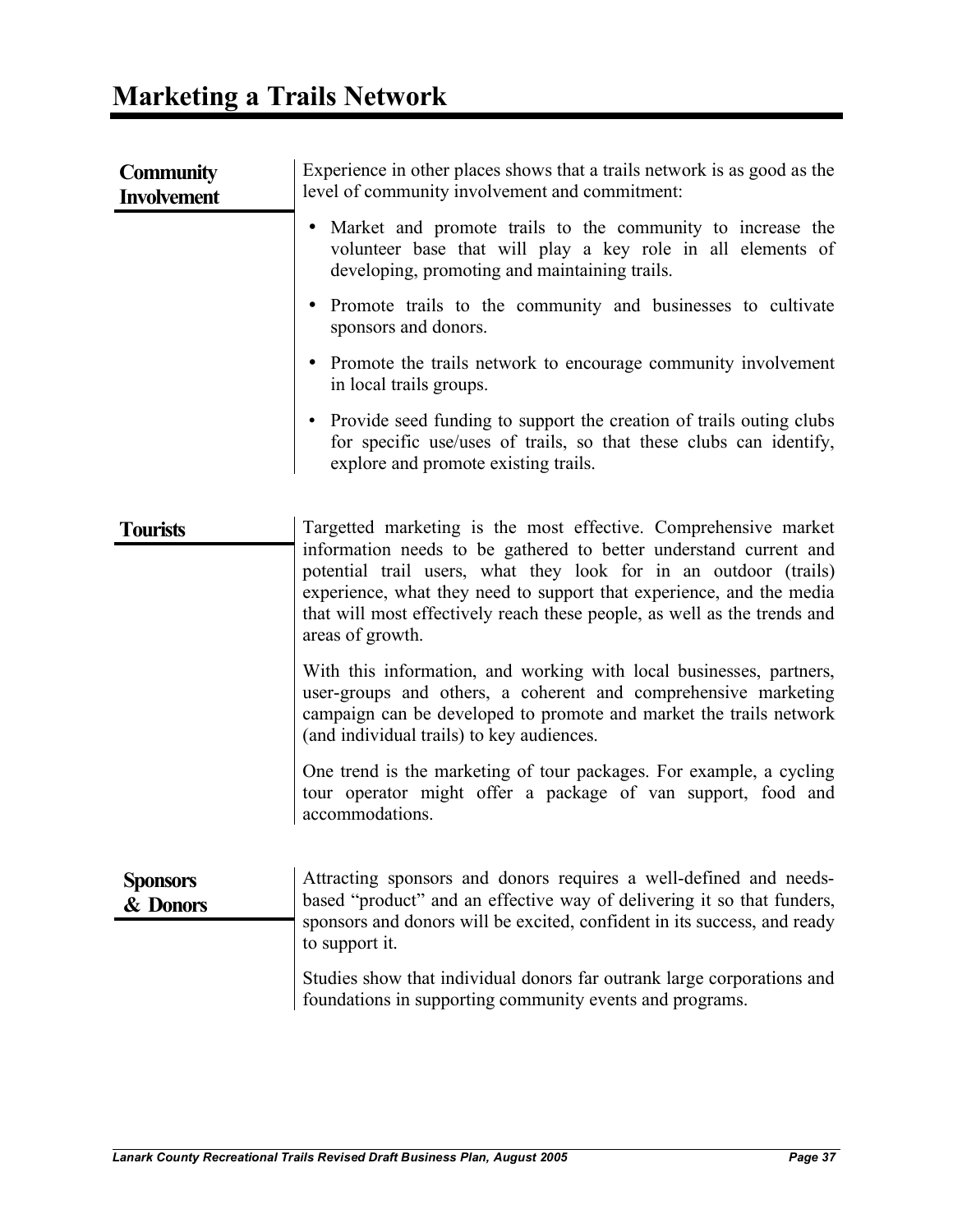### **Marketing a Trails Network**

| <b>Key Players in</b><br><b>Marketing</b> | It is recommended that the County of Lanark play a lead role in<br>marketing and promoting a trails network.                                                                                                                                                                                                                                                                                                                        |
|-------------------------------------------|-------------------------------------------------------------------------------------------------------------------------------------------------------------------------------------------------------------------------------------------------------------------------------------------------------------------------------------------------------------------------------------------------------------------------------------|
| & Promotion                               | Key partners in marketing and promoting a trails network are:<br>the Leeds, Grenville and Lanark District Health Unit,<br>٠<br>the Lanark County Tourism Association,<br>the economic development departments of area municipalities,<br>$\bullet$<br>• businesses and their associations such as chambers of commerce,<br>• community arts, heritage, environmental, recreation, and health<br>and fitness groups,<br>user-groups. |
|                                           | In addition, there are a number of other organizations with experience<br>in marketing and promotion and ready to assist, such as the Trans<br>Canada Trails Foundation, the Ontario Trails Council, and the<br>provincial federations of trail-user groups.                                                                                                                                                                        |
| <b>Themes</b>                             | Marketing and promotion can be built around current themes,<br>initiatives and priorities, both local and beyond:<br>healthy active living and healthy communities,<br>$\bullet$<br>• environment,<br>• linked to and building on community interests and features—its<br>stories and unique features, its arts, community events, its natural<br>and cultural heritage, and more.                                                  |
| <b>Tools</b>                              | Marketing tools include brochures, advertisements, and "lure"<br>brochures and packages (for attracting funders and sponsors)-<br>targetted to meet the specific marketing and promotion goals, and the<br>intended audiences.                                                                                                                                                                                                      |
|                                           | Print maps are information and promotional tools. An interactive web-<br>based map is an essential marketing and promotional tool. As well, a<br>web-based map is a trip planning tool for users, promotes the trails and<br>trail-support services, and hooks the user / potential user.                                                                                                                                           |
|                                           | Providing support to local groups to promote trails is an effective tool.                                                                                                                                                                                                                                                                                                                                                           |
|                                           | Tour packages are an effective and proven tool.                                                                                                                                                                                                                                                                                                                                                                                     |
|                                           | Special events are a tool for marketing and promoting a trails network.<br>One person suggested that a triathlon be established—a combination<br>of cycling, canoeing, and hiking along a future Lanark County trails<br>network, coupled with arts and cultural events.                                                                                                                                                            |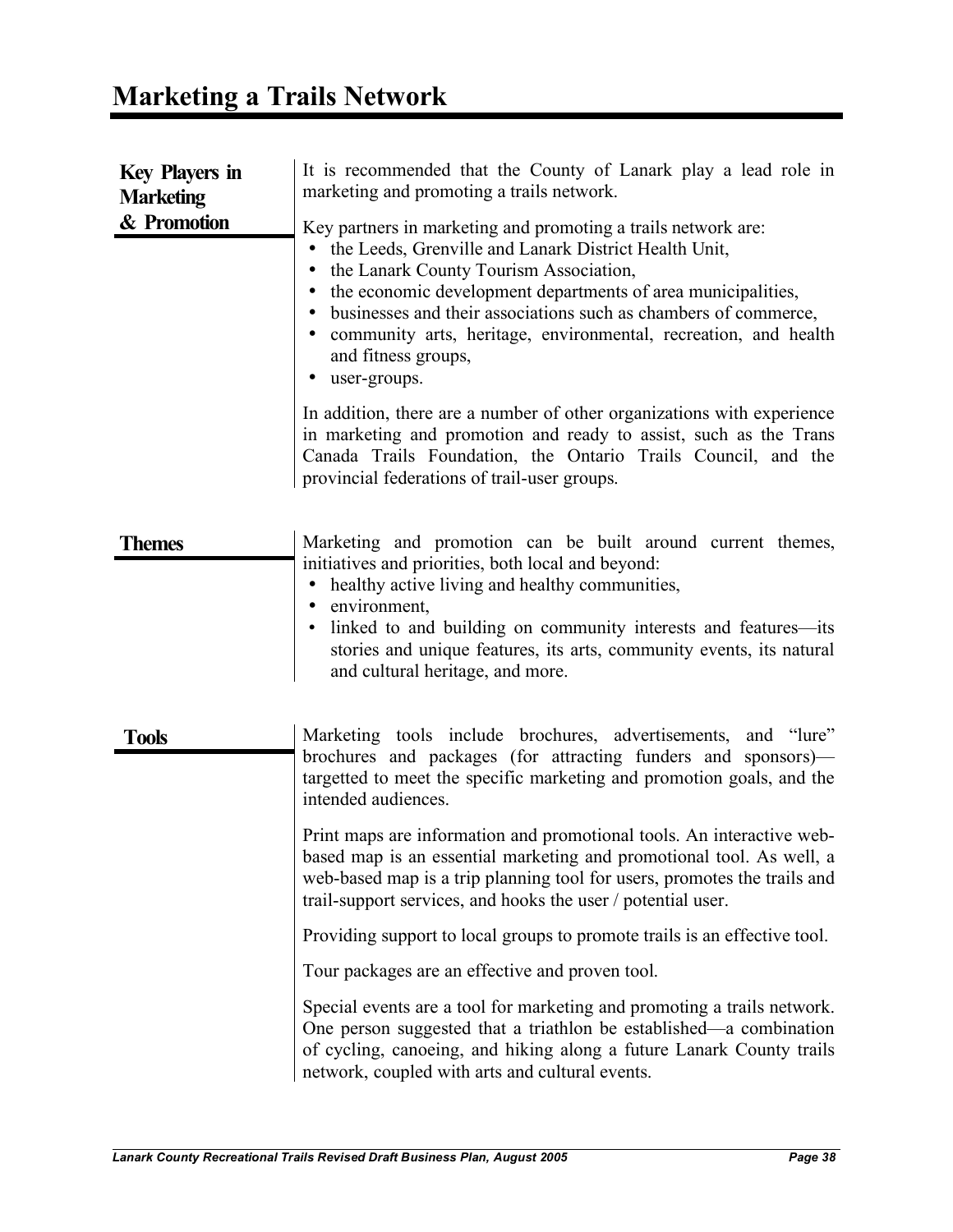### **Selecting an Administrative Option**

The Terms of Reference for the development of a *Business Plan for Recreational Trails* in the County state: *Develop (administrative) options for the development and management of trails in Lanark County*. The sound administration and management of a trail and/or a trails network are central to success and long-term sustainability.

This section:

- describes each of six possible administrative options, and where available, provides examples of municipalities or areas where the particular option is in use,
- describes the process used to identify a Preferred and an Alternate Option for Lanark County.

A detailed description of the Preferred Option begins on page 44, and a detailed description for the Alternate Option on page 49.

| Six Options                                         | Six possible options for administering and managing trails in the<br>County were identified and examined:<br>1. a community trails organization,<br>2. a trails committee (a sub-committee of Lanark County Council),<br>3. a joint trails-community forests committee (a sub-committee of<br>Lanark County Council),<br>4. a municipal corporation,<br>5. a management group,<br>6. no role for the County.                                                                                                                                                                                                                                        |
|-----------------------------------------------------|-----------------------------------------------------------------------------------------------------------------------------------------------------------------------------------------------------------------------------------------------------------------------------------------------------------------------------------------------------------------------------------------------------------------------------------------------------------------------------------------------------------------------------------------------------------------------------------------------------------------------------------------------------|
|                                                     | While the primary mandate of the chosen administrative option will be<br>to administer and manage the trails owned by the County, it was also<br>recognized that the chosen administrative structure could provide<br>services to the owners of other public and private trails in the area, for<br>example, by marketing and promoting a trails network.                                                                                                                                                                                                                                                                                           |
| A Community<br><b>Trails</b><br><b>Organization</b> | This Option is a community organization dedicated to the<br>development, maintenance and promotion of a particular trail and/or<br>system of trails. In this Option, there is limited or no role for the area<br>municipality(s). Some examples of this Option are:<br>the Bruce Trail Association, responsible for the popular Bruce<br>$\bullet$<br>Trail,<br>the Voyageur Trail Association, responsible for the public hiking<br>$\bullet$<br>trail that stretches across Northern Ontario,<br>the Cataraqui Trail Management Board, an arms-length board,<br>created by the Cataraqui Conservation Authority to manage the<br>Cataraqui Trail. |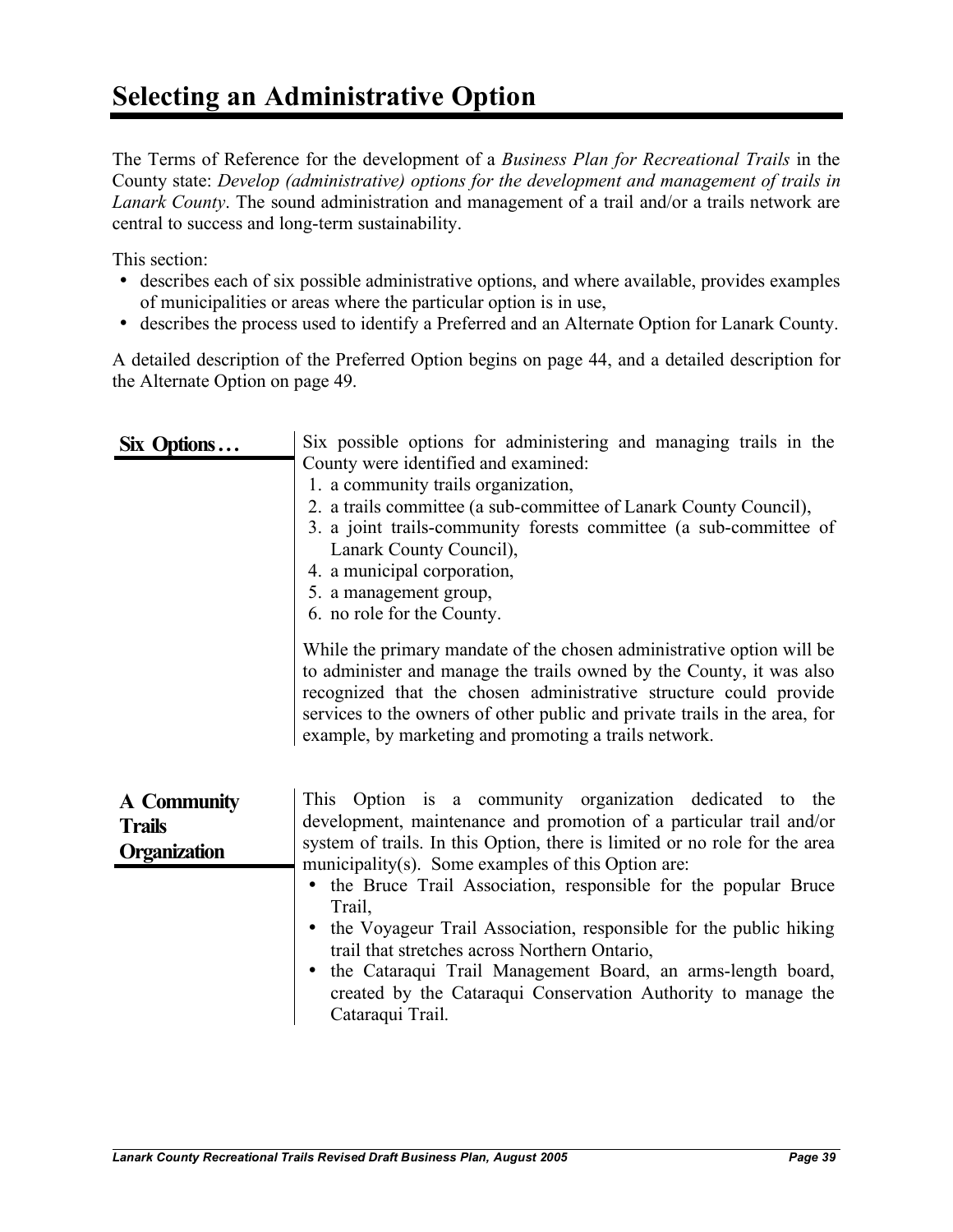| <b>A</b> Committee<br>of Council                | A Committee of Council is created by a municipality to assist in the<br>administration, development, maintenance and promotion of trails.<br>Note that the responsibilities assumed by the committees of council,<br>described below, vary greatly from an advisory function only to<br>responsibility for all functions. Note too, that in reviewing committees<br>of council responsible for trails, no examples were found where a<br>committee was responsible for trails other than the municipality's.                                                                                  |
|-------------------------------------------------|-----------------------------------------------------------------------------------------------------------------------------------------------------------------------------------------------------------------------------------------------------------------------------------------------------------------------------------------------------------------------------------------------------------------------------------------------------------------------------------------------------------------------------------------------------------------------------------------------|
|                                                 | In Tiny Township, the Trails Committee is a Committee of<br>Council with six community representatives and one member of<br>Council. The Committee serves as an advisory group to Council,<br>making recommendations to Council on bylaws and budgets.                                                                                                                                                                                                                                                                                                                                        |
|                                                 | In the Town of Collingwood, the Leisure Services Committee, a<br>Committee of Council, created a Trails Committee to develop and<br>maintain trails. The Trails Committee is made up of one<br>representative from the Town, with the remainder community<br>representatives. It is responsible for the development<br>and<br>maintenance of trails, and gets some funding from the Town.                                                                                                                                                                                                     |
|                                                 | In Barrie, the City has established a Trails Advisory Committee to<br>provide advice and assistance to the City in the development and<br>management of urban trails and the Trans Canada Trail.                                                                                                                                                                                                                                                                                                                                                                                              |
| A Municipal<br><b>Corporation</b><br>for Trails | A Municipal Trails Corporation is understood as an independent,<br>arms-length corporation established by a municipality for the sole<br>purpose of developing and managing its recreational trail or trails. It<br>could be a not-for-profit corporation. This option was first suggested<br>by a participant at the October 30, 2003 public meeting on Lanark<br>County's Trails Business Plan.                                                                                                                                                                                             |
|                                                 | In 2001, the Prescott Russell Recreational Trail Corporation was<br>established by the United Counties of Prescott Russell as a not-for-<br>profit, independent corporation with a single mandate, trails. Its<br>mandate is to "develop and manage an accessible, shared-use<br>recreational trail in Prescott and Russell designed to encourage the safe<br>use of a variety of passive recreational activities and provide linkages<br>within our community to ensure the protection of the natural and<br>cultural heritage of the region and its communities for future<br>generations." |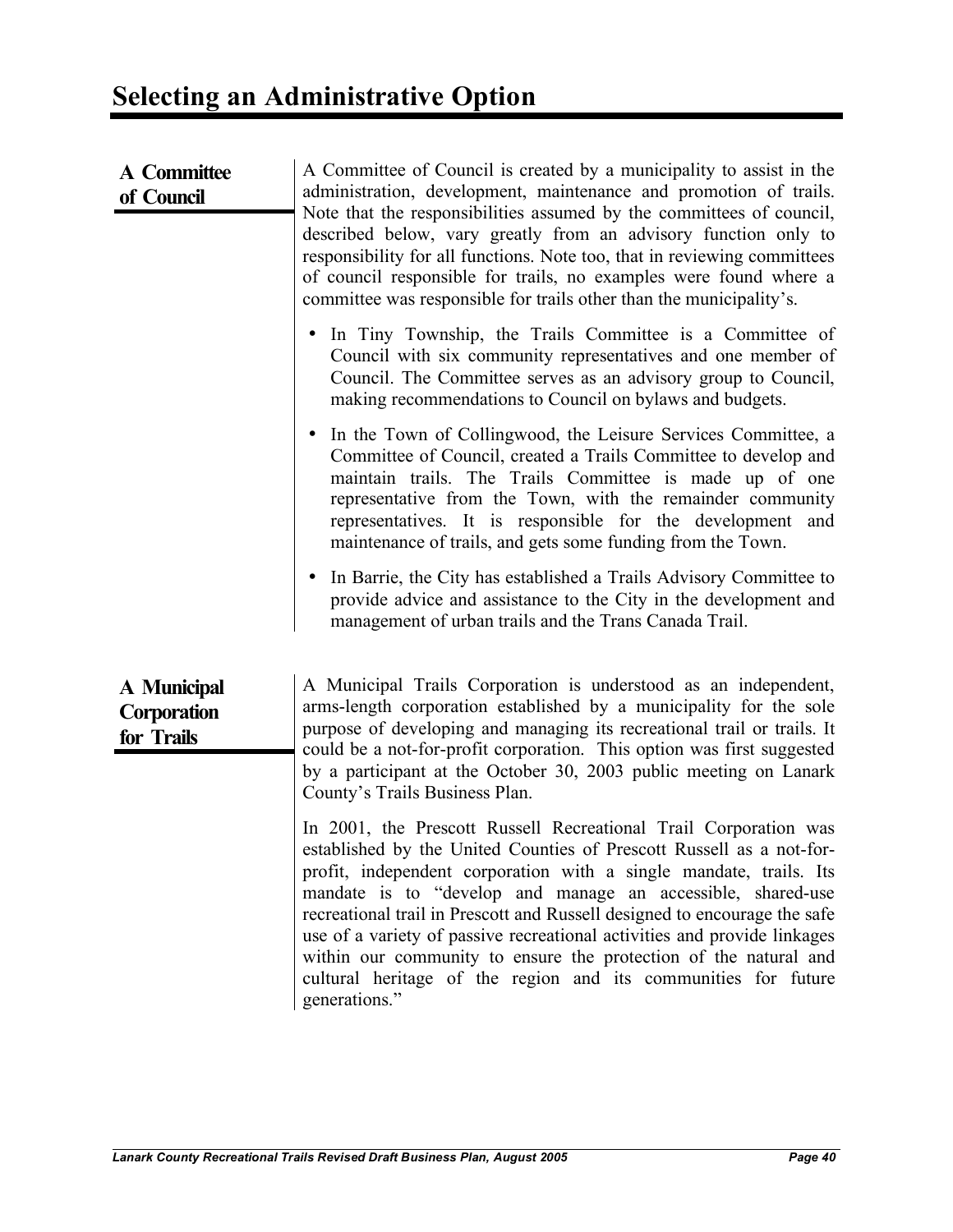| A Municipal<br><b>Corporation</b><br>for Trails, cont'd | The Prescott Russell Recreational Trail Corporation is governed by a<br>Board of Directors, 18 Directors from member municipalities,<br>stakeholders (such as the Federation of Agriculture and the Tourism<br>Association), trail-user groups, and adjacent landowners.                                                                                                                                                                                                                    |
|---------------------------------------------------------|---------------------------------------------------------------------------------------------------------------------------------------------------------------------------------------------------------------------------------------------------------------------------------------------------------------------------------------------------------------------------------------------------------------------------------------------------------------------------------------------|
|                                                         | The Prescott Russell Recreational Trail Corporation is constructing a<br>72 km trail on an abandoned rail corridor running through the two<br>counties. The trail is for hikers, cyclists and snowmobilers.<br>Construction is almost complete and by project's end, the total<br>construction costs is expected to be approximately \$516,000, or<br>approximately \$7,200 per kilometre. It is projected that the economic<br>spin-offs of the trail will be \$5 million annually.        |
|                                                         | The public were involved in all stages of the planning process<br>(including the development of a Master Plan) and are active in the<br>development of the trail.                                                                                                                                                                                                                                                                                                                           |
|                                                         | Staff of the UCPR stated that the "build it and they will come"<br>principle has worked—member municipalities are constructing loop<br>trails in their own municipalities to link with the main trail.                                                                                                                                                                                                                                                                                      |
|                                                         | The United Counties of Prescott Russell chose a municipal corporation<br>to mange its trail because they wanted a structure that would be<br>independent, "arms-length," and (eventually) self-supporting. In the<br>United Counties budget for 2005, \$178,000 is allocated for trails:<br>administration, maintenance and trail patrols. Of this, the United<br>Counties' allocation is \$85,000, while provincial funding and<br>corporate and individual donations make up the balance. |
|                                                         | The County maintains general liability insurance on the trail, but wants<br>to divest this responsibility to the trail corporation.                                                                                                                                                                                                                                                                                                                                                         |
|                                                         | The staff person at the United Counties responsible for the trail<br>corporation extended an invitation to Lanark County Council to visit<br>Prescott Russell to learn more about their experience with this<br>administrative model.                                                                                                                                                                                                                                                       |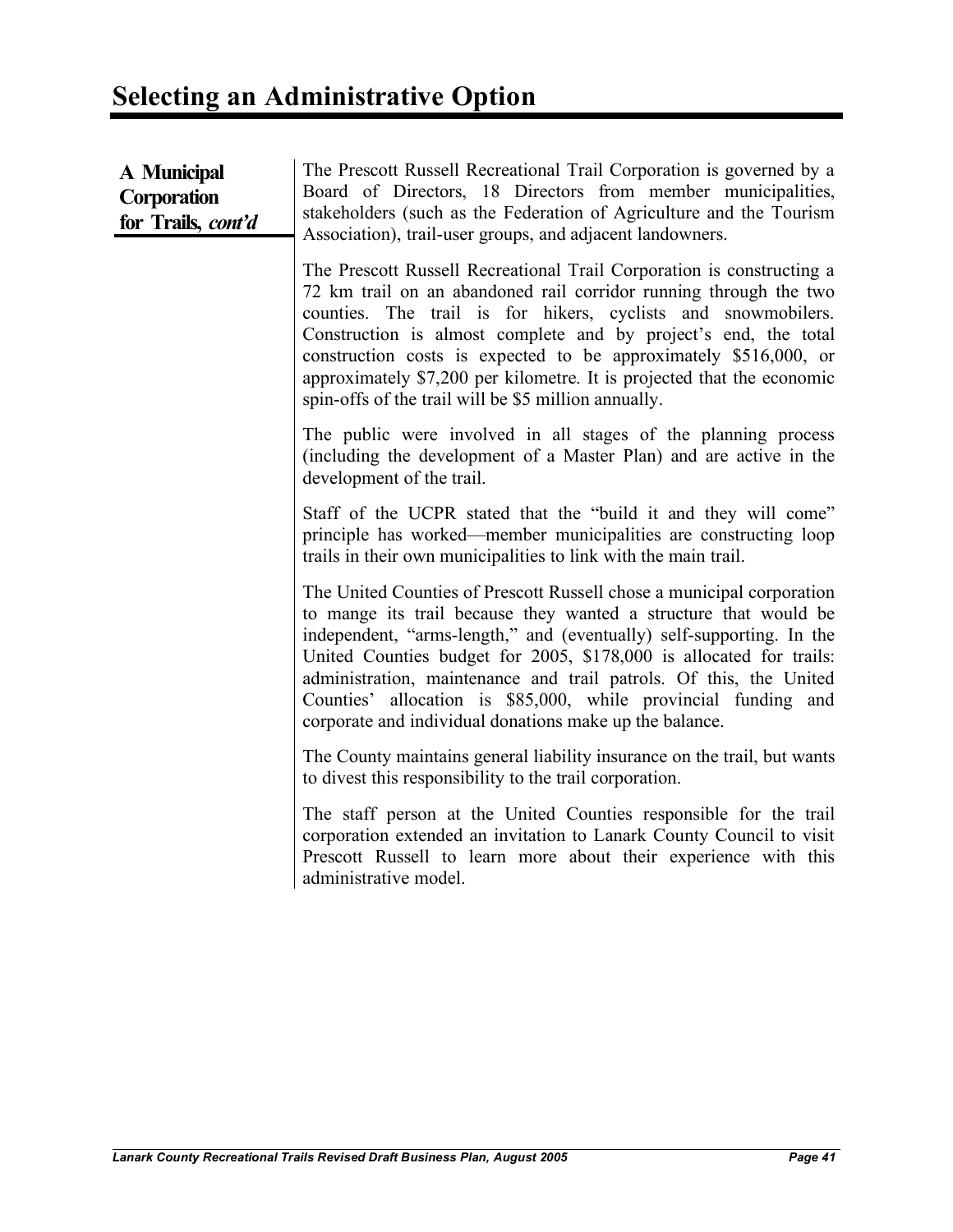| <b>A</b> Trails<br><b>Management</b><br>Group                                   | An owner of a trail (like a municipality) negotiates an agreement with<br>another organization to develop and maintain its trail or trails network,<br>often in the form of leasing the trail or trails to a management group.                                                                                                                                                                                                                                                                                                                                                                                                                                                                                                                                                                                                        |
|---------------------------------------------------------------------------------|---------------------------------------------------------------------------------------------------------------------------------------------------------------------------------------------------------------------------------------------------------------------------------------------------------------------------------------------------------------------------------------------------------------------------------------------------------------------------------------------------------------------------------------------------------------------------------------------------------------------------------------------------------------------------------------------------------------------------------------------------------------------------------------------------------------------------------------|
|                                                                                 | The County of Lanark, on April 3, 2000, signed an Agreement with<br>the Eastern Ontario Trails Alliance (EOTA) to manage the portion of<br>the Havelock-Glen Tay Trail located in the County. Under the terms of<br>the Agreement, the County retains ownership of the corridor. The<br>EOTA is responsible for the development and maintenance of the trail<br>and trail corridor, paying taxes on the corridor lands, and obtaining<br>and keeping in force \$10 million of liability insurance. Access to the<br>land by users, and the quality of that access, is the responsibility of<br>EOTA. The Agreement was renewed in April, 2005. The Lanark-<br>EOTA Agreement can be found in <i>Appendix A</i> .                                                                                                                      |
| <b>Selecting the Most</b><br><b>Suitable Option for</b><br><b>Lanark County</b> | The Draft Business Plan, dated November 2003, described the six<br>Options for administering recreational trails.<br>Over the period of May to October 2004, the County's Trails Sub-<br>Committee met regularly to select a Preferred and Alternate<br>Administrative Option, a process that included:<br>the development of criteria against which to assess all options,<br>$\bullet$<br>applying the criteria to take a first cut at selecting preferred and<br>$\bullet$<br>alternate options,<br>reviewing a first draft describing the Preferred and Alternate<br>$\bullet$<br>Options,<br>• testing the Preferred and Alternate Options,<br>• further evaluation, revising the description, further review, and<br>finalizing the description,<br>input from the public and stakeholders throughout the process.<br>$\bullet$ |
|                                                                                 | In November of 2004, the Trails Sub-Committee recommended a<br>Preferred Option, a Municipal Corporation (Option #4), and an<br>Alternate Option, a <i>Committee of Council</i> (Option #s 2).                                                                                                                                                                                                                                                                                                                                                                                                                                                                                                                                                                                                                                        |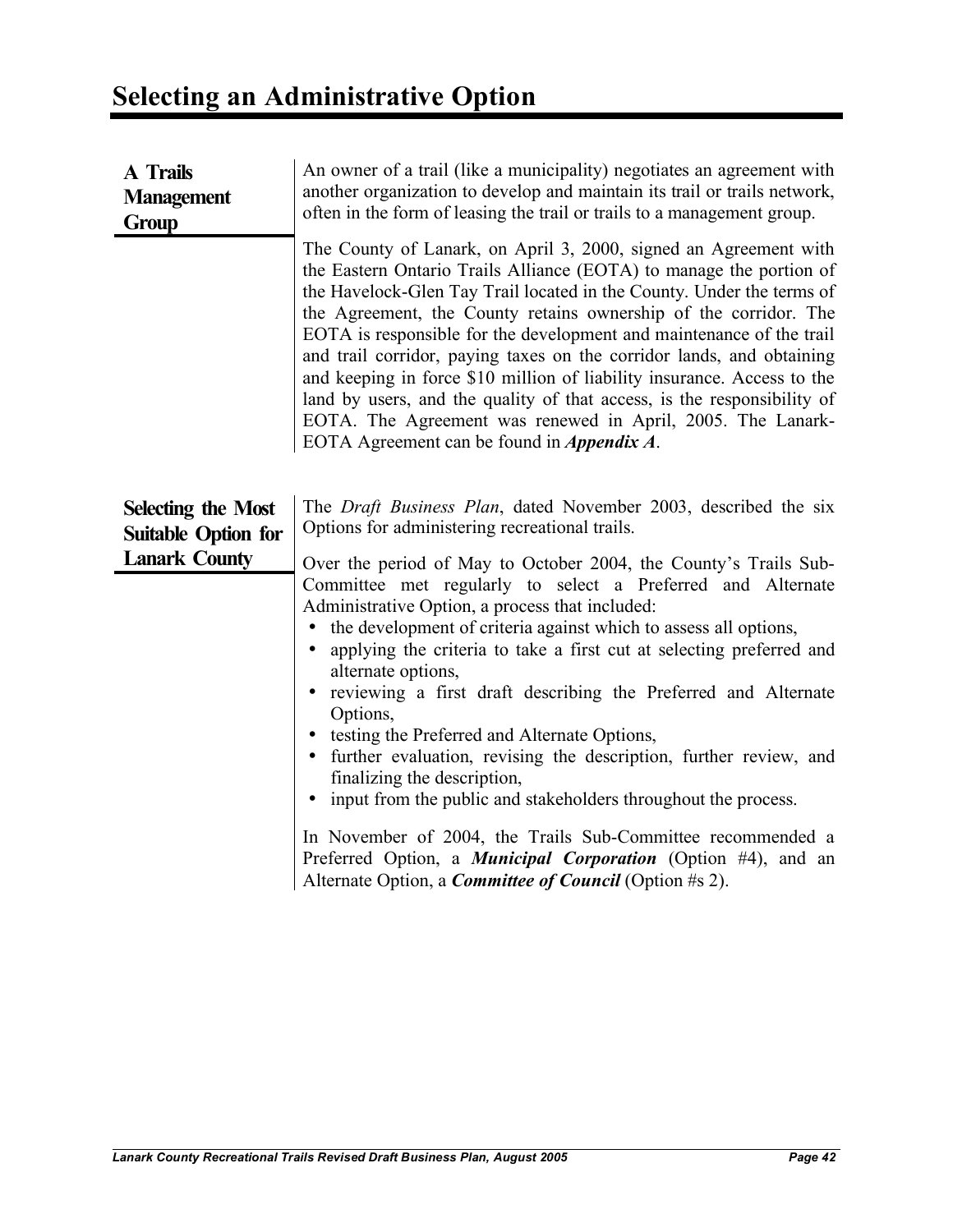| <b>Selecting the Most</b>                                     | A few important points on the decisions of the Trails Sub-Committee:                                                                                                                                                                                                                                                                                                                                                                                                 |
|---------------------------------------------------------------|----------------------------------------------------------------------------------------------------------------------------------------------------------------------------------------------------------------------------------------------------------------------------------------------------------------------------------------------------------------------------------------------------------------------------------------------------------------------|
| <b>Suitable Option for</b><br><b>Lanark County,</b><br>cont'd | After careful consideration, the Sub-Committee rejected Option<br>$\bullet$<br>#6, "no role for the County," stating that the County needs to play<br>an active role in managing trails. The Sub-Committee noted the<br>unique role the County can play in the development and marketing<br>of a trails network, specifically:                                                                                                                                       |
|                                                               | • the County has a broad mandate for health and health<br>promotion that encompasses active living and is served by a<br>network of recreational trails;                                                                                                                                                                                                                                                                                                             |
|                                                               | the County has a broad mandate for tourism, providing County-<br>wide services and supported by its Tourism Department;                                                                                                                                                                                                                                                                                                                                              |
|                                                               | • the County holds considerable public lands including more than<br>4,000 hectares of Community Forests;                                                                                                                                                                                                                                                                                                                                                             |
|                                                               | • the County can promote all its trails with local municipalities,<br>and can coordinate the development of trail linkages across<br>boundaries where County property is involved.                                                                                                                                                                                                                                                                                   |
|                                                               | • The Trails Sub-Committee rejected Option #3, a joint trails-<br>community forests committee. This Option called for the Sub-<br>Committee to develop, administer and market trails and to manage<br>the Community Forests. The Sub-Committee concluded that while<br>combining forest management with trails administration was<br>unworkable, the selected trails administrative option could assume<br>responsibility for trails on Community Forest properties. |
|                                                               | The Sub-Committee agreed that the chosen administrative<br>$\bullet$<br>structure would take the lead in decisions regarding the<br>development, maintenance and promotion of County trails. Having<br>said that, the Sub-Committee recognized that the chosen<br>administrative body could decide to contract out work, engaging<br>the services of a trail management group (Option $#5$ ) or other<br>service provider.                                           |
|                                                               | On November 30, 2004, the Trails Sub-Committee met with the Trails<br>Working Group to review and discuss the Preferred and Alternate<br>Options. Those in attendance (representing many of the trail user<br>groups in the County) supported Option #4 as the preferred<br>administrative option.                                                                                                                                                                   |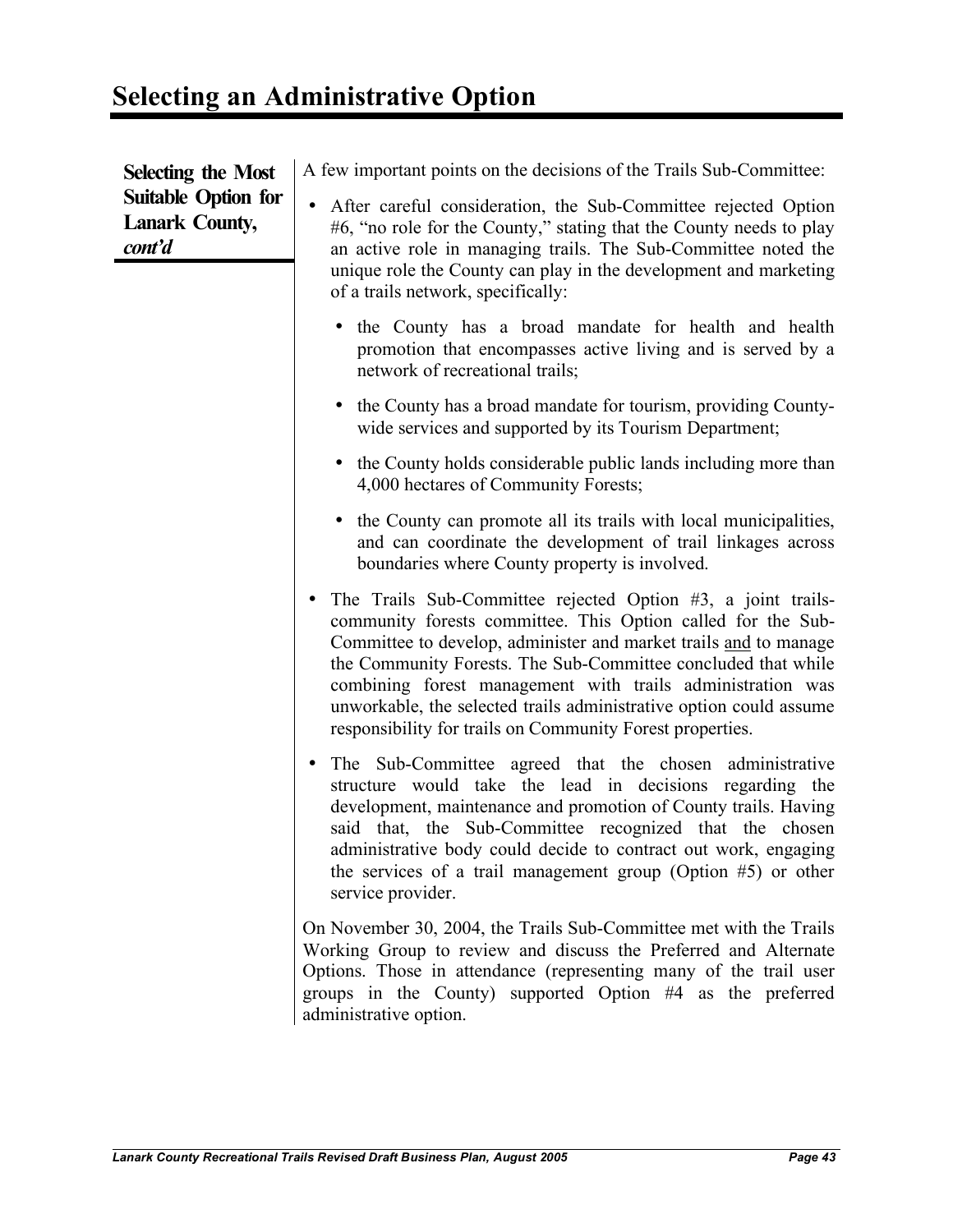The Trails Sub-Committee identified a **municipal trails corporation as its preferred administrative option**.

| <b>Overview</b>                                                 | A Municipal Trails Corporation would be an arms-length corporation<br>of the County with the mandate to administer, develop, maintain and<br>market recreational trails in the County.                                                                                                                                                                                                                                                                                                                                                                                                                                                                                                                                                                                                                           |
|-----------------------------------------------------------------|------------------------------------------------------------------------------------------------------------------------------------------------------------------------------------------------------------------------------------------------------------------------------------------------------------------------------------------------------------------------------------------------------------------------------------------------------------------------------------------------------------------------------------------------------------------------------------------------------------------------------------------------------------------------------------------------------------------------------------------------------------------------------------------------------------------|
| <b>Models</b>                                                   | Models of arms-length municipal corporations delivering municipal<br>services include:<br>the Prescott-Russell Recreational Trail Corporation, an incorporated<br>organization created by the United Counties of Prescott-Russell,<br>that has developed a 72 km recreational trail through the Counties,<br>the Lanark County Housing Corporation.<br>$\bullet$                                                                                                                                                                                                                                                                                                                                                                                                                                                 |
|                                                                 | Recreational trails developed, maintained and marketed by third-party<br>corporations include:<br>• the Grand Concourse Trail, St. John's Newfoundland,<br>• Toronto's Waterfront Trail,<br>the Bruce Trail.<br>$\bullet$                                                                                                                                                                                                                                                                                                                                                                                                                                                                                                                                                                                        |
| <b>Structure of a</b><br><b>Municipal Trails</b><br>Corporation | A Municipal Trails Corporation would be wholly owned by the<br>County.<br>The Corporation would be incorporated under the laws of Ontario. The<br>County of Lanark, consulting with community stakeholders and others,<br>would write the Articles of Incorporation.<br>The Articles of Incorporation would stipulate that the Municipal Trails<br>Corporation would provide the County with auditted financial<br>statements, and could specify other reporting requirements.<br>The Municipal Trails Corporation would seek registered charitable<br>status to enable it to pursue certain sources of funding.<br>The Corporation would be governed by a Board of Directors. The<br>make up of the Board would be described in the Articles of<br>The County, in consultation with community<br>Incorporation. |
|                                                                 | stakeholders and others, would be solely responsible for appointing<br>Board members according to the terms, conditions and make up<br>specified in the Articles of Incorporation.                                                                                                                                                                                                                                                                                                                                                                                                                                                                                                                                                                                                                               |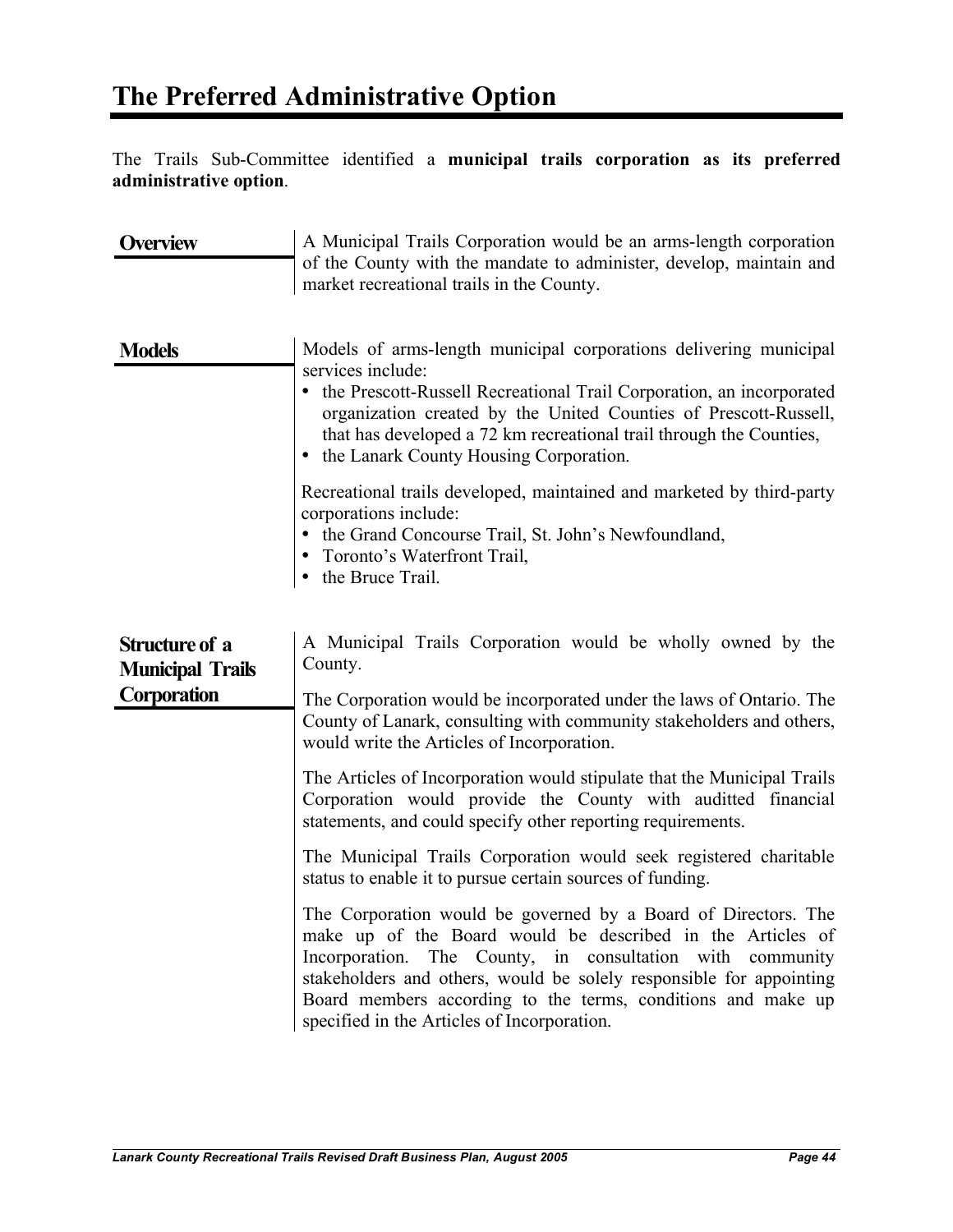| By way of example, one possible slate of Directors is shown:<br>two County Councillors,<br>two representatives of local municipalities (could be a municipal<br>councillor other than the County representative, or municipal staff;<br>could rotate among municipalities),<br>the Manager of Tourism Department, County of Lanark,<br>• the County CAO, or appointee,<br>four community representatives (including representatives of user-<br>groups, businesses, and tourism)<br>one representative of adjacent landowners (particularly farmers),<br>one youth representative,<br>one representative from the Leeds, Grenville and Lanark District<br>Health Unit,<br>(with advisors from the Ontario Provincial Police, Conservation<br>Authorities, the Ministry of Natural Resources, and others). |
|-----------------------------------------------------------------------------------------------------------------------------------------------------------------------------------------------------------------------------------------------------------------------------------------------------------------------------------------------------------------------------------------------------------------------------------------------------------------------------------------------------------------------------------------------------------------------------------------------------------------------------------------------------------------------------------------------------------------------------------------------------------------------------------------------------------|
| The Corporation would ensure that the broad needs and priorities of<br>the public and the County with regards to trails are met.<br>County Trails: The Corporation would manage all aspects of the<br>$\bullet$<br>development, maintenance, promotion and marketing of all trails<br>owned by the County. For example, the Corporation, with input<br>from the County's Public Works Department, would select the<br>route, design the trail, and construct any new sections of the Trans<br>Canada Trail through the County (where some or all of the actual<br>work may be contracted out to an organization such as the EOTA).<br>The Corporation would have general liability insurance and<br>therefore, share liability with the County.                                                           |
| Other Trails: The Corporation could play a role in trails owned by<br>other organizations and agencies. It could support local trails<br>organizations, community groups and others to develop, promote<br>and maintain their own trails. It could manage trails on behalf of<br>other organizations and agencies. It could assist in developing an<br>interactive web-based map of the network of area trails, print maps<br>and other materials.<br>The Corporation could secure funding and generate revenue<br>$\bullet$                                                                                                                                                                                                                                                                              |
| through a variety of means. The County's Tourism Department<br>would take the lead role in working with the Corporation to<br>promote and market the network of trails.<br>The Corporation could choose to work with the Eastern Ontario Trails<br>Alliance (EOTA).                                                                                                                                                                                                                                                                                                                                                                                                                                                                                                                                       |
|                                                                                                                                                                                                                                                                                                                                                                                                                                                                                                                                                                                                                                                                                                                                                                                                           |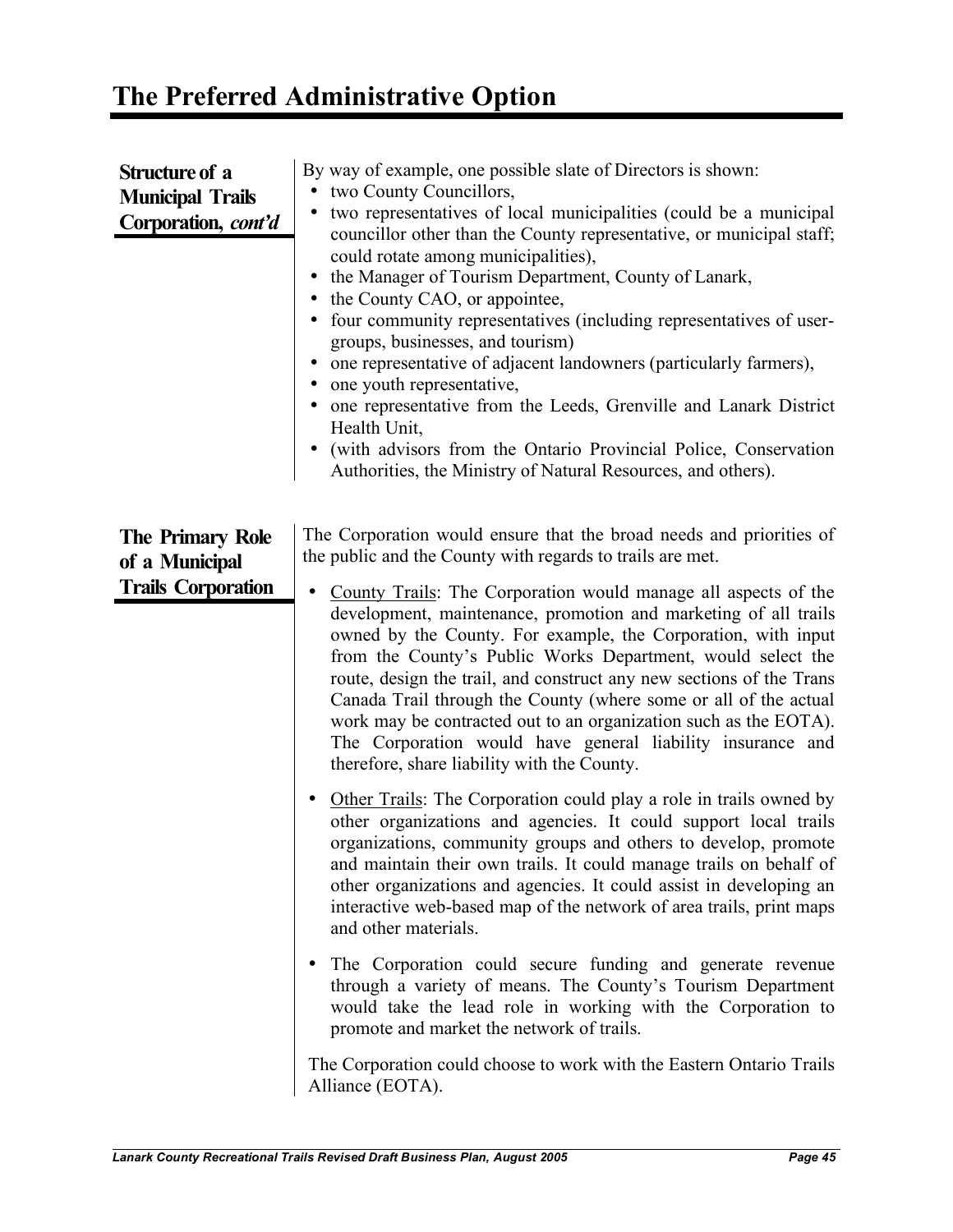| <b>Establishing a</b><br><b>Municipal Trails</b> | If the County decides to create a Municipal Corporation to administer<br>recreational trails, the following steps are recommended:                                                                                                                                                                                                                                                                                                                                                                                     |
|--------------------------------------------------|------------------------------------------------------------------------------------------------------------------------------------------------------------------------------------------------------------------------------------------------------------------------------------------------------------------------------------------------------------------------------------------------------------------------------------------------------------------------------------------------------------------------|
| <b>Corporation</b>                               | The County drafts Articles of Incorporation, in consultation with<br>1.<br>the community and using legal advice as required.                                                                                                                                                                                                                                                                                                                                                                                           |
|                                                  | 2. Once the Articles of Incorporation are approved by County<br>Council and Incorporation is granted by the Province, the County<br>would appoint a first Board of Directors according to the make-up<br>and conditions specified in the Articles.                                                                                                                                                                                                                                                                     |
|                                                  | The Board of Directors would develop an operational plan for the<br>3.<br>first year of operations.                                                                                                                                                                                                                                                                                                                                                                                                                    |
|                                                  | The Board of Directors, using community volunteer labour and<br>4.<br>donations and the in-kind services of the County (see below),<br>would carry out the work plan.                                                                                                                                                                                                                                                                                                                                                  |
| <b>Operations</b>                                | An operational plan for the Municipal Trails Corporation, for its first<br>few years of operation, could contain the following elements:                                                                                                                                                                                                                                                                                                                                                                               |
|                                                  | The volunteer Board of the Corporation and its volunteers would<br>٠<br>secure funding required to conduct initial trail development<br>activities (this could include new sections of the Trans Canada<br>Trail, community trails, trails in the County Forests, etc.). Sources<br>of funding and in-kind contributions are listed on pages 27 through<br>31 of the Business Plan.                                                                                                                                    |
|                                                  | The volunteer Board of the Corporation would request the services<br>$\bullet$<br>of the County's Public Works Department (with costs being borne<br>by the Department) to a) provide trail development guidelines<br>(these have already been developed by the County for the<br>organization developing the Carleton Place-Appleton Trail), b)<br>survey and advise on routes for new trails, and c) negotiate access<br>to county and municipal right-of-ways for the development of new<br>trails, where required. |
|                                                  | The volunteer Board of the Corporation would coordinate the work<br>of community organizations and volunteers to develop community<br>trails.                                                                                                                                                                                                                                                                                                                                                                          |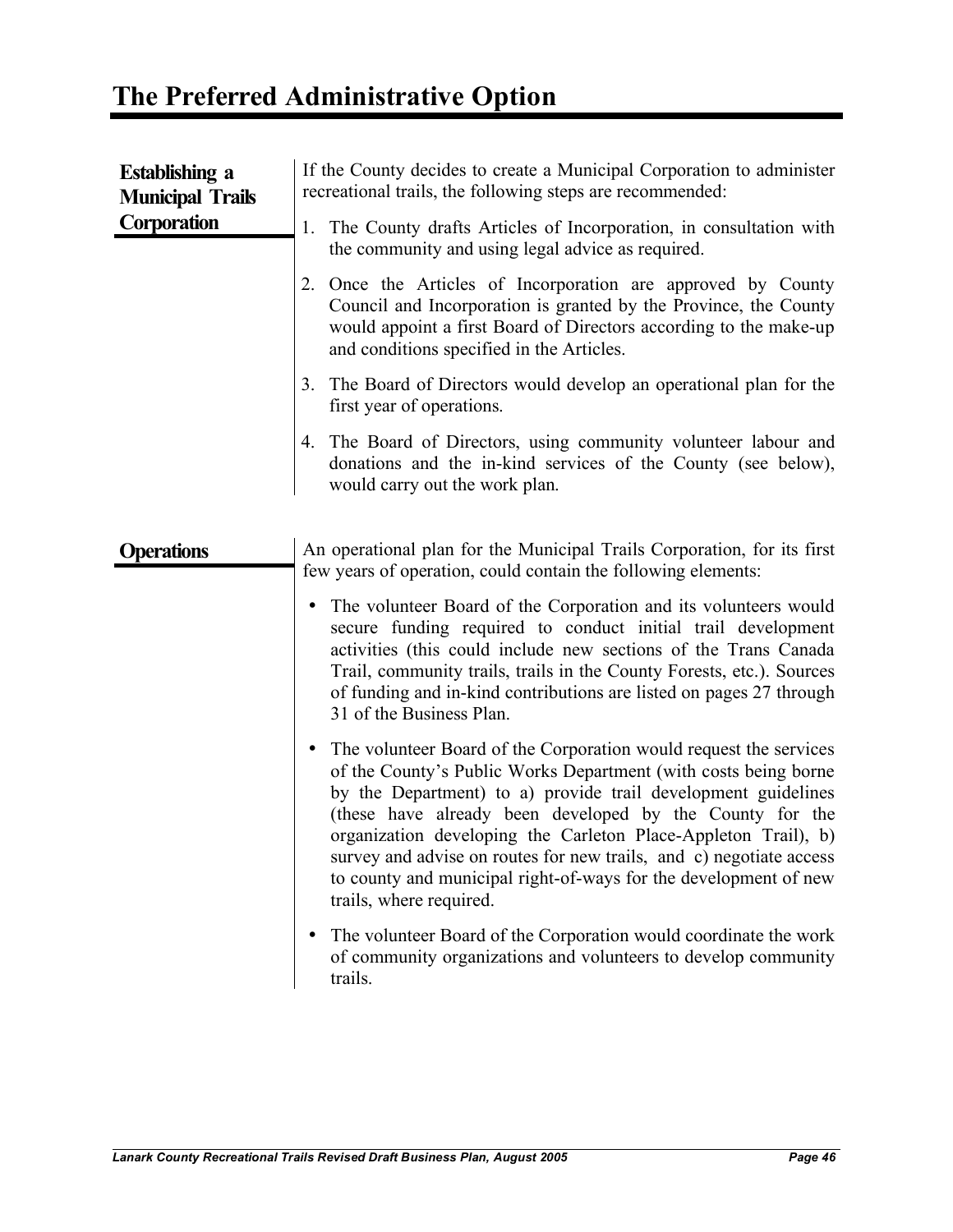| Operations, <i>cont'd</i>                 | The volunteer Board of the Corporation would manage the<br>development of new sections of the Trans Canada Trail, where<br>work would be done by a contractor and by community<br>organizations and volunteers. Work could be contracted to the<br>County's Public Works Department, EOTA or other contractors,<br>and would be paid for from funds raised by the Board. |
|-------------------------------------------|--------------------------------------------------------------------------------------------------------------------------------------------------------------------------------------------------------------------------------------------------------------------------------------------------------------------------------------------------------------------------|
|                                           | The volunteer Board of the Corporation would identify marketing<br>$\bullet$<br>tools and develop a marketing plan (with County input and<br>coordinated with the County's other marketing initiatives). The<br>Board would request staff of the County's Tourism Department to<br>assist it in carrying out this work.                                                  |
|                                           | The County would provide in-kind administrative and financial<br>$\bullet$<br>reporting services to the Corporation, including services to assist<br>the Corporation in preparing regular reports to County Council and<br>annual auditted financial statements to County Council.                                                                                       |
|                                           | In the longer-term, the volunteer Board of the Corporation would<br>develop long-term work plans and budgets for all aspects of<br>developing, maintaining and marketing trails and a trails network. It<br>would determine staffing requirements. It would secure the funding<br>required to carry out this work.                                                       |
| <b>Financial</b><br><b>Considerations</b> | The following are the financial considerations associated with the first<br>few years of operations of the Municipal Trails Corporation:                                                                                                                                                                                                                                 |
|                                           | The costs of incorporation are approximately \$600 plus legal fees<br>$\bullet$<br>(cost for a name search, incorporation and registration as a<br>charitable organization).                                                                                                                                                                                             |
|                                           | The volunteer Board of the Corporation, its members, and                                                                                                                                                                                                                                                                                                                 |

community organizations and volunteers would do much of the work to raise funds, develop and maintain trails, and market trails and a trails network.

• The County of Lanark would provide services to the Municipal Corporation at relatively low cost, such as engineering and trail development guidelines and advice for developing new trails, administrative and accounting services, and marketing services (marketing trails as part of the Tourism Department's overall marketing activities).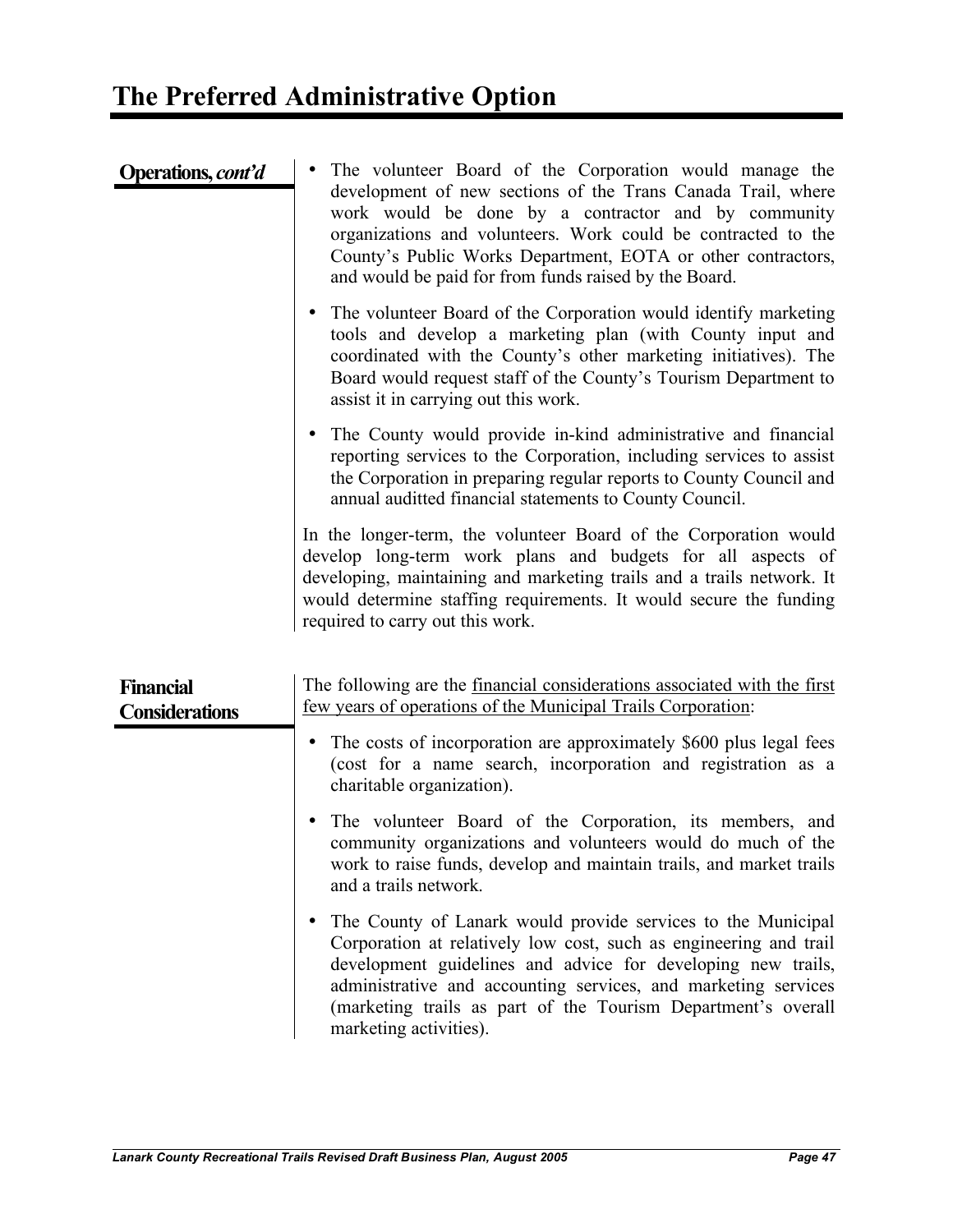| <b>Financial</b><br><b>Considerations,</b><br>cont'd | For trail construction, particularly new sections of the Trans<br>Canada Trail, the Board of the Corporation and its members would<br>raise the required funds and contract out the work to the County's<br>Works Department, EOTA or another contractor.                                                                                           |
|------------------------------------------------------|-----------------------------------------------------------------------------------------------------------------------------------------------------------------------------------------------------------------------------------------------------------------------------------------------------------------------------------------------------|
|                                                      | The Corporation would carry trail liability insurance as would the<br>County, and the Corporation would carry directors' liability<br>insurance.                                                                                                                                                                                                    |
|                                                      | Financial considerations in the longer term include:                                                                                                                                                                                                                                                                                                |
|                                                      | The Board of the Corporation, its members and staff would assume<br>full responsibility for securing the funding required to support all<br>functions of the Corporation. This could include an annual<br>contribution from the County of Lanark.                                                                                                   |
|                                                      | <u>Financial considerations with regards to the costs of constructing trails</u><br>include:                                                                                                                                                                                                                                                        |
|                                                      | The following apply regardless of the Administrative Option.                                                                                                                                                                                                                                                                                        |
|                                                      | The <i>Business Plan</i> lists a number of examples of trails in other<br>areas and provides construction costs for these. Costs vary greatly<br>depending on the intended use of the trail (where a hiking path is<br>probably the cheapest to develop, while a cycling trail, the most<br>expensive), the site, and on a number of other factors. |
|                                                      | With regards to constructing the Trans Canada Trail through the<br>County, the County Engineer indicated that until a route is<br>identified and surveyed, it is impossible to determine the costs of<br>construction.                                                                                                                              |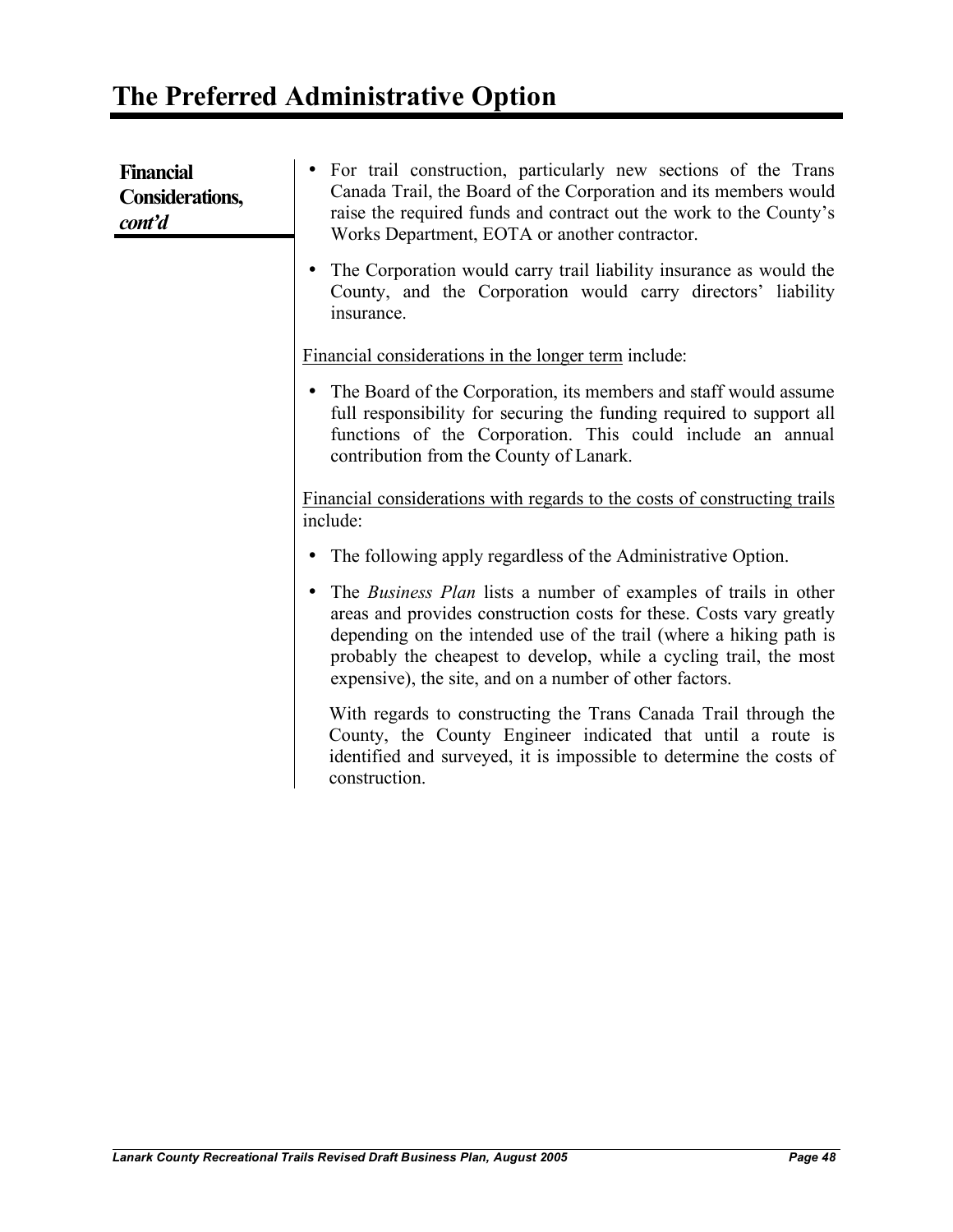The Trails Sub-Committee identified a **Committee of Council for Trails as its alternate option**.

| <b>Overview</b>                                      | A Committee of Council—a Trails Sub-Committee—would have a<br>mandate to administer, develop, maintain and market the County's<br>recreational trails and other trails in the County.                                                                                                                                                                                                                                                                                                                                                                                                                                                                                                                                                                                                                                                                                                                                                                                                                                               |
|------------------------------------------------------|-------------------------------------------------------------------------------------------------------------------------------------------------------------------------------------------------------------------------------------------------------------------------------------------------------------------------------------------------------------------------------------------------------------------------------------------------------------------------------------------------------------------------------------------------------------------------------------------------------------------------------------------------------------------------------------------------------------------------------------------------------------------------------------------------------------------------------------------------------------------------------------------------------------------------------------------------------------------------------------------------------------------------------------|
| <b>Models</b>                                        | The are many examples of committees of municipal council<br>responsible for trails, including:                                                                                                                                                                                                                                                                                                                                                                                                                                                                                                                                                                                                                                                                                                                                                                                                                                                                                                                                      |
|                                                      | • in Tiny Township, the Trails Committee is a Committee of<br>Council, serving as an advisory group to Council on the<br>management of its trails;                                                                                                                                                                                                                                                                                                                                                                                                                                                                                                                                                                                                                                                                                                                                                                                                                                                                                  |
|                                                      | • in the Town of Collingwood, the Leisure Services Committee is a<br>Committee of Council, responsible for the development and<br>maintenance of trails in the Town;                                                                                                                                                                                                                                                                                                                                                                                                                                                                                                                                                                                                                                                                                                                                                                                                                                                                |
|                                                      | • in Barrie, the City's Trails Advisory Committee provides advice<br>and assistance to the City in the development and management of<br>urban trails and the Trans Canada Trail.                                                                                                                                                                                                                                                                                                                                                                                                                                                                                                                                                                                                                                                                                                                                                                                                                                                    |
| <b>Structure of a Trails</b><br><b>Sub-Committee</b> | The make-up of Lanark County's Trails Sub-Committee would include<br>County Councillors and could include community representatives (for<br>example, representatives from local trail-user groups, the Lanark<br>County Tourism Association, trails sponsors and partners, municipal<br>economic development agencies and adjacent landowners). The Final<br>Draft Business Plan examined a number of municipalities that used<br>this administrative model, and while the make-up of their committees<br>varied, all had strong community representation. The make-up of<br>Lanark County's Trails Sub-Committee could be similar to the make-<br>up of the Board of Directors of a Municipal Trails Corporation (please<br>see page 45 of this document).<br>County staff and the services of County departments would be<br>assigned to the Sub-Committee as required.<br>As with all committees of Council, a Trails Sub-Committee would be<br>responsible to County Council and would report to Council on a<br>regular basis. |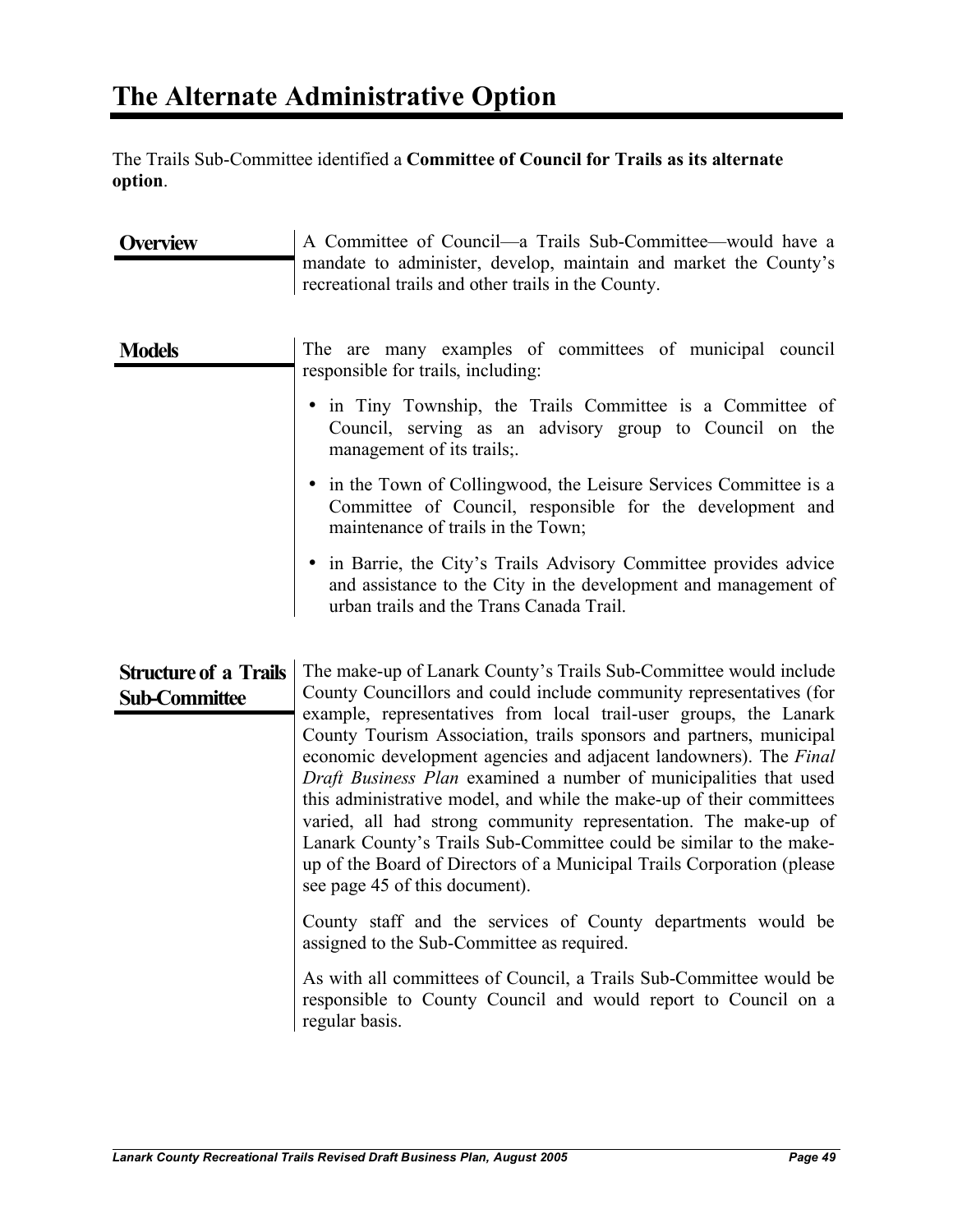# **The Alternate Administrative Option**

| <b>The Primary</b><br><b>Functions</b> of a<br><b>Trails Sub-</b><br><b>Committee</b> | A Trails Sub-Committee of Council would assume the responsibilities<br>of the County with regards to trails, with primary responsibility for the<br>administration, development, maintenance, promotion and marketing<br>of recreational trails.                                            |
|---------------------------------------------------------------------------------------|---------------------------------------------------------------------------------------------------------------------------------------------------------------------------------------------------------------------------------------------------------------------------------------------|
|                                                                                       | Through its Trails Sub-Committee, the County would be responsible<br>for the development and maintenance of County trails such as new<br>sections of the Trans Canada Trail. The County would assume liability<br>for County trails.                                                        |
|                                                                                       | The construction and maintenance of trails would be coordinated by<br>the County's Public Works Department and conducted by the<br>Department and/or contracted out to a trails management group (such<br>as EOTA) or other contractors.                                                    |
|                                                                                       | Through its Trails Sub-Committee, the County could support local<br>trails organizations, community groups and others to develop, promote<br>and maintain trails. It could provide coordination of all trails in the<br>County, ensuring a wide variety of needs are met across the County. |
|                                                                                       | Through its Trails Sub-Committee, the County would secure funding<br>from a variety of government, foundation and other sources to support<br>trail development, maintenance and marketing.                                                                                                 |
|                                                                                       | Through its Trails Sub-Committee, the County's Tourism Department<br>would promote and market County trails and the network of trails.                                                                                                                                                      |
| Operations                                                                            | The Trails Sub-Committee would require staffing to carry out the<br>above functions, where the staff would support the work of Sub-<br>Committee and would report to Council. The possible role of staff<br>includes:                                                                       |
|                                                                                       | preparing initiatives, work plans, and recommendations for the<br>Sub-Committee's consideration, and for subsequent submission to<br>County Council;                                                                                                                                        |
|                                                                                       | providing administrative support services to the Trails Sub-<br>Committee, including the preparation of reports to Council;                                                                                                                                                                 |
|                                                                                       | with the County's Public Works Department, administering the<br>construction and maintenance of County trails, including the work<br>of contractors, where the work would be conducted by the<br>Department and/or contractors;                                                             |
|                                                                                       | continued, next page/                                                                                                                                                                                                                                                                       |